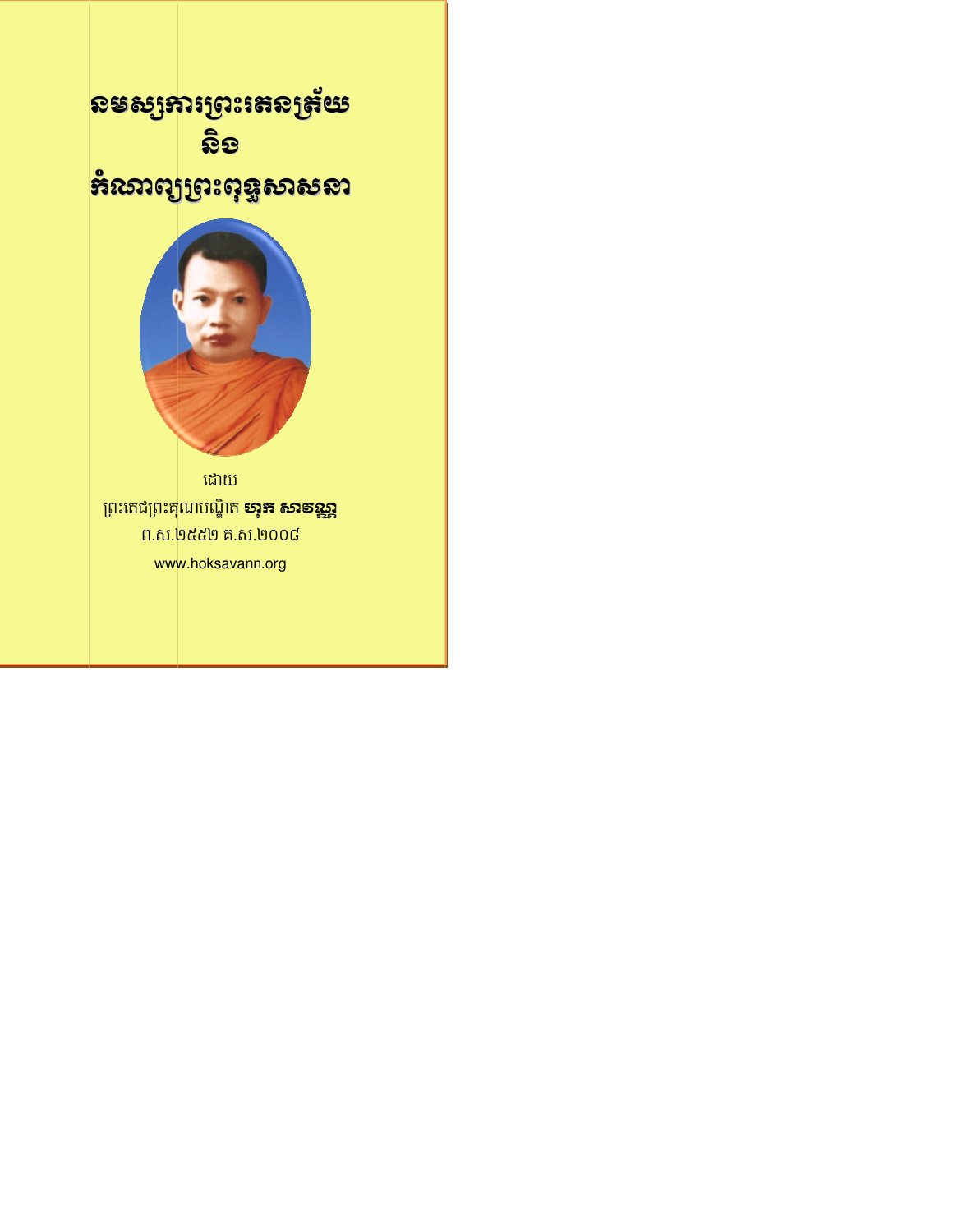#### ្របវិត្តរបសេង ូ ខប ព្រះតេ៩ព្រះឝុរោមស្និត ហុក សាទស្ណ BEER SARA

ប្រសូត ថ្ងៃ១០មីនា១៩៤០ នៅឃុំព្រៃកប្បាស ស្រុក ព្រែកប្បាស ខេត្តតាកេរ ប្រទេសកម្ពុជា ព្រះតេជព្រះ គុណបណ្ឌុត **សុភ សាទន្ទន្ទ** ជាបុត្រទ៣ក្នុងបណ្តា បុត្រទាង៥នាក បតានាម **មាុ<del>ន</del> មេរ** មាតានាម **សុខ យឹម**។ ព្រះជន្ម១៥ឆ្នាំ បានបួសជាសាមណេរ លុះព្រះជន្ម២១ឆ្នាំ បានបំពេញឧបសម្បទាជាភិក្ខុ។ លុះព្រះជន្ម២១ឆ្នា បានបពេញឧបសម្បមាជាភក្ខុ។<br>កាលប្រព្រឹត្តការណ៍ឆ្នាំ១៩៧៥ ព្រះអង្គបានភៀសខ្លួន ទៅប្រទេសថៃ បន្ទាប់មកបានទៅរស់នៅទីក្រុងម៉ុងរេ-អាល់ ប្រទេសកាណាដា នៅថ្ងៃ២៣មេសា១៩៨១។

–កាលពកុមារភាព ព្រះអង្គបានសក្សាអក្សរសាស្ត្រ ជាតិចបបឋមសិក្សា។ ពេលចូលកានផ្នួស ព្រះអង្គ បានសិក្សាធម្មវិនយទាង៣ថ្នាក់ត្រីទោឯក បានសិក្សា នោពុទ្ធកសក្សា ជាបពុទ្ធកបបមសក្សា ពុទ្ធកមធ្យម

i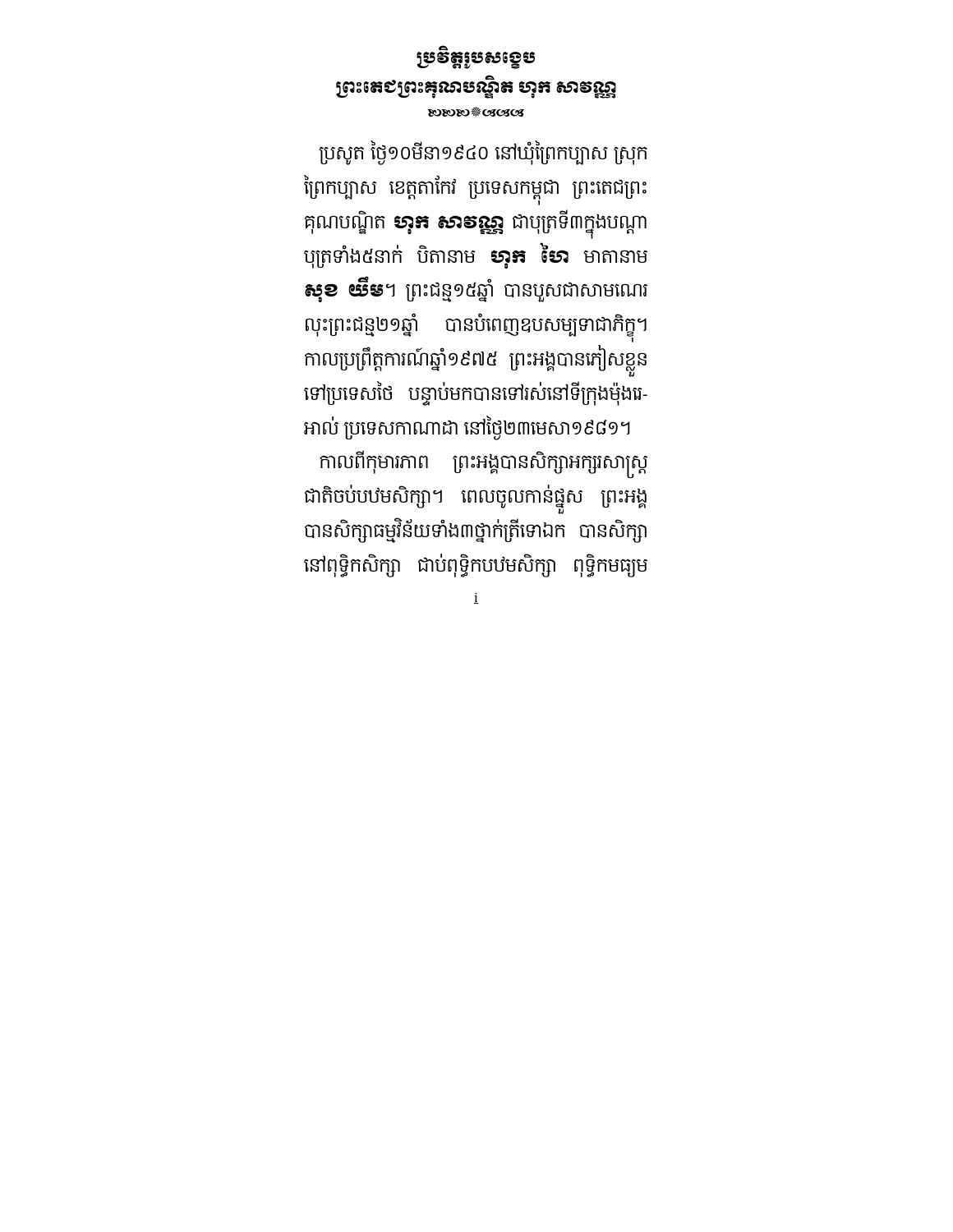សិក្សាបឋមភូមិនិងទុតិយភូមិ និងពុទ្ធមហារីឡាលេយិ ព្រះសហនុរាជ។ ឆ្លៀតទោរៀនអក្សរសាស្ត្រនងមនុស្ស សាស្រ្តនោសាកលវទ្យាលយភ្នពេញ។ ក្រោពសក្សា គន្ថធុរៈ ព្រះអង្គបានប្រតបត្តរបស្សនាធុរៈអស់ជាច្រេន ឆ្នា។ នោបរទេស ព្រះអង្គបានសក្សាបន្តជាបអនុ បណ្ឌិត (Master's degree) ទីបំផុត ជាប់បណ្ឌិត ទស្សនាវិជ្ជាផ្នែកព្រះពុទ្ធសាសនា (Doctor of Philosophy on Buddhism) នៅសាកលវិទ្យាល័យ ញូដេលល្ល នេប្រទេសឥណ្ឌា នោថ្ងេ២៨កុម្ភៈ២០០៤។ នោក្នុងប្រទេសកដូចជានោក្រោប្រទេស ព្រះអង្គ បានជួយ សង្គមខ្មេរយាងច្រេនផ្នេកបញ្ញាស្មារត ដោយ វិធីទេសនាពន្យល់តាមមាគ៌ាព្រះពុទ្ធសាសនា។

ii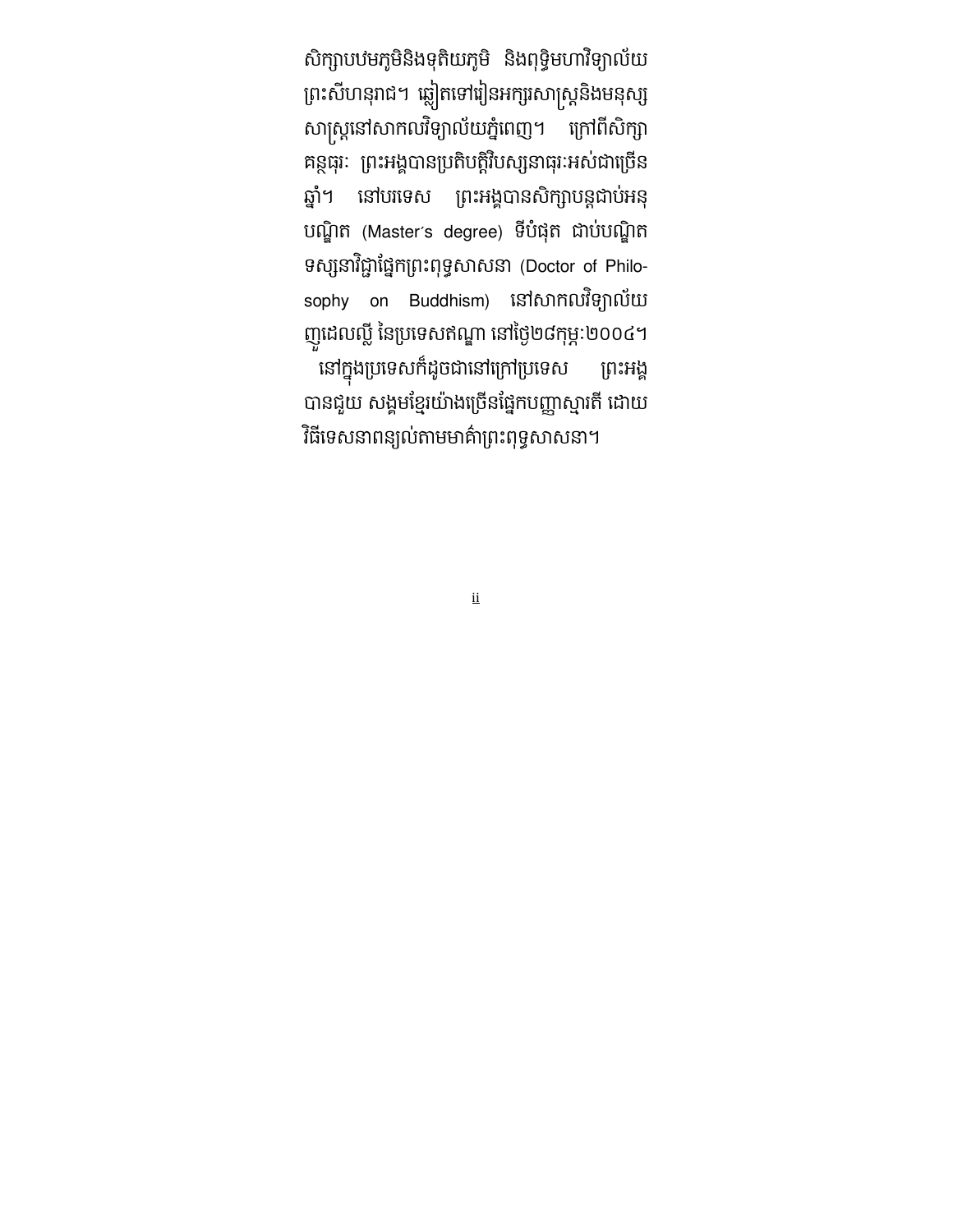# <u>មាតិកាអត្ថបទ</u>

- ប្រវត្តរូបសង្ខេបព្រះតេជព្រះគុណបណ្ឌុត **សុភ សាទណ្ណ** 

### នមសƞករសេងខប

| 9  |
|----|
| ៧  |
| 9៤ |
| ២០ |
| ២០ |
| ២២ |
| ២៣ |
| ២៤ |
| ២៦ |
| ២៧ |
| ២៨ |
| ២៩ |
|    |

iii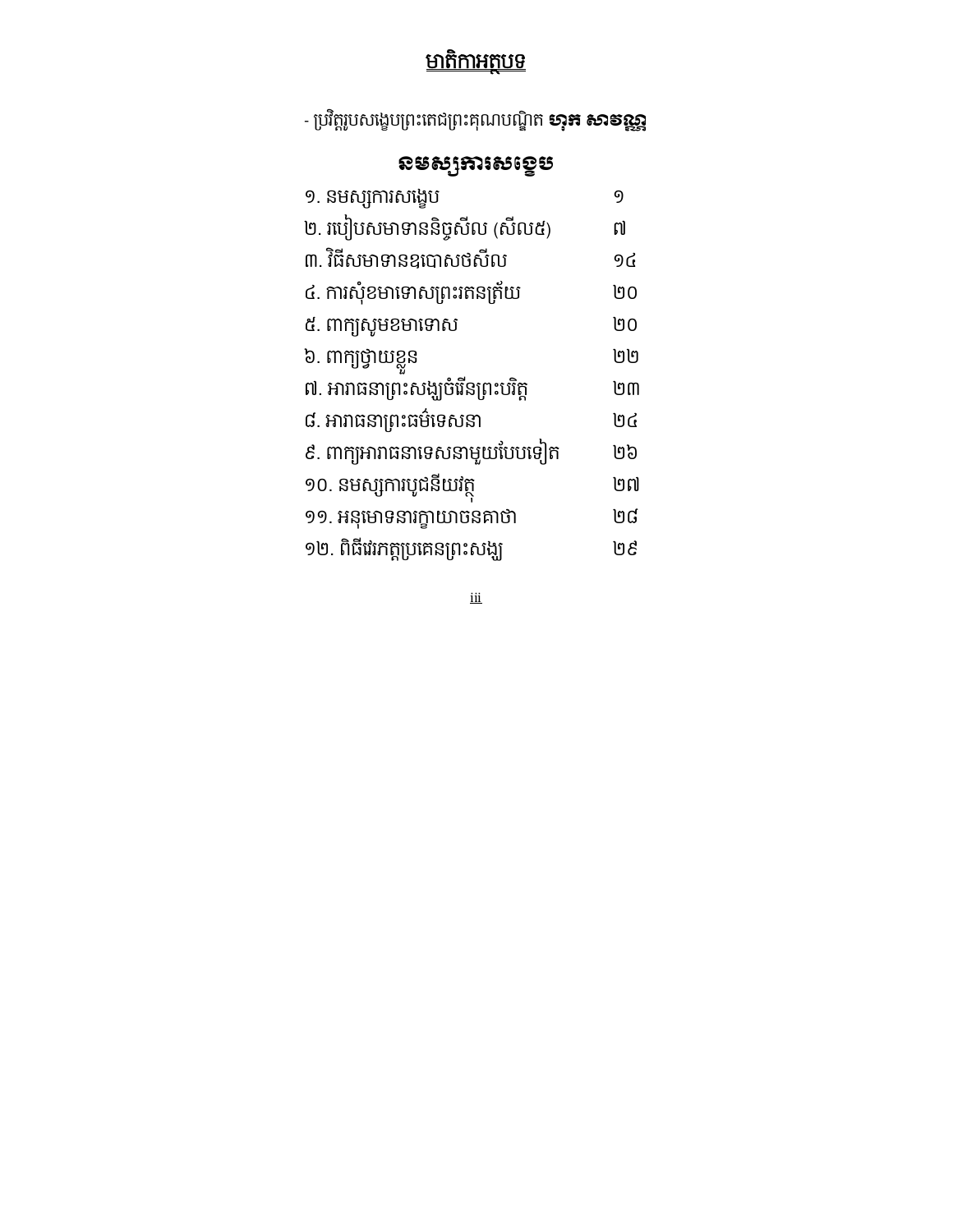| ១៣. ពិធីវេរបច្ច័យ៤ប្រគេនព្រះសង្ឃ | ጠ9 |
|----------------------------------|----|
| ១៤. រេវផ្កាហិរញ្ញវត្ថ            | ៣២ |
| ១៥. ឧទ្ទិសទាន                    | mm |
| ១៦. វេរកឋិនទានដល់ព្រះសង្ឃ        | ጠ៤ |
| ១៧. ផរគ្រឿងបរិក្ខារជាបរិវារកឋិន  | ጠ៤ |
| ១៨. ផរកឋិនទានមួយបែបទៀត           | ៣៥ |
| ១៩. តេជៈខ្ញុំសាង                 | ო៦ |
| ២០. បត្តិទានគាថា                 | ៣៧ |
|                                  |    |

# គំរសាល្យព្រះពុទ្ធសាសនា

| ២១. នមស្សការព្រះរតនត្រ័យ         | m g |
|----------------------------------|-----|
| ២២. បទសូត្រលើកទង់ព្រះពុទ្ធសាសនា  | 60  |
| ២៣. បទសូត្រដាក់ទង់ព្រះពុទ្ធសាសនា | 60  |
| ២៤. ថ្វាយបង្ខំព្រះពុទ្ធ          | ៤9  |
| ២៥. ធ្វើតាមបណ្តាំអ្នកមានគុណ      | ៤២  |
| ២៦. សាវតារខ្មែរ                  | ርሠ  |
| ២៧. នមស្សការព្រះរតនត្រ័យ         | ርር  |

iv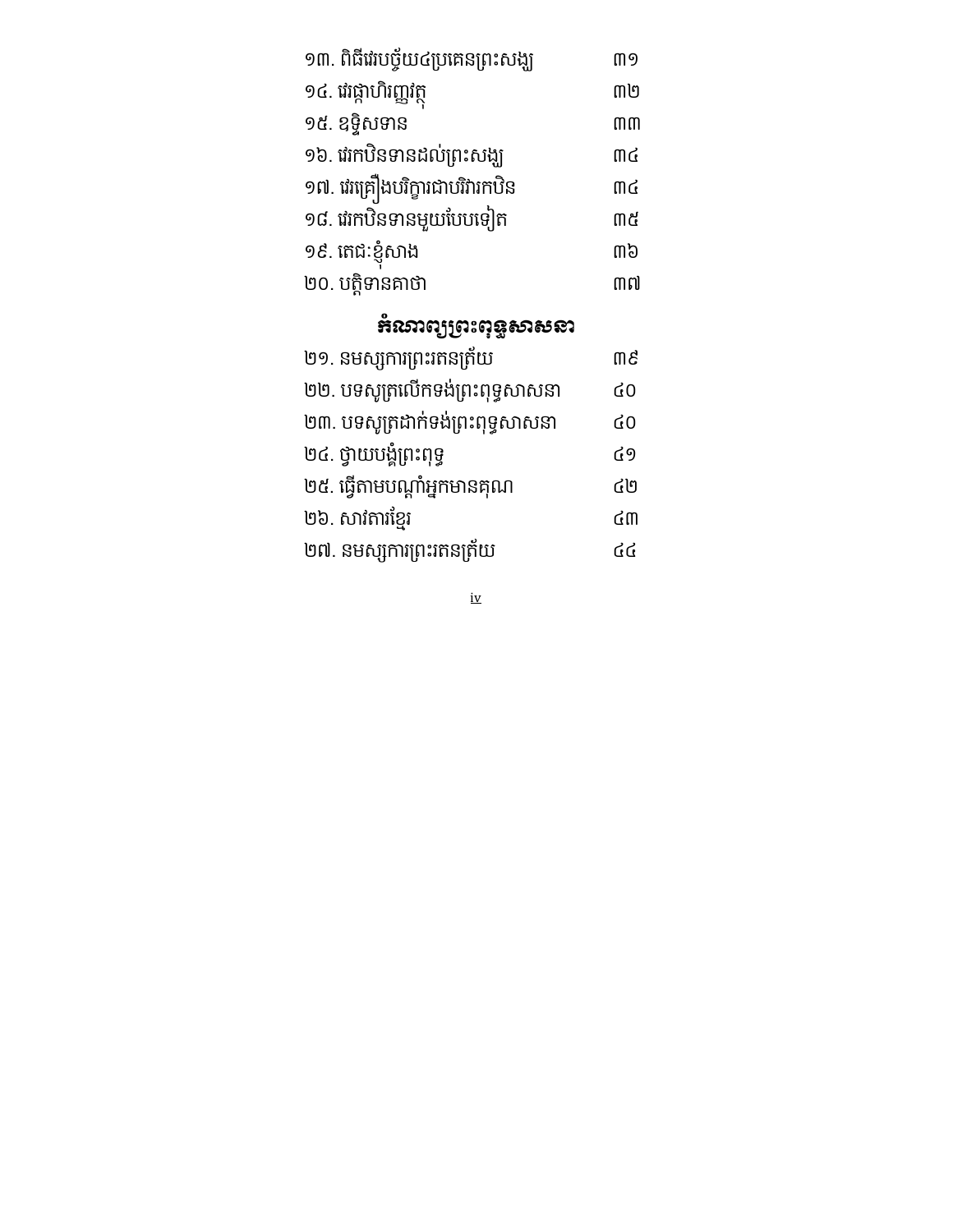| ២៨. មាគ៌ាព្រះពុទ្ធសាសនា         | હેર્લ |
|---------------------------------|-------|
| ២៩. បណ្តាំម្តាយ                 | ርያ    |
| ៣០. អរិយធម៌ខ្មែរ                | ርያ    |
| ៣១. សាវតារខ្មែរ                 | ៤៧    |
| ៣២. ជូនពរថ្ងៃកំណើត              | ៤៨    |
| ៣៣. យុវជននិងយុវតីខ្មែរ          | ៤៨    |
| ៣៤. នមស្សការព្រះរតនត្រ័យ        |       |
| ៣៥. ការតាំងចិត្តនៅពេលធ្វើទាន    | ៥០    |
| ៣៦. ព្រះនាមព្រះពុទ្ធ «ពុទ្ធោ»   | ៥9    |
| ៣៧. នមស្សការព្រះរតនត្រ័យ        | ៥២    |
| ៣៨. ៣ក្យុខមាទោស                 | ៥៣    |
| ៣៩. ពាក្យថ្វាយខ្លួន             | ៥៣    |
| ៤០. ការតាំងចិត្តពេលធ្វើកុសល     | ፊያ    |
| ៤១. អនុមោទនាបុណ្យ               | ፊያ    |
| ៤២. ពាក្យរបស់កូនពោលពេលធ្វើបុណ្យ |       |
| ជូនឪពុកម្តាយ                    | មួត   |

v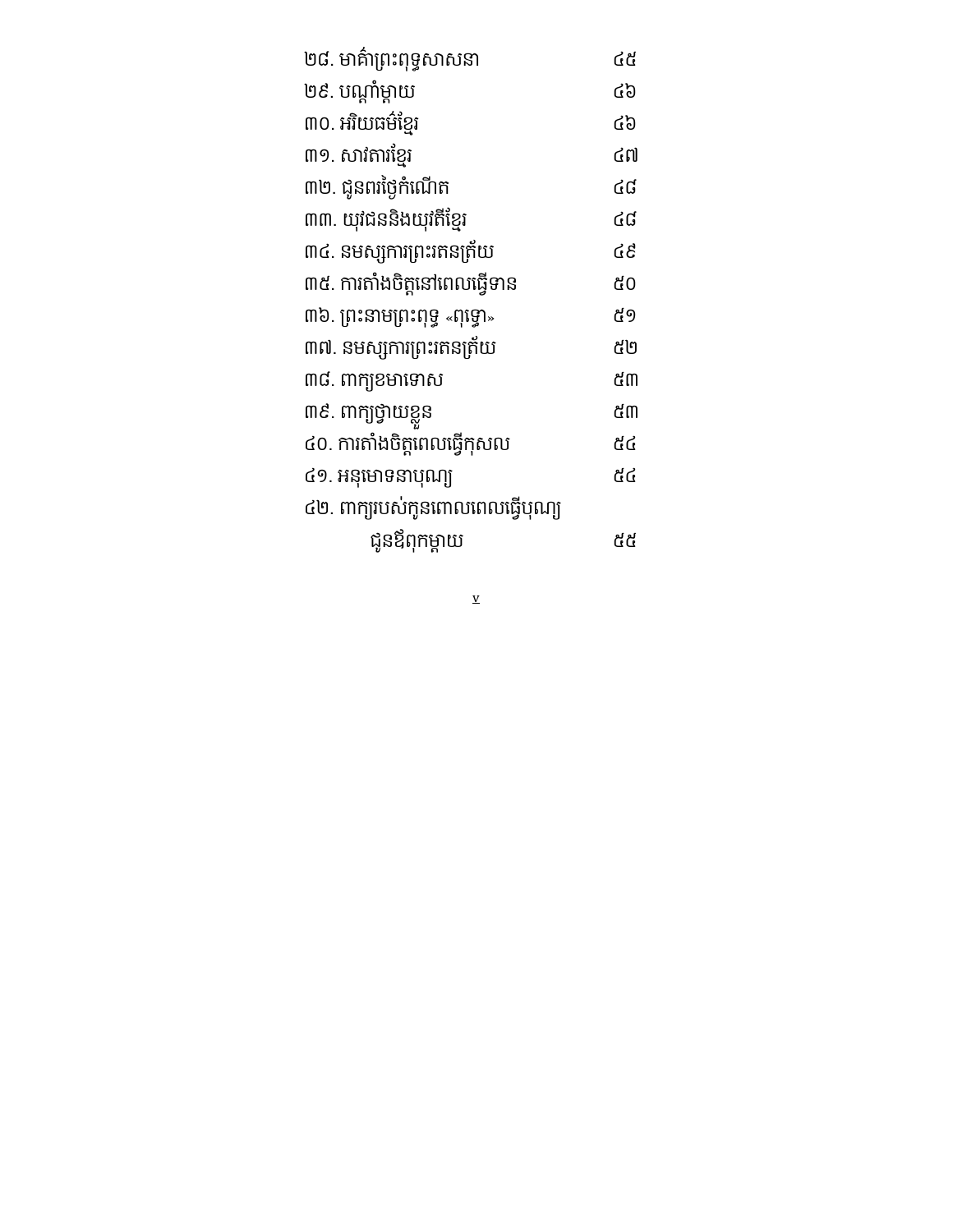| ៤៣. ពាក្យឪពុកម្តាយពោលតបទៅកូនវិញ | ៥៦ |
|---------------------------------|----|
| ៤៤. ព្រលឹងខ្មែរ                 | ៥៧ |
| - នាមអ្នកបរិច្ចាគបច្ច័យបោះពុម្ព |    |

 $\overline{\mathbf{v}}$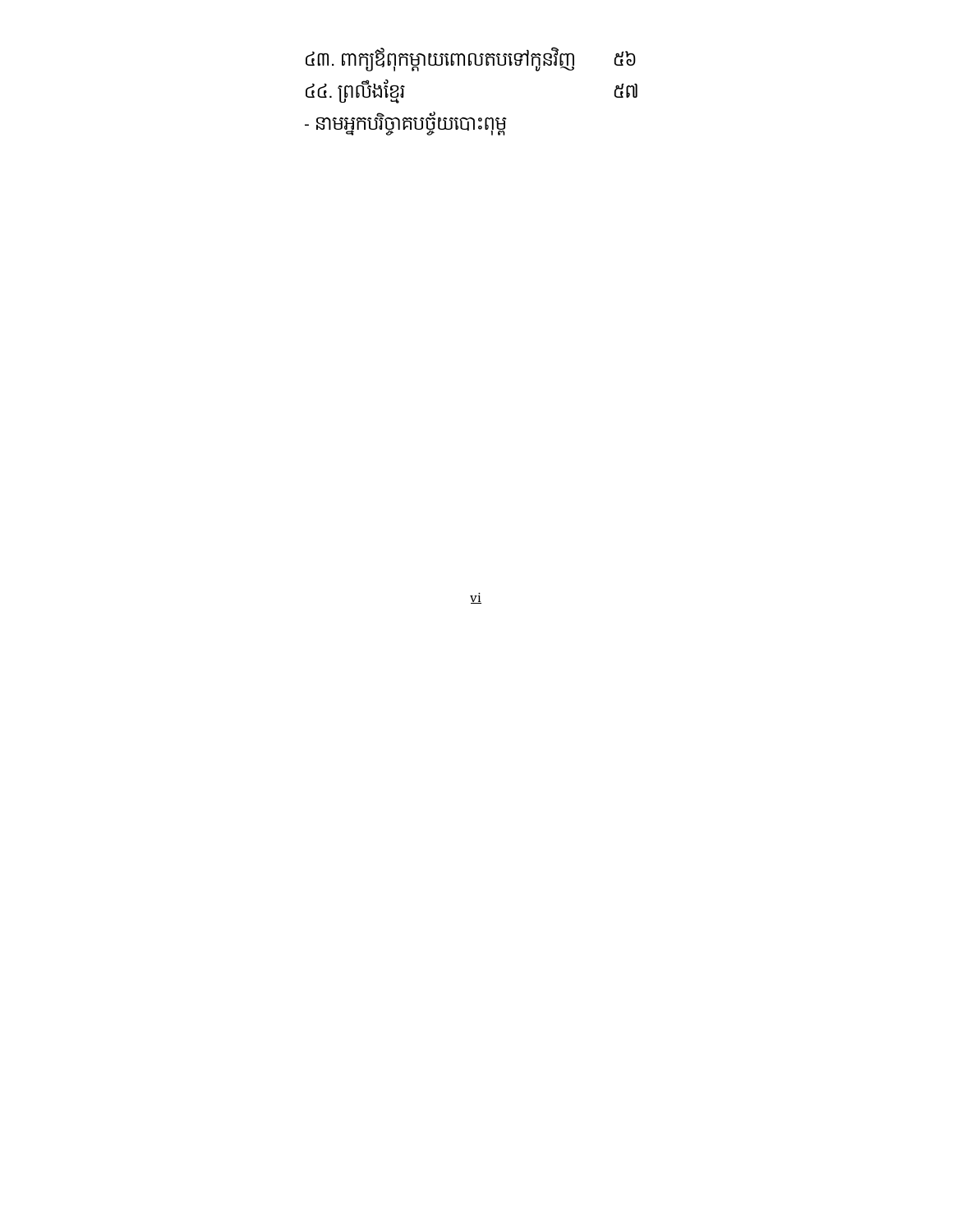#### ឧទស្សតារសខ្ទេម

Brief Homage to Triple Gem **ಬುಬು**ಿಯೊಡಡ

ភគវិតោ នមោ តស្ស អរហរតា namo tassa bhagavato arahato សម្មាសម្ពុទ្ធស្ស។ (សូត្រ៣ដង) sammāsambudhassa. (3times) ថ្វាយបង្ខំម្តង។ - Homage to the Exalted One, the Worthy One, the Perfectly Enlightened One. ឥតិបិ សោ ភគវា អរហំ សម្មាសម្ពុទ្ធោ so bhagavā arahan samāsambuddho Itipi វិជ្ជាចរណសម្បន្នោ សុគតោ លោកវិទូ អនុត្តពា vijjācaranasampanno sugato lokavidū anuttaro បុរិសទម្មសារថិ សត្ថា ទេវមនុស្សានំ

purisadammasarathi satthā devamanussānaņ ភគវាតិ អហោទិគុណសំយុត្តំ តំ ពុទ្ធោ buddho bhagavāti taņ arahatikunasamyutaņ

 $\overline{a}$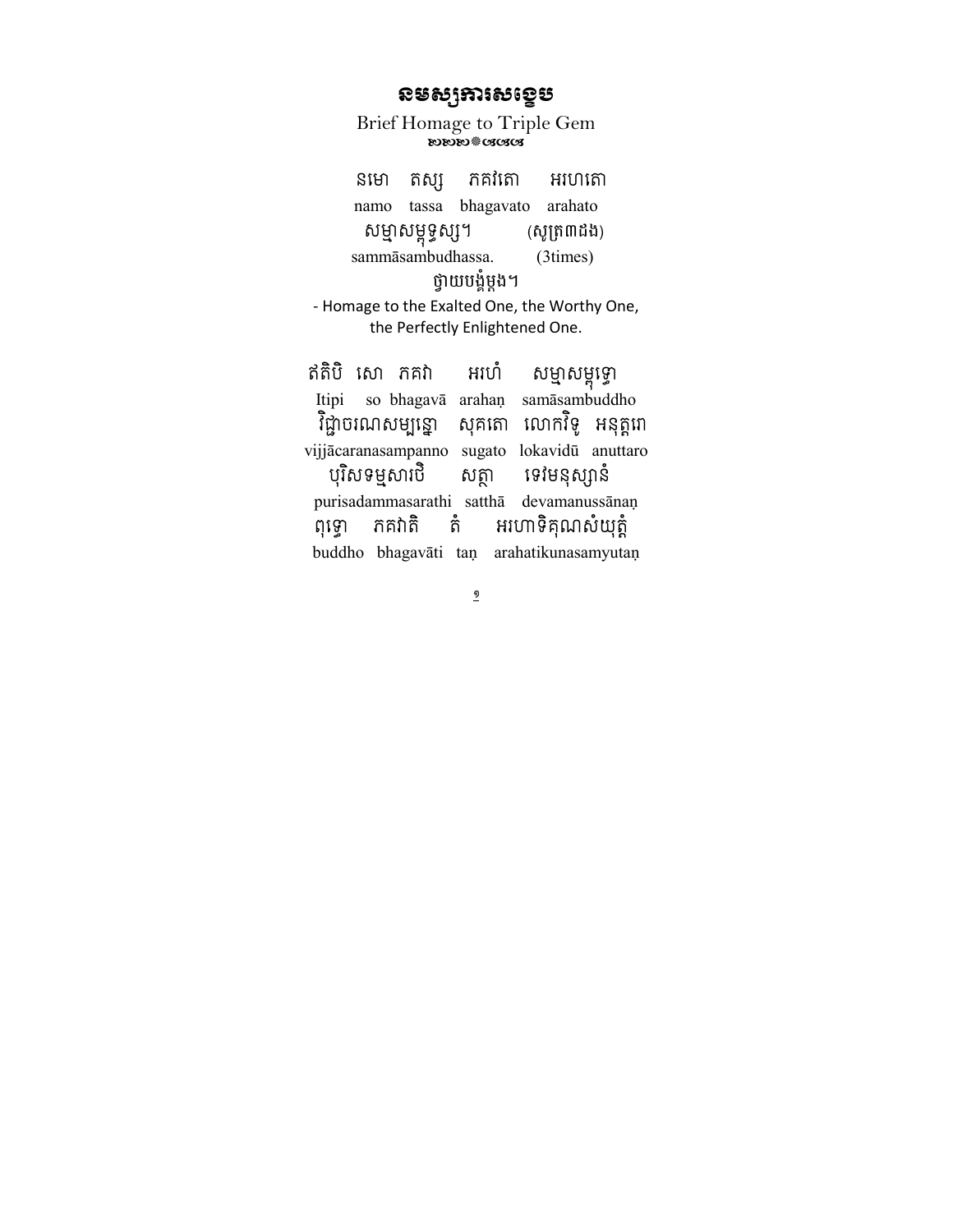ពុទ្ទំ សិរសា នមាមិ តញ្ញ ពុទ្ទំ ឥមេហិ buddaṇ sirisā namāmi tañca buddaṇ imehi សក្ការេហិ អភិបូជយាមិ។ sakkārehi abhipūjayāmi.

- Such, indeed, is the Exalted One, worthy, perfectly enlightened, endowed with knowledge and conduct, well-gone, knower of worlds, incomparable (with excellent qualities, such as virtue, etc.) trainer of persons capable of training, teacher of gods and men, enlightened, exalted. With my head I do homage to the Buddha, who is endowed with such excellent qualities as arahantship, etc. and I honor the Buddha with these offerings.

 $\overline{R}$ ស្វាក្ដាតោ កគវតា ធម្មោ សន្ទិដ្ឋិកោ Svākhāto bhagavatā dhammo sanditthiko អកាលិកោ ឯហិបស្សិកោ <sup>ក្ខ</sup>បនយិកោ បច្ចត្តំ akāliko ehipassiko opanayiko paccattaṇ<br>វេទិតព្វោ វិញ្ញហីតិ តំ ស្វាក្ខាតាទិ គុណសំ វេទតព្វោ វ ស្វាក្ខាតាទិ គុណសំ veditabbo viññūhīti taṇ svākhātāti kunasaṇ យុត្តំ ធម្មំ សិរសា នមាមិ តញ្ច ធម្មំ yutaṇ dhamman sirisā namāmi tañca dhamman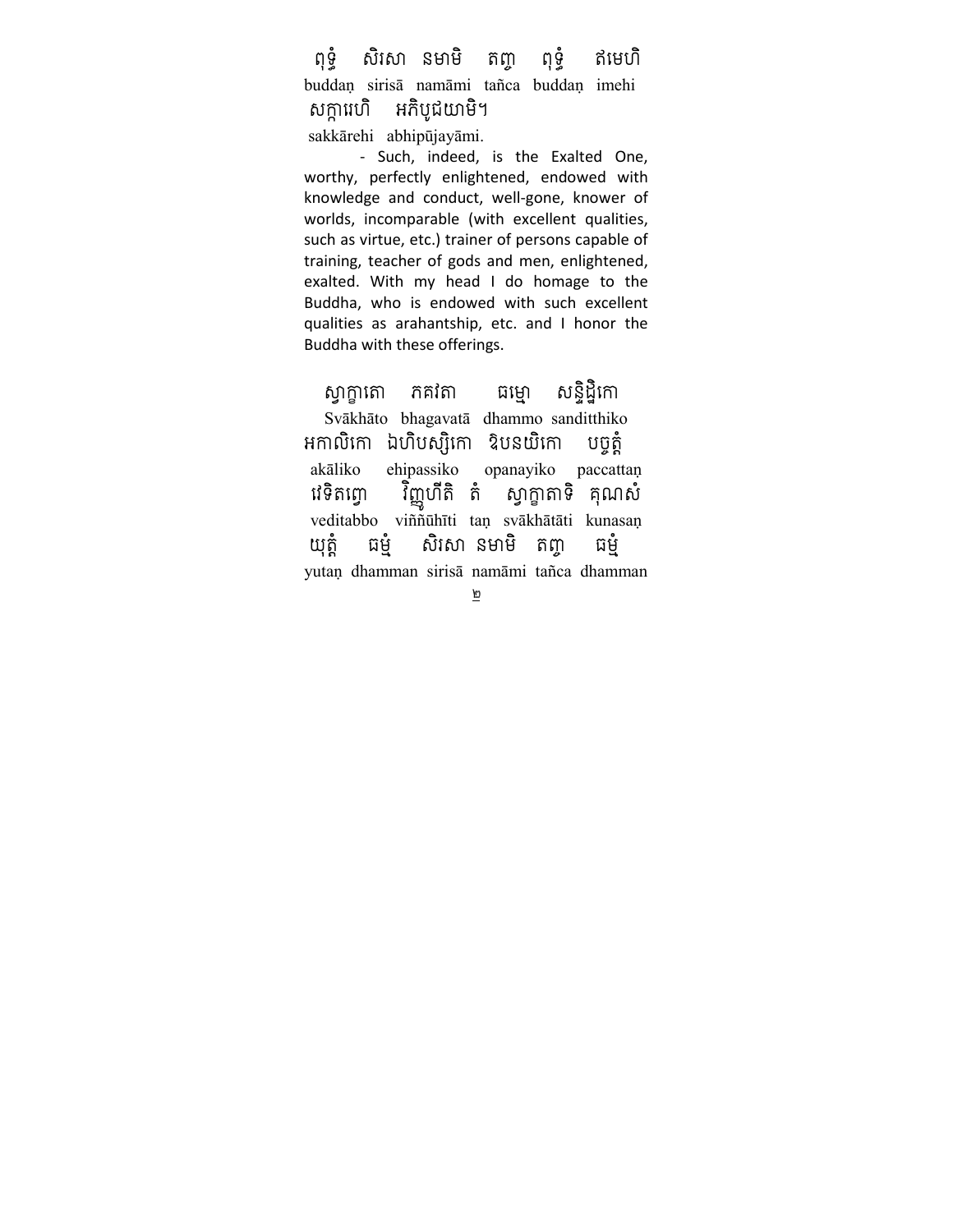#### ឥមេហិ សក្ការេហិ អភិបូជយាមិ។ imehi sakkārehi abhipūjayāmi. ថ្វាយបង្ខំម្តង។

- Well expounded by the Exalted One is the Dhamma, visible here and now, immediately effective, inviting investigation, leading onward, to be realized by the wise, each for himself. With my head I do homage to the Dhamma, which is endowed with such excellent qualities as being well expounded, etc. and I honor the Dhamma with these offerings.

| សុបដិបន្ទោ      | ភគវិតោ    | សាវកសង្ឃោ    |
|-----------------|-----------|--------------|
| Supatipanno     | bhagavato | sāvakasaņgho |
| ឧជ្ចបដិបន្ទោ    | ភគវិតោ    | សាវិកសង្ឃោ   |
| ujupatipanno    | bhagavato | sāvakasangho |
| ញ្ញាយបដិបន្ទោ   | ភគវិតោ    | សាវិកសង្ឃោ   |
| ñāyapatipanno   | bhagavato | sāvakasaņgho |
| សាមីចិបដិបន្ទោ  | ភគវិតោ    | សាវិកសង្ឃោ   |
| sāmīcipatipanno | bhagavato | sāvakasaņgho |

 $\underline{\underline{\mathsf{m}}}$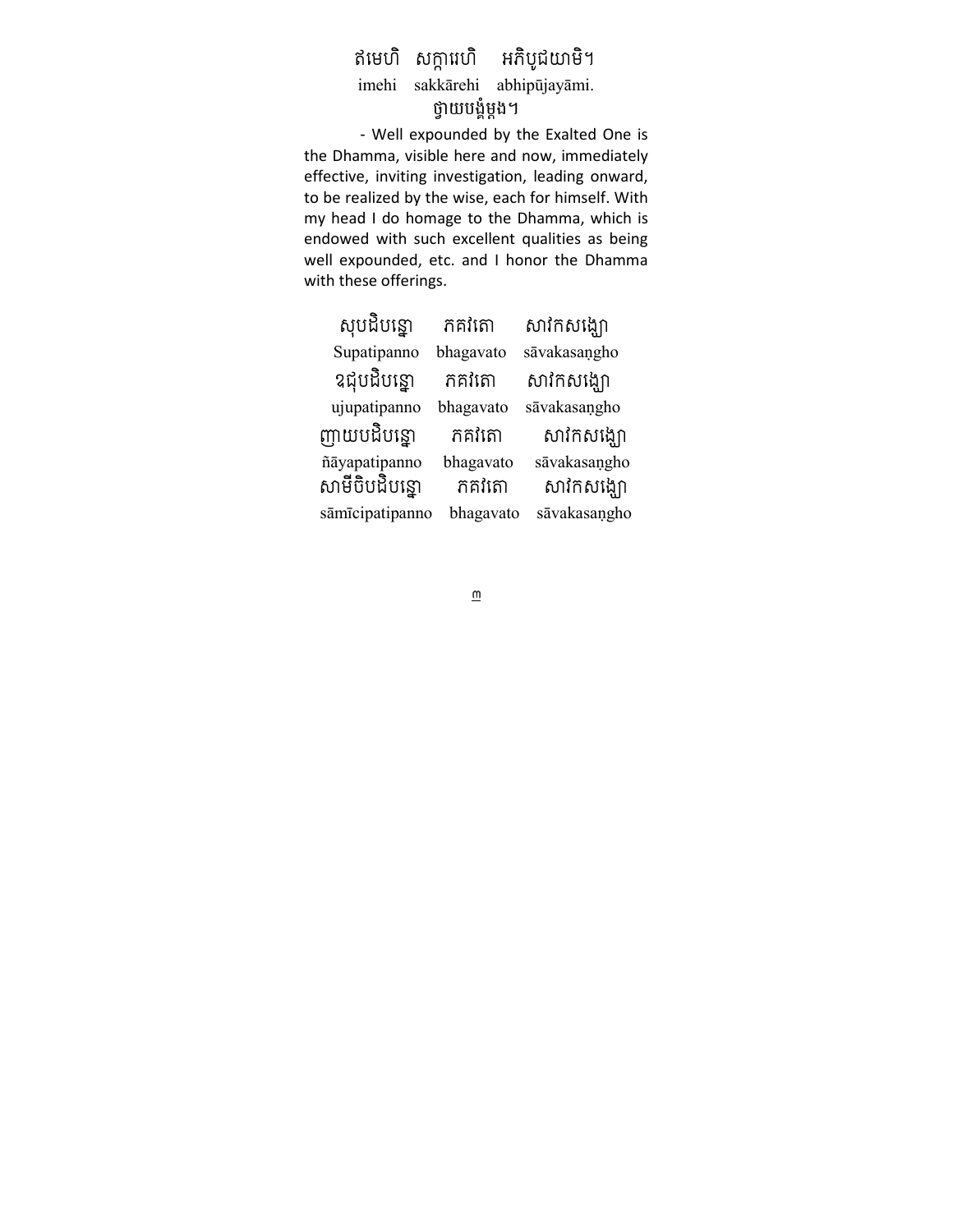យទិទំ ចត្តារិ បុរិសយុគានិ អដ្ឋ បុរិសបុគ្គលា yatidan cattāri purisayugāni attha purisapuggalā សាវកសង្ឃោ អាហុនេយ្យោ ឯស ភគវិតោ esa bhagavato sāvakasangho āhuneyyo បាហុនេយ្យោ ទក្ខិនេយ្យោ អញ្ចលិករណីយោ pāhuneyyo dakkhineyyo añjalikaranīyo លោកស្សាតិ តំ អនុត្តរំ បុញ្ញក្ខេត្តំ anuttanran puññakkhettan lokassāti tan សុបដិបន្នាទិគុណសំយុត្តំ សង្ឃំ សិរសា supatipannātikunasamyutan sanghan sirisā សង្ឃំ ឥមេហិ សក្ការេហិ នមាមិ តញ្ tañca sanghan imehi sakkārehi namāmi អភិបូជយាមិ។ abhipūjayāmi. ថ្វាយបង្ខំម្តង។

- Of good practice is the Order or Disciples of the Exalted One; of straight practice is the Order of Disciples of the Exalted One; of right practice is the Order of Disciples of the Exalted One; of proper practice is the Order of Disciples of the Exalted One; thus, these four

 $\overline{r}$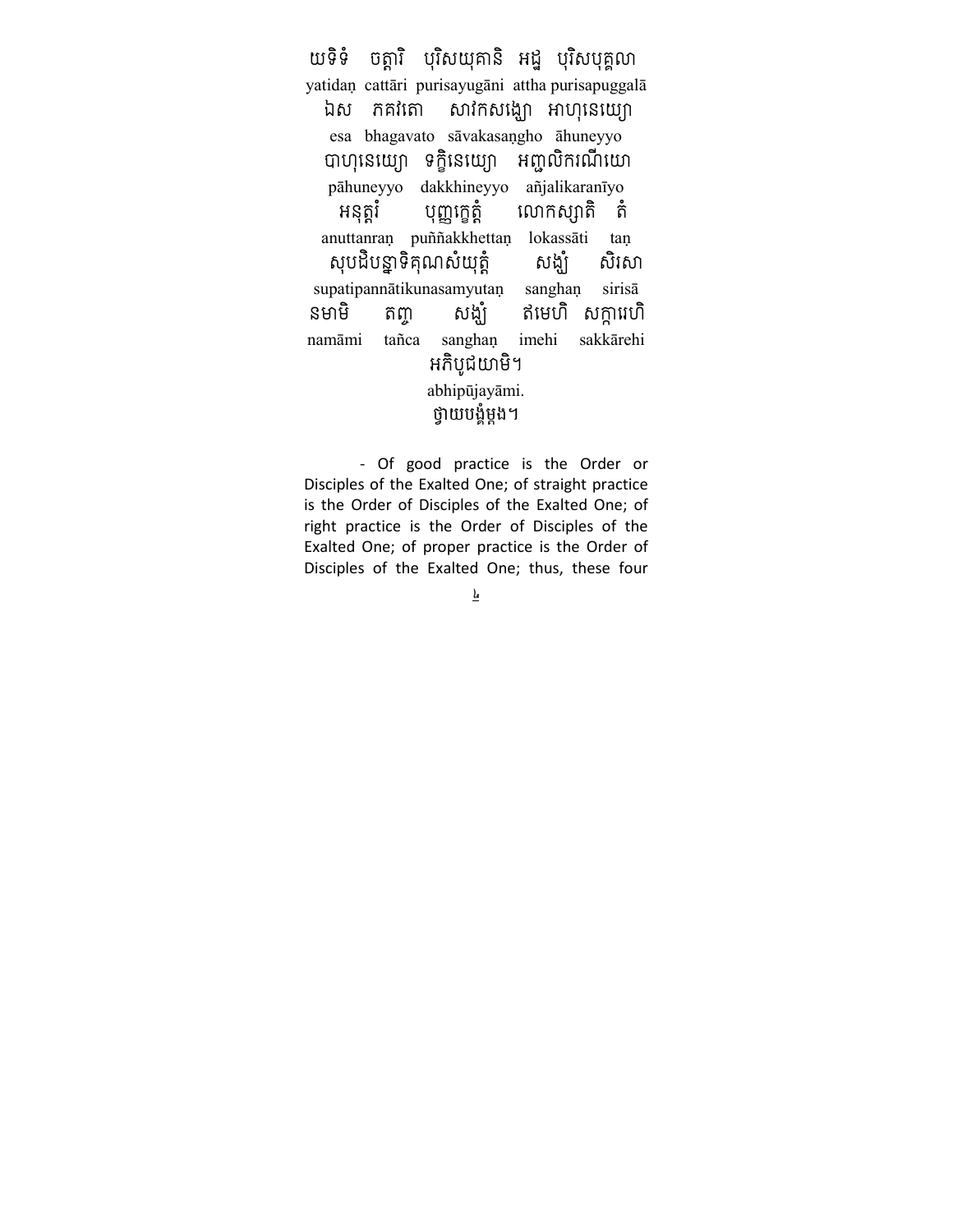pairs of persons, the eight kinds of individuals, this Order of Disciples of the Exalted One is worthy of offering, worthy of hospitality, worthy of gifts, worthy of reverential salutation, is an incomparable field of merit for the world. With my head I do homage to the Sangha, which is endowed with such excellent qualities as being of good practice, etc. and I honor the Sangha with these offerings.

ឥច្ចវមច្ចន្ត នមស្សនេយ្យំ នមស្សមានោ Iccevamaccanta namassaneyyaṇ namasamāno ាតនត្តយំ យំ បុញ្ញាកិសនំ្ វិបុលំ អលតំ ratanattayaṇ yaṇ puññābhisantaṇ vipulaṇ alatthaṇ តស្សានុភាវនៃ ហតន្តរាយោ។

tassānubhāvena hatantarāyo.

#### ថ្វាយបង្ខំ៣ដង។

(bow three times)

- I have gained an abundant flood of merit thus honoring the Triple Gem most hightly worthy of respect; by the spiritual power of that (merit) may (my) obstacles be destroyed.

 $\underline{t}$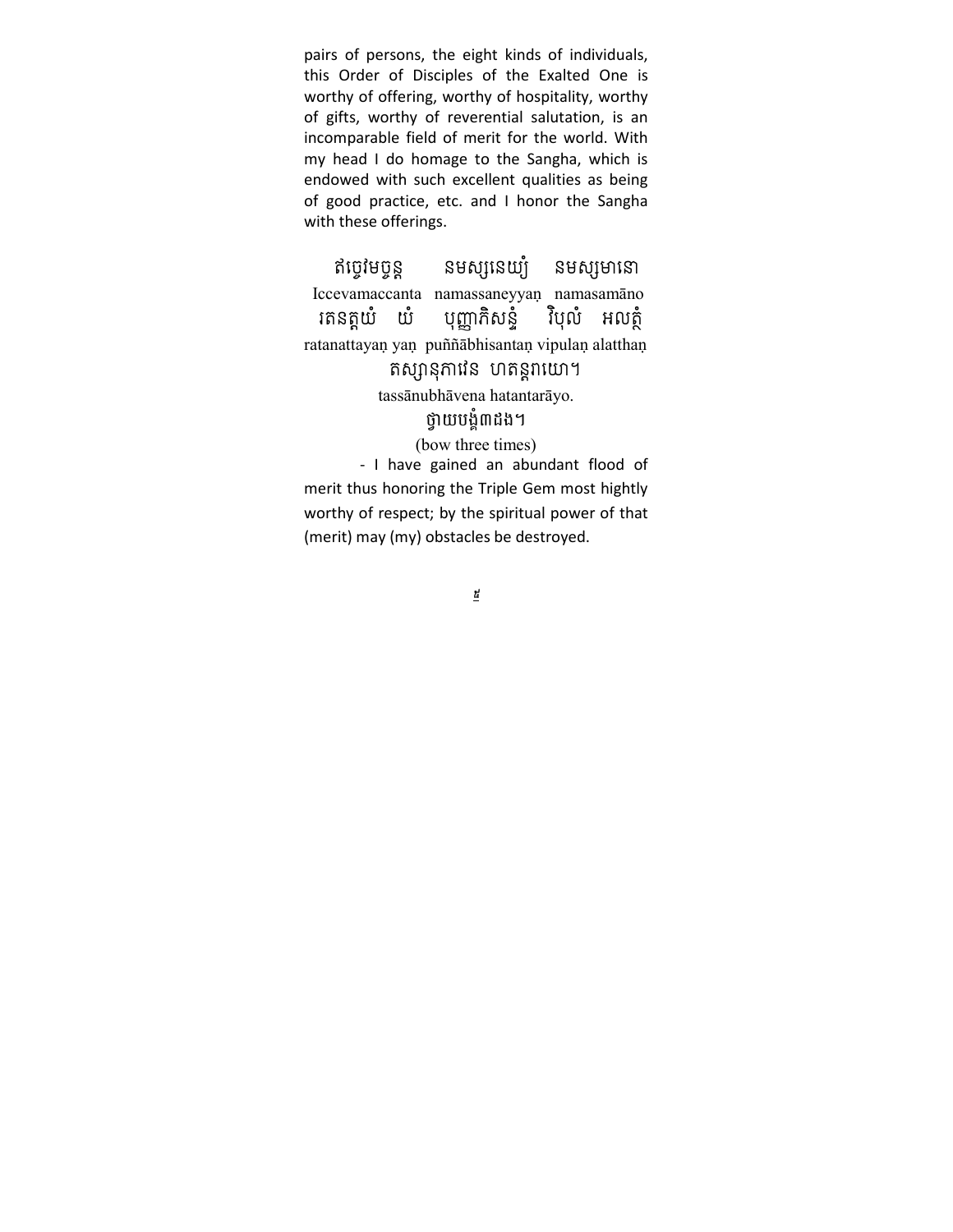### សេចក្តីស្រែ

ខ្ញុំសូមនមស្សការ<br>បង្គំគុណទាំងបី សូមបុណ្យកងកុសល<br>ពេញពោរស្មើធារា ពេញពោរស្មើធារា ដូចជលសារធំទូលាយ។<br>សូមឲ្យកំចាត់បង់ អព្វមង្គលទាំងឡាយ ឲ្យចៀសចេញចាកឆ្ងាយ ក្តីអន្តរាយកុំបីមាន។ ដោយកម្លាំងអានុភាព បុញ្ញលាភជាប្រធាន ដោយគុណនមស្សការ <mark>ត្រៃរតនាប្រសើរខ្</mark>ពស់<br>សូមអានិសង្សនោះ ដាក់ដល់ឋាននិព្វានពេ

លើកហត្ថាឱនសិរសី ខ្ពស់លើសលប់ត្រៃលោកា។ ឲ្យបានដល់យើងខ្ញុំណា អព្វមង្គលទាំងឡាយ កងបុណ្យរាសីមាន សូមបានក្សាន្តកុំមានមោះ។ ដាក់ដល់ឋាននិព្វានហោង។ ថ្វាយបង្គំម្តង

ৼ৽ৼ৽৻৽৻

 $\overline{9}$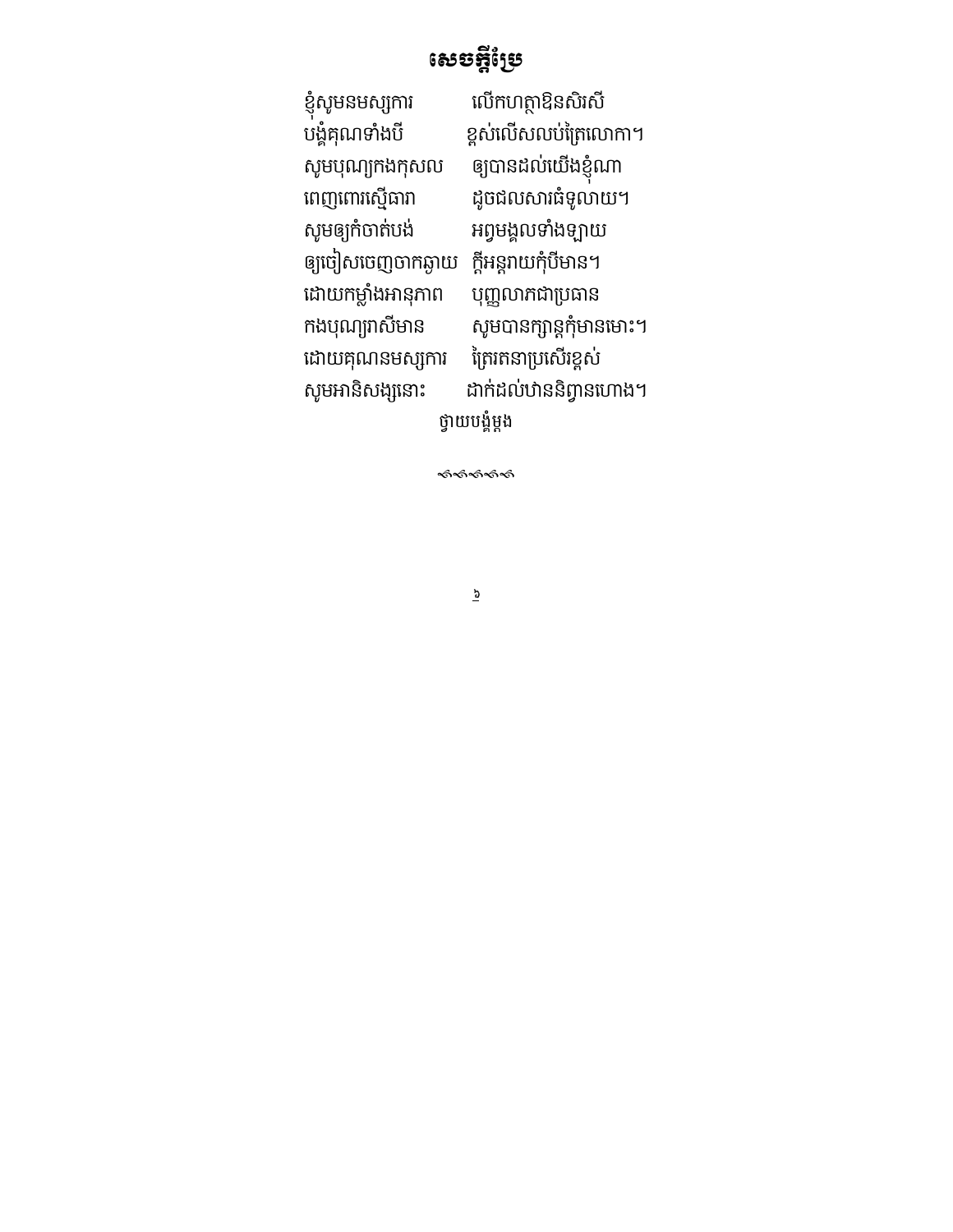# $\mathfrak{so}$ ៀបសមានាទស្ថិបូស្ថិ $\mathfrak{so} \left( \mathfrak{B} \mathfrak{B} \right)$

The Method of asking for the five precepts (Niccasila)

ឧកាស មយំ សុ វសុ រក្ខនត្ថាយ Ukāsa mayaṇ bhante visuṇ visuṇ rakkhanatthāya តិសរណេន សហ បញ្ហ សីលានិ យាចាម។ tisaranena saha pañca sīlāni yācāma. ុទុតយម្ប មយ ភន្តេ វសុ វសុ រក្ខនត្ថាយ Dutiyampi mayaṇ bhante visuṇ visuṇ rakkhanatthāya តិសរណេន សហ បញ្ច សីលានិ យាចាម។ tisaranena saha pañca sīlāni yācāma. ្គតិយម្ប មយ ភន្ត្រ សុ វសុ រក្ខនត្ថាយ Tatiyampi mayaṇ bhante visuṇ visuṇ rakkhanattāya តិសរណេន សហ បញ្ហ សីលានិ យាចាម។ tisaranena saha pañca sīlāni yācāma.

 $\overline{\mathfrak{g}}$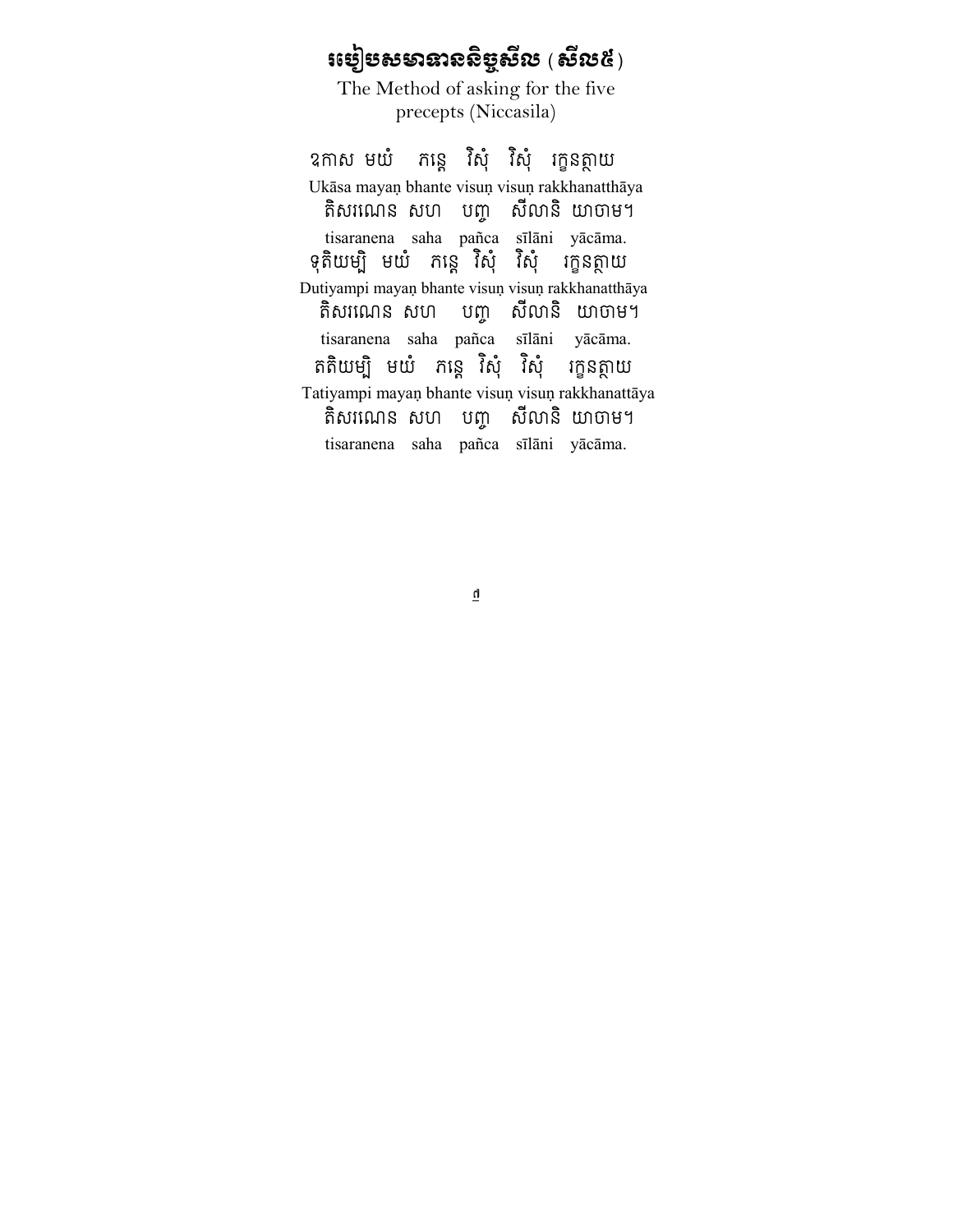- Permit us, venerable sir, we ask for the Five Precepts with the Three Refuges in order to observe them separately. Venerable sir, kindly minister the Precepts to us. For the second time, venerable sir, we ask for the Five Precepts with the Three Refuges in order to observe them separately. Venerable sir, kindly minister the Precepts to us. For the third time, venerable sir, we ask for the Five Precepts with the Three Refuges in order to observe them separately. Venerable sir, kindly minister the Precepts to us.

#### អ្នកសមាទានត្រូវទទួលតាមព្រះសង្ឃថាៈ

| The lay people repeat after the monk:        |  |                                                       |  |  |
|----------------------------------------------|--|-------------------------------------------------------|--|--|
|                                              |  |                                                       |  |  |
|                                              |  |                                                       |  |  |
| (បីចប់)<br>សម្មាសម្ពុទ្ធស្ស                  |  |                                                       |  |  |
| sammāsambuddhassa. (3times)                  |  |                                                       |  |  |
| - Homage to the Exalted One, the Worthy One, |  |                                                       |  |  |
| the Perfectly Enlightened One.               |  |                                                       |  |  |
|                                              |  | នមោ តស្ស ភគវិតោ អរហតោ<br>Namo tassa bhagavato arahato |  |  |

 $\underline{\underline{d}}$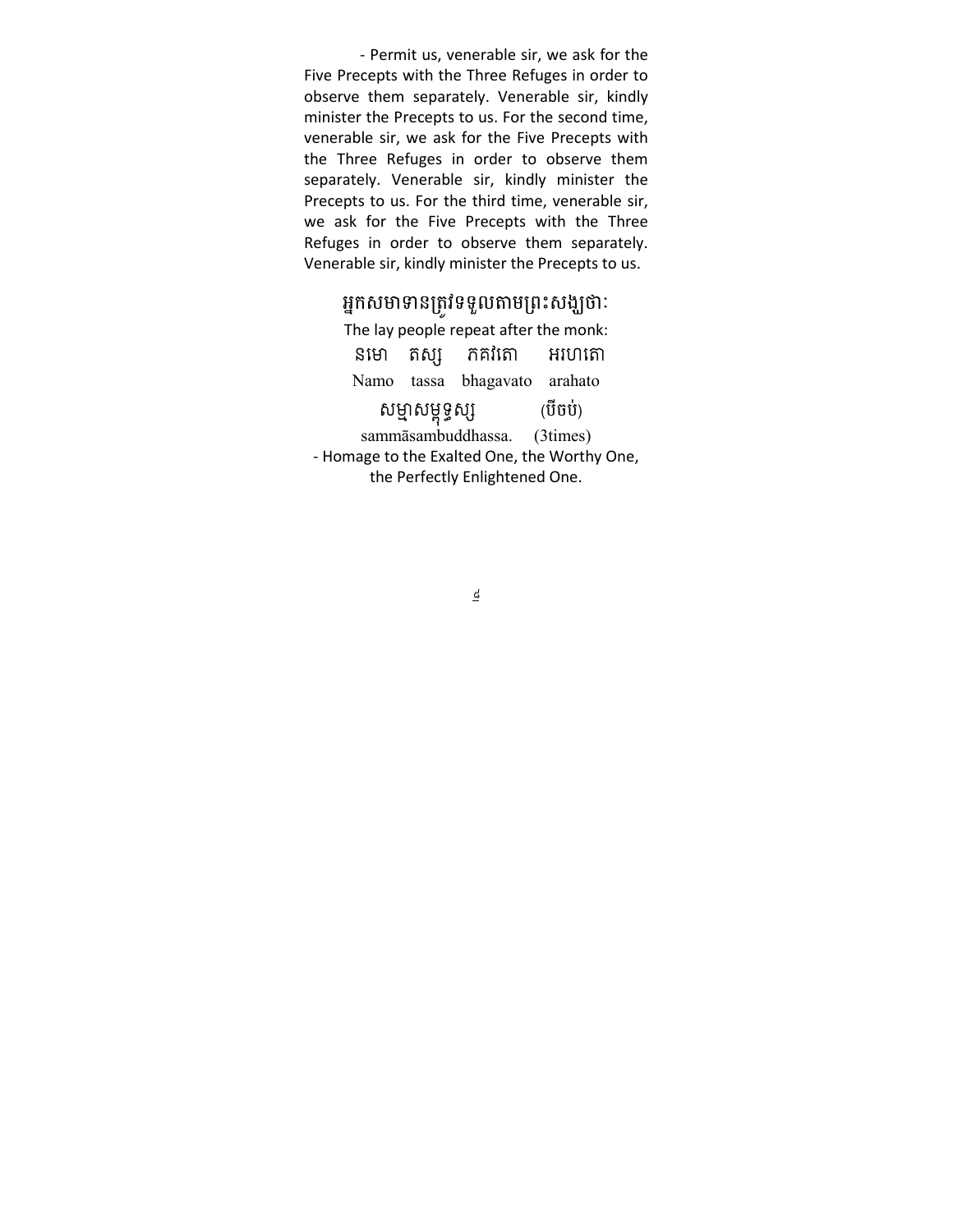ពុទ្ធំ សរណំ គប្ផាមិំ ។ Buddhaṇ saranaṇ gacchāmi. ធម្មំ សរណំ គប្ផាមិ។ Dhammaṇ saranaṇ gacchāmi. សង្ឃំ សរណំ គប្ផាមិំ ។ Sanghaṇ saranaṇ gacchāmi. I go to the Buddha as my refuge. I go to the Dhamma as my refuge. I go to the Sangha as my refuge. ទុតិយម្បិ ពុទ្ធំ សរណំ គប្ផាមិ។ Tutiyampi Buddhaṇ saranaṇ gacchāmi. ទុតិយម្បិ ធម្មំ សរណំ គប្ផាមិ។ Tutiyamipi Dhammaṇ saranaṇ gacchāmi. ទុតិយម្បិ សង្ឃំ សរណំ គប្ផាមិ។ Tutiyamipi Sanghaṇ saranaṇ gacchāmi. - For the second time, I go to the Buddha as my refuge. For the second time, I go to the Dhamma as my refuge. For the second time, I go to the Sangha as my refuge.

 $\epsilon$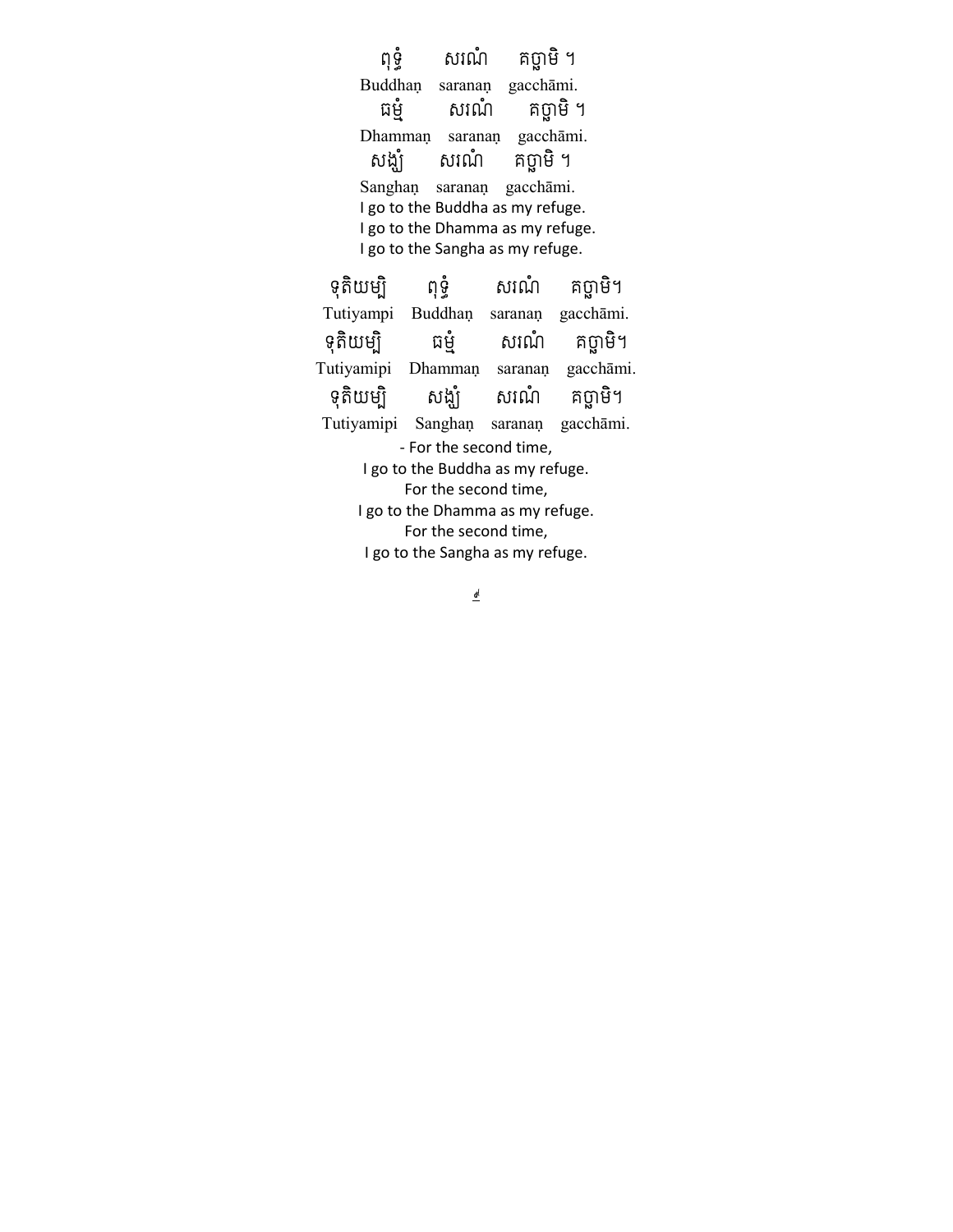តតិយម្បិ ពុទ្ធំ សរណំ គប្ផាមិ។ Tatiyampi Buddhaṇ saranaṇ gacchhāmi. តតិយម្បិ ធម្មំ សរណំ គប្ផាមិ។ Tatiyampi Dhammaṇ saranaṇ gacchhāmi. តតិយម្បិ សង្ឃំ សរណំ គប្ផាមិ។ Tatiyampi Sanghaṇ saranaṇ gacchhāmi. -For the third time, I go to the Buddha as my refuge. For the third time, I go to the Dhamma as my refuge. For the third time, I go to the Sangha as my refuge. ភក្ខុអ្នកប្រទានសលរលកថា The monk then says:

តិសរណគ្គហណំ បរិបុណ្ណំ Tisaranaggahanaṇ Baribunnam. This ends the going for refuge. ទទួលថាៈ អាម កន្ទេ។ The lay people respond: Āma Bhante. (yes, venerable, sir)

 $\frac{90}{1}$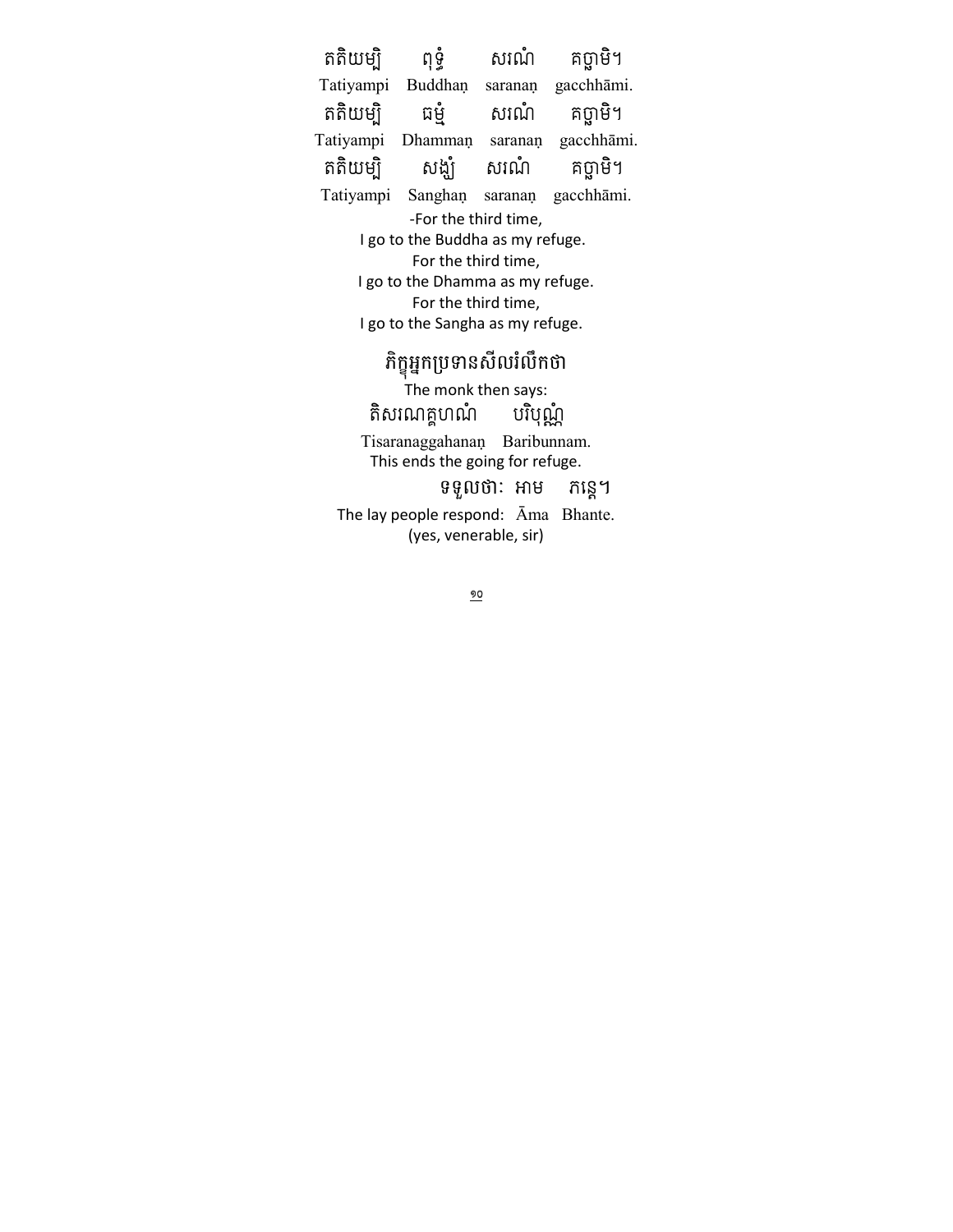### អ្នកទទួលត្រូវថាតាមតទៅទៀត

The monk then recites the precepts line by, with the lay people reciting them line by line after him.

បQប ម @ កខ បទ មទ យម Pānātipātā veramanī sikkhāpadaṇ samādiyāmi. I accept the precept to abstain from the taking of any living being.

អទិន្នាទានា វេរមណី សិក្ខាបទំ សមាទិយាមិ Adinnādānā veramanī sikkhāpadaṇ samādiyāmi I accept the precept to abstain from the taking of what is not given.

កាមេស មិច្ឆាចារា វេរមណី សិក្ខាបទំ Kāmesu micchācārā veramanī sikkhāpadaṇ សមាទិយាមិ

samādiyāmi I accept the precept to abstain from sexual misconduct.

មុសាវាទា វេរមណី សិក្ខាបទំ សមាទិយាមិ Musāvādā veramanī sikkhāpādaṇ samādiyāmi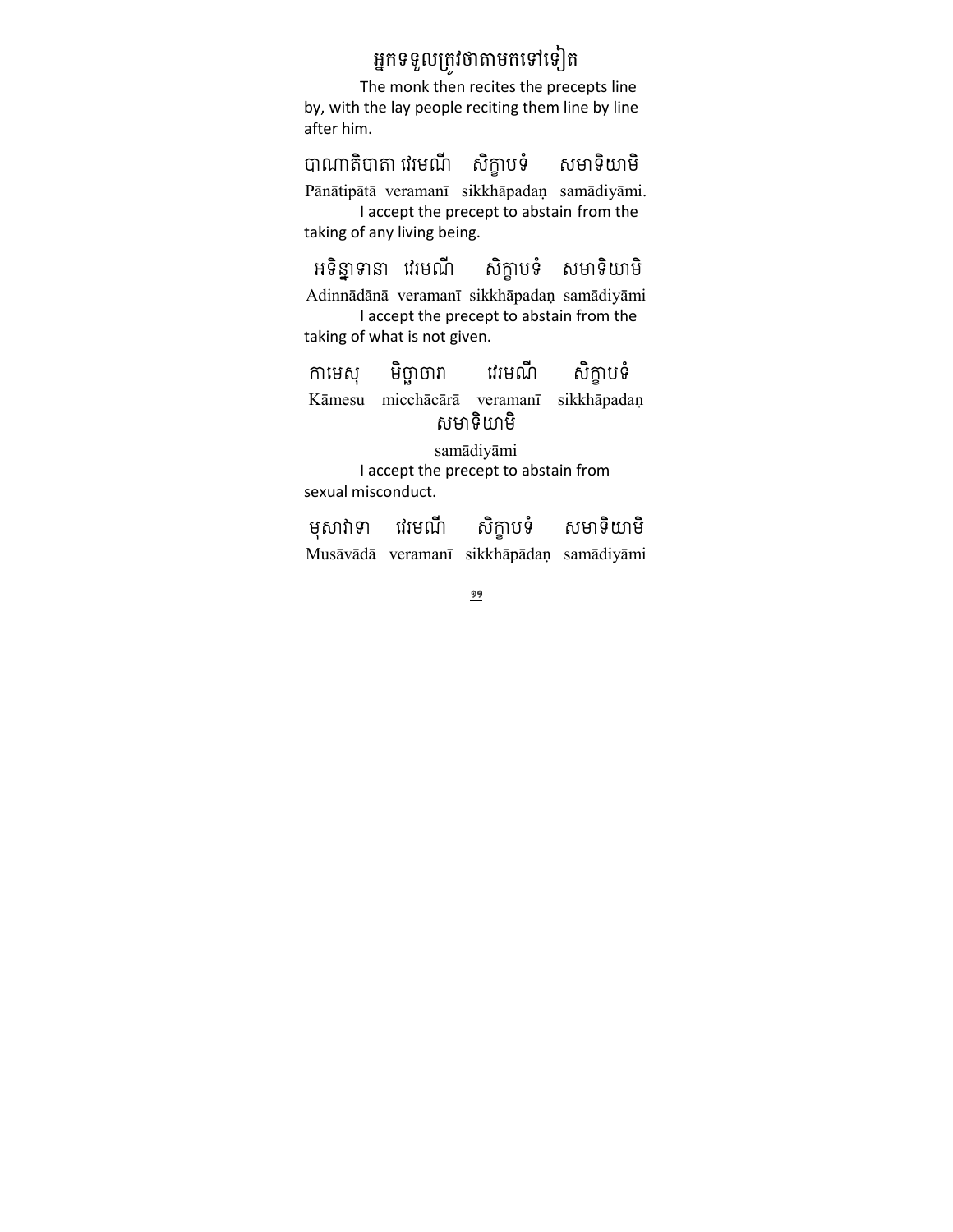I accept the precept to abstain from telling lies.

#### សុរាមេរយមជ្ជប្បមាទដ្ឋានា វេរមណី Surāmerayamajjapamātatthānā veramanī សិក្តាបទំ សមាទិយាមិ sikkhāpādaṇ samādiyāmi I accept the precept to abstain from drinking that cause intoxication.

### ភក្ខុអ្នកប្រទានសលពោលរលកថាៈ<br>-

The monk then concludes with the following: ឥមានិ បញ្ច សិក្ខាបទានិ សាធុកំ កត្វា Imāni pañca sikkhāpadāni sādhukaṇ katvā អប្បមាទេន និច្ចកាលំ សម្មារក្ខិតព្វំ។ appamātena niccalālaṇ sammārakkhitappan. These are the five training rules. អ្នកសមាទានត្រូវទទួលថា អាម ភន្តេ។

The lay people respond: Āma Bhante. Yes, Venerable Sir.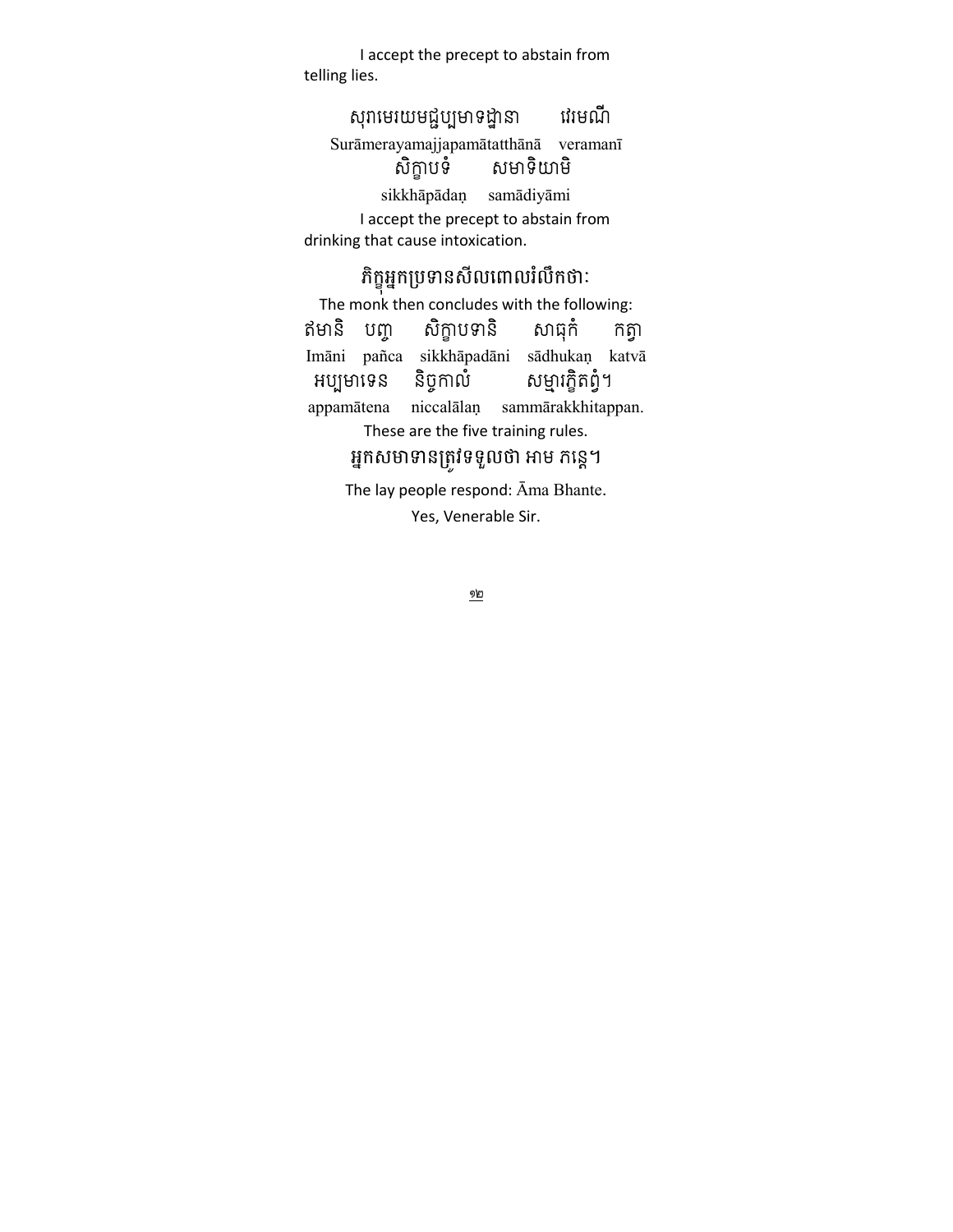លោកសំដែងអានិសង្សសីលថា សីលេន សុគតឹ យន្តិ Sīlena sugatiņ yanti. Through virtue they go to a good birth. សីលេន កោគសម្បទា Sīlena phogasampadā. Through virtue is wealth attained. យន្តិ និព្ទតឹ សីលេន Sīlena nipputiņ yanti. Through virtue they go to liberation. តស្មា សីលំ វិសោធយេ។ Tasmā sīlaņ visodhaye. Therefore we should purify our virtue. អ្នកសមាទានទទួលថា: សាធុ (បីដង) The lay people respond: Sādhu (three times) (ថ្វាយបង្ខំបីដង) (BOW THREE TIMES) ចប់សមាទាននិច្ចសីលតែប៉ុណ្ណោះ <u>ରେରେରେ</u>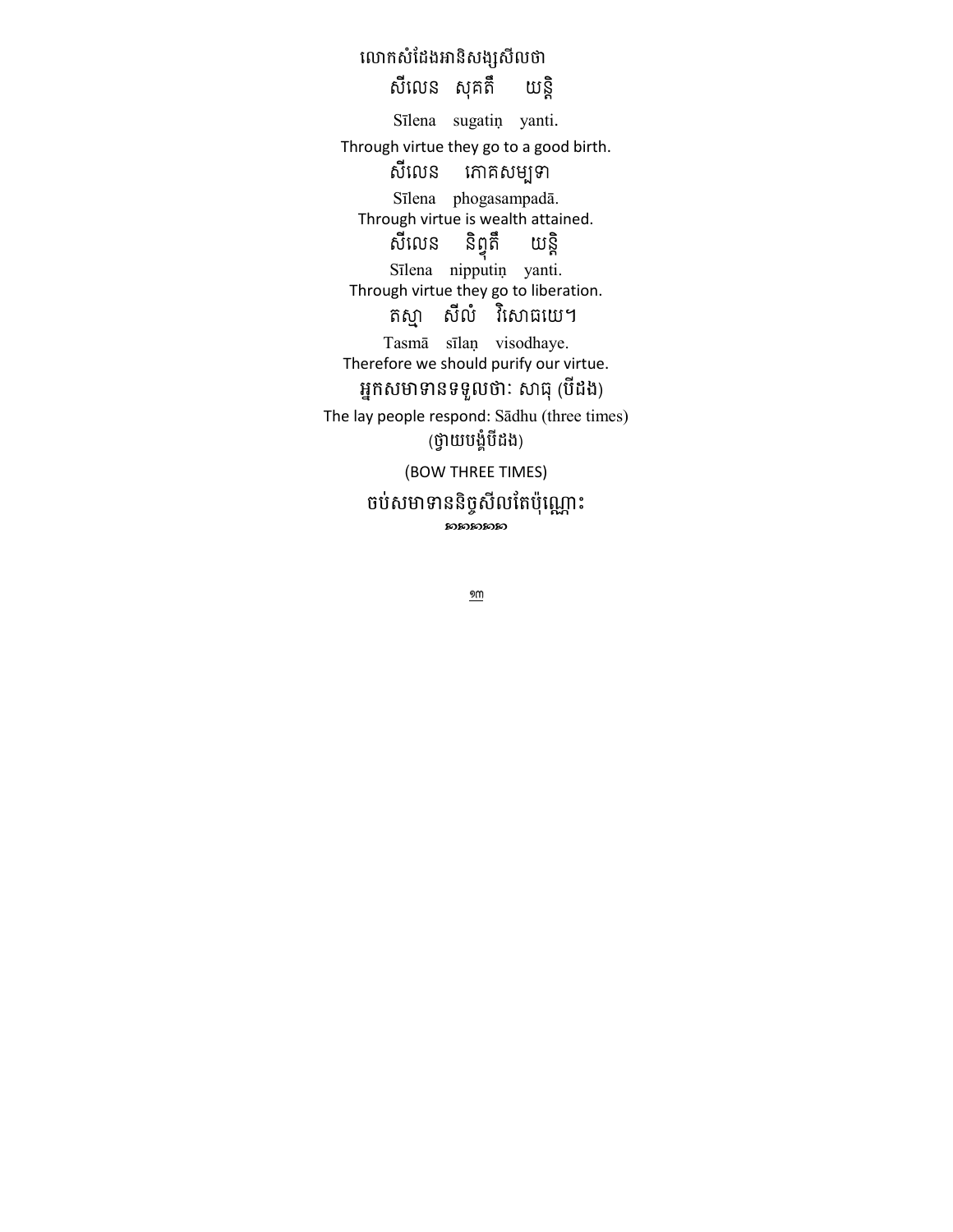## ទិនីសមានា $\mathbf s$ ននោសទសីរប  $(\mathbf s$ របស់ $)$

The Eight Precepts

(បេសមាទានគ្នាច្រេនចា) ឧកាស មយ ភន្តេ វសុ វសុ រក្ខនត្ថាយ តសរណេន សហ អដ្នង្គសមន្នាគតំ ឧបោសបំ យាចាម អនុគ្គហំ កត្វា សីលំ ទេថ នោ ភន្តេ។

ុ ទុតយម្ប មយ ភន្តេ វសុ វសុ រក្ខនត្ថាយ តិសរណេន សហ អដ្នង្គសមន្នាគតំ ឧបោសបំ យាចាម អនុគ្គហំ កត្វា សីលំ ទេថ នោ កន្តេ។

គតយម្ប មយ ភន្តេ វសុ វសុ រក្ខនត្ថាយ តិសរណេន សហ អដ្នង្គសមន្នាគតំ ឧបោសបំ យាចាម អនុគ្គហំ កត្វា សីលំ ទេថ នោ ភន្តេ។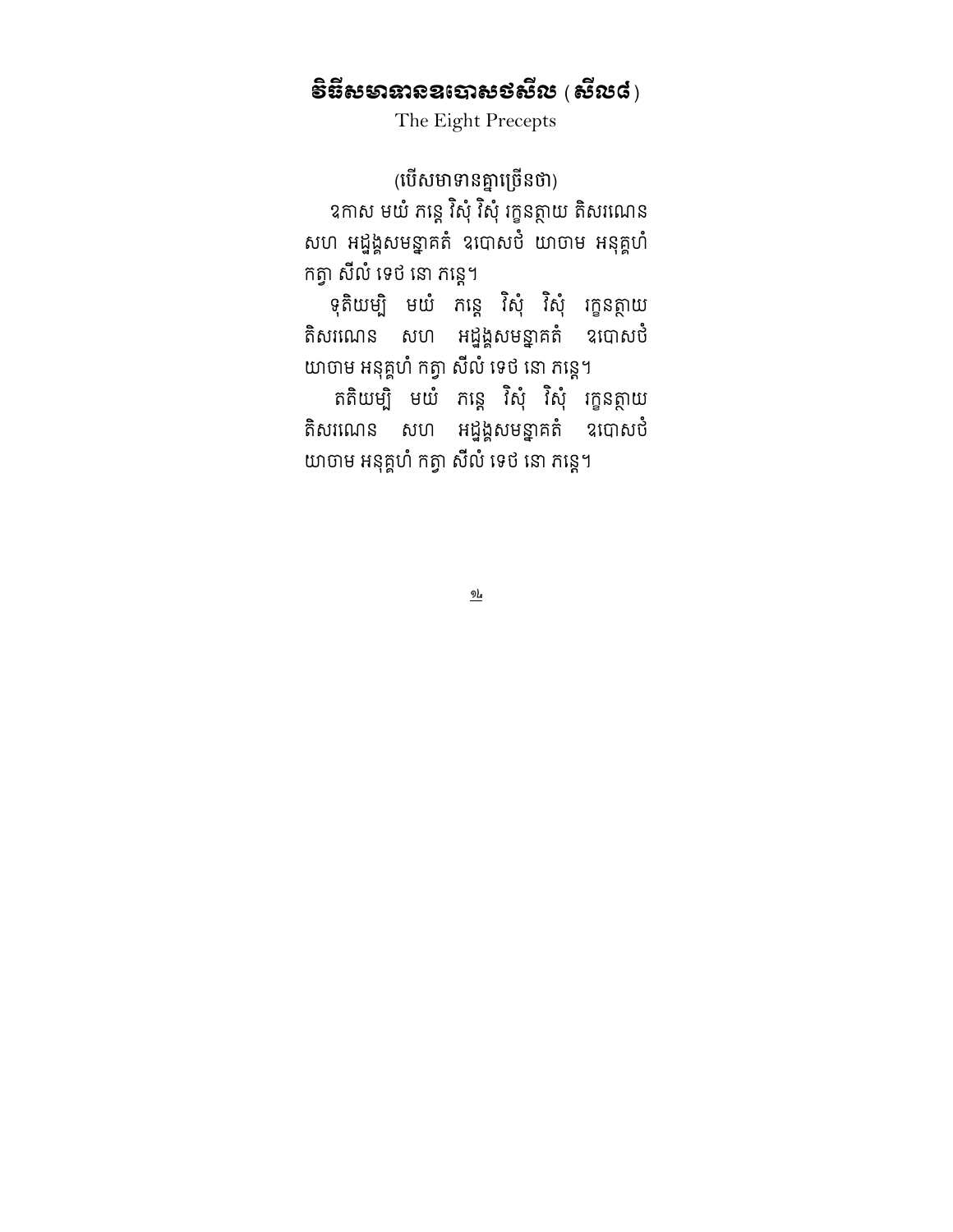(បេសមាទានតេម្នាក់ឯងថា) ឧកាស អយ ភន្តេ វសុ វសុ រក្ខនត្ថាយ តសរណេន សហ អដ្នង្គសមន្នាគតំ ឧបោសបំ យាចាមិ អនុគ្គហំ កត្វា សីលំ ទេថ មេ ភន្តេ។

ុ ទុតយម្ប អហ ភន្តេ វសុ វសុ រក្ខនត្ថាយ តិសរណេន សហ អដ្នង្គសមន្នាគតំ ឧបោសបំ យាចាមិ អនុគ្គហំ កត្វា សីលំ ទេថ មេ ភន្តេ។

គតយម្ប អហ ភន្តេ វសុ វសុ រក្ខនត្ថាយ តិសរណេន សហ អដ្នង្គសមន្នាគតំ ឧបោសបំ យាចាមិ អនុគ្គហំ កត្វា សីលំ ទេថ មេ ភន្តេ។

អ្នកសមាទានត្រូវទទួលតាមព្រះភក្ខុថាៈ នមោ តស្ស ភគវតោ អហេតោ សម្មាសម្ពុទ្ធស្ស។  $(m$ ចប់ $)$ 

 $\underline{\mathfrak{H}}$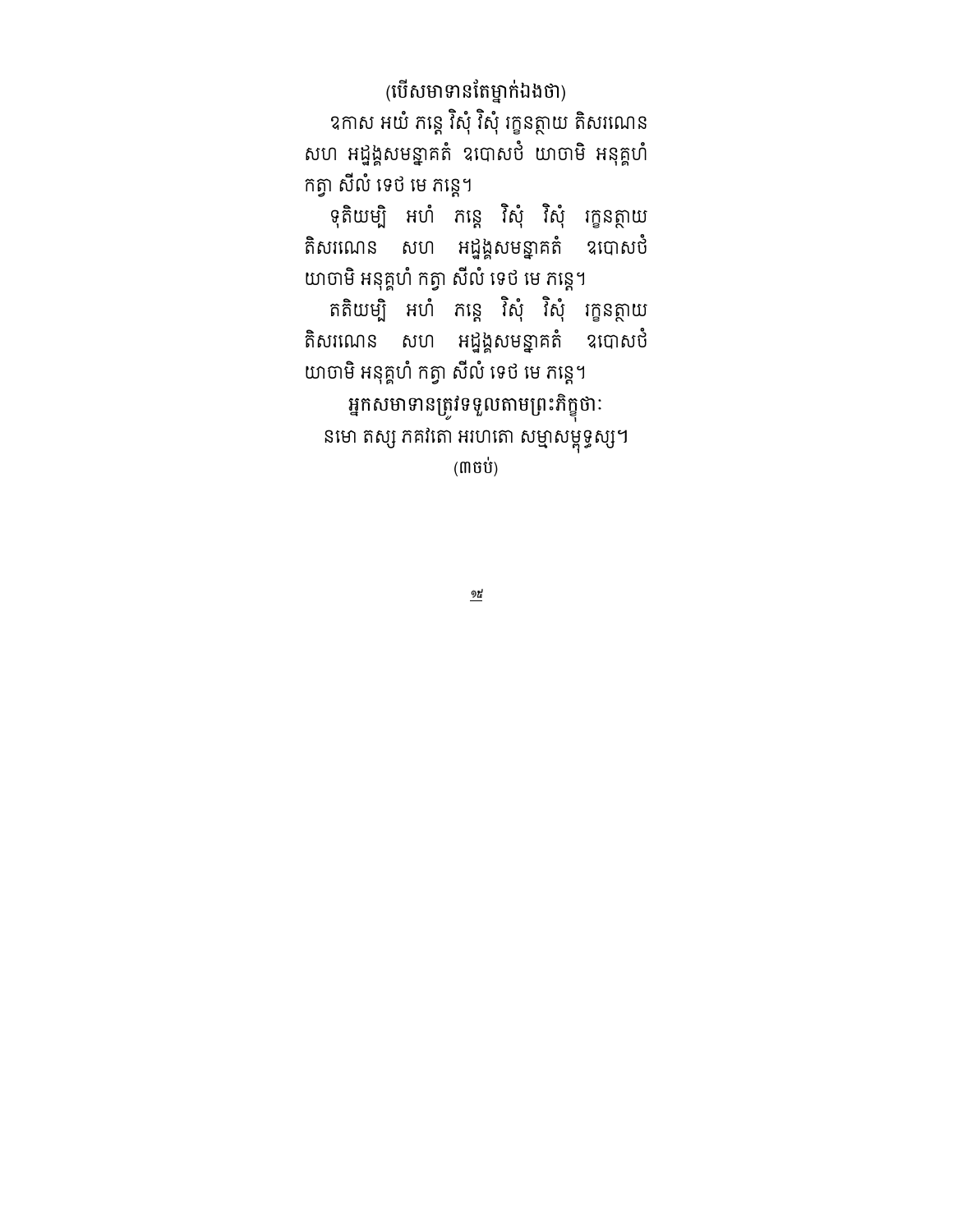ពុទ្ធ សរណ គច្ឆាម។ ធម្ម សរណ គច្ឆាម។ សង្ឃ សរណ គច្ឆាម។ ទុតយម្ប ពុទ្ធ សរណ គច្ឆាម។ មុតយម្ប ធម្ម សរណ គច្ឆាម។ មុតយម្ប សង្ឃ សរណ គច្ឆាម។ តតយម្ប ពុទ្ធ សរណ គច្ឆាម។ តតយម្ប ធម្ម សរណ គច្ឆាម។ តតយម្ប សង្ឃ សរណ គច្ឆាម។ (ចបក្រេសរណគមន៍តេបុណ្ណោះ។)

ភក្ខុអ្នកប្រមានសលចាៈ តិសរណគ្គហណំ បរិបុណ្ណំ។ អ្នកសមាទានទទួលចាៈ

អាម ភន្តេ។

 $\overline{5}$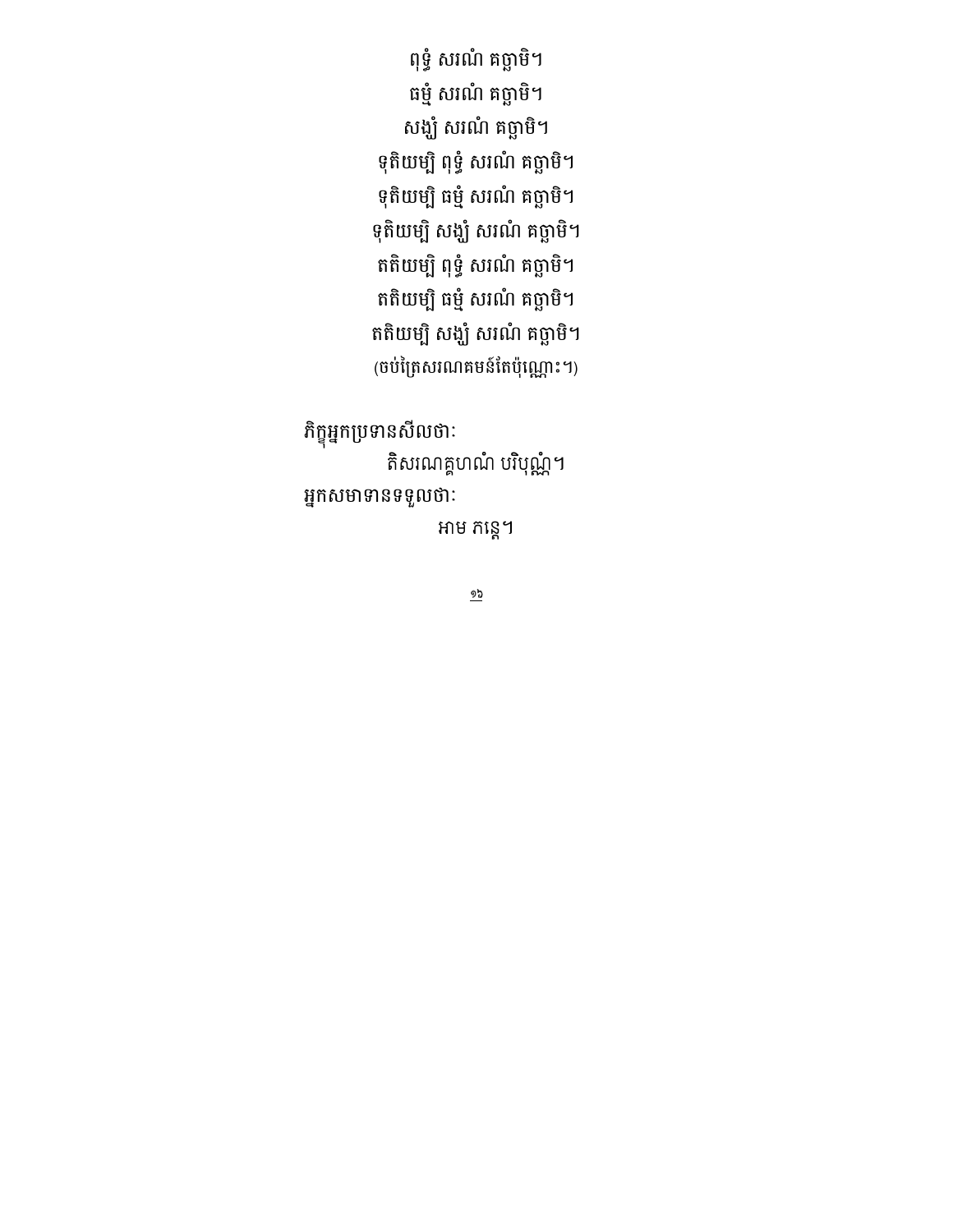អ្នកទទួលត្រូវថាតាមដូចតទៅ: បាណាតបាតា វេរមណ សក្ខាបទ សមាទយាម។ អទន្នាទានា វេរមណ សក្ខាបទ សមាទយាម។ អព្រហ្មចរយា វេរមណ សក្ខាបទ សមាទយាម។ មុសាវាទា វេរមណ សក្ខាបទ សមាទយាម។ សុរាមេរយមជ្ជប្បមាទដ្ឋានា វេរមណ សក្ខាបទ សមាទិយាមិ។ វកាលកោជនា វេរមណ សក្ខាបទ សមាទយាម។ នច្ច គត វាទត វសូកទស្សន មាលា គន្ធ វលេបន ជាណេ មណ្ឌន វកូសនដ្ឋានា វេរមណ សក្ខាបទ សមាទយាម។ ឧច្ចាសយន មហាសយនា វេរមណ សិក្ខាបទំ សមាទិយាមិ។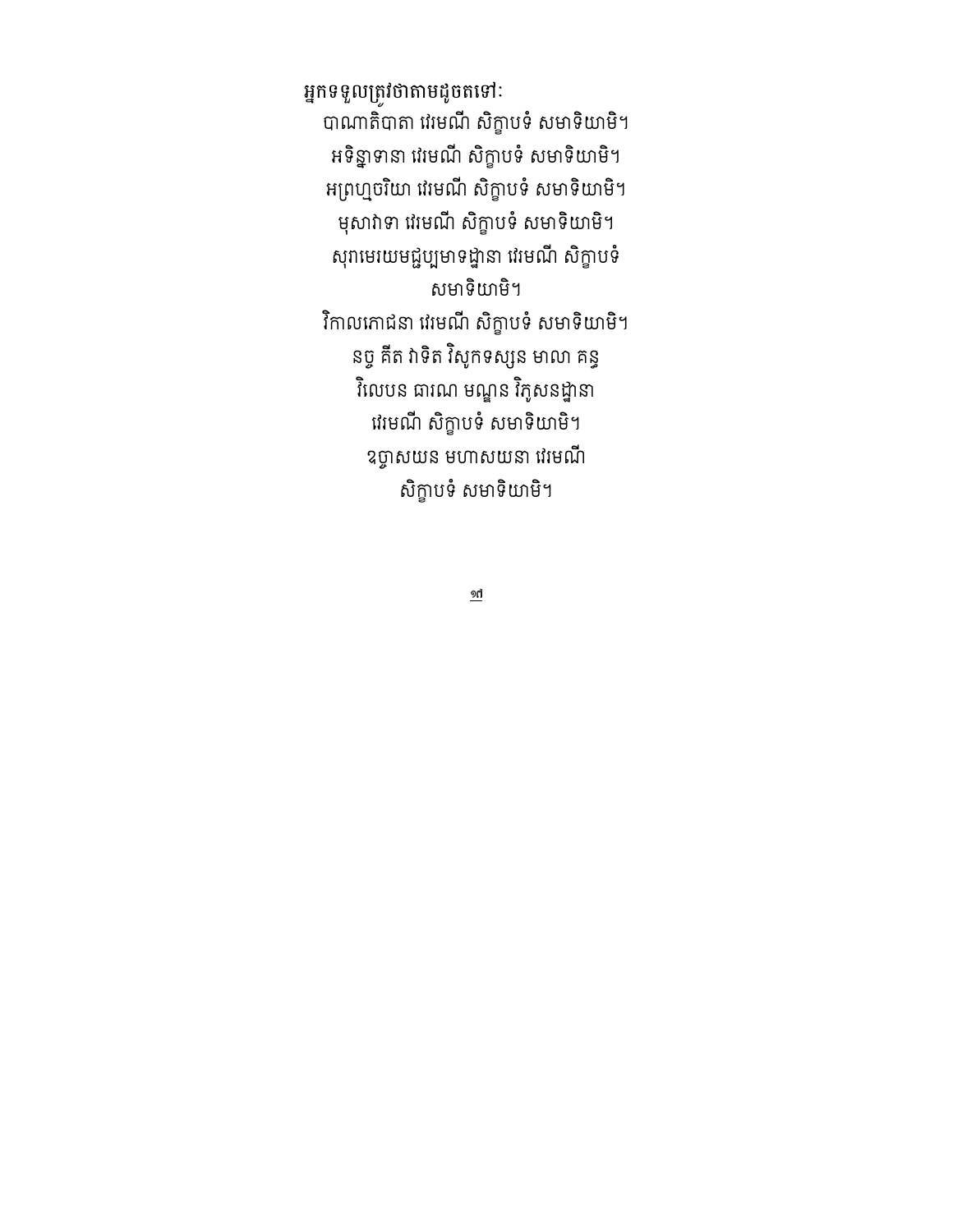អ្នកសមាទានសូត្រកំណត់ឧបោសចំកាលថាៈ ឥមំ អដ្នង្គសមន្នាគតំ ពុទ្ធប្បញ្ញត្តំ ឧបោសបី ឥមព្ចាវត្តិ ឥមព្ចាទីវិស័ សម្មទេវអភរក្ខុតុ សមាទយាម។

- ខ្ញុព្រះករុណា សូមសមាទាននូវឧបោសថ សលដប្រកបព្រមដោយអង្គុជ ដេលព្រះសម្មាសម្ពុទ្ធ ជាម្ចាសម្រងត្រាសបញ្ញត្តទុកហេយនេះ ដេម្បនង រក្សាឲ្យបរបូរណប្រពេ អស់កាលកំណត់ច្ងនេះ នង យបនេះ សូមកុសលចូរជាឧបនស្ស័យ ធ្វេឲ្យច្បាស នូវព្រះនិព្វាន ឰដ៏អនាគតកាលទៅឯមុខនោះហោង។

ព្រះសង្ឃរលកចាៈ

ឥមាន អដ្ឋ សក្ខាបទាន ឧបោសបសលវសេន ឥមព្ចាវត្ត ឥមព្ចាទសេ សាធុក កត្វា អប្បមាទេន សម្មារក្ខិតព្វំ។

អ្នកសមាទានទទួលថាៈ អាម ភន្តេ។

 $\underline{96}$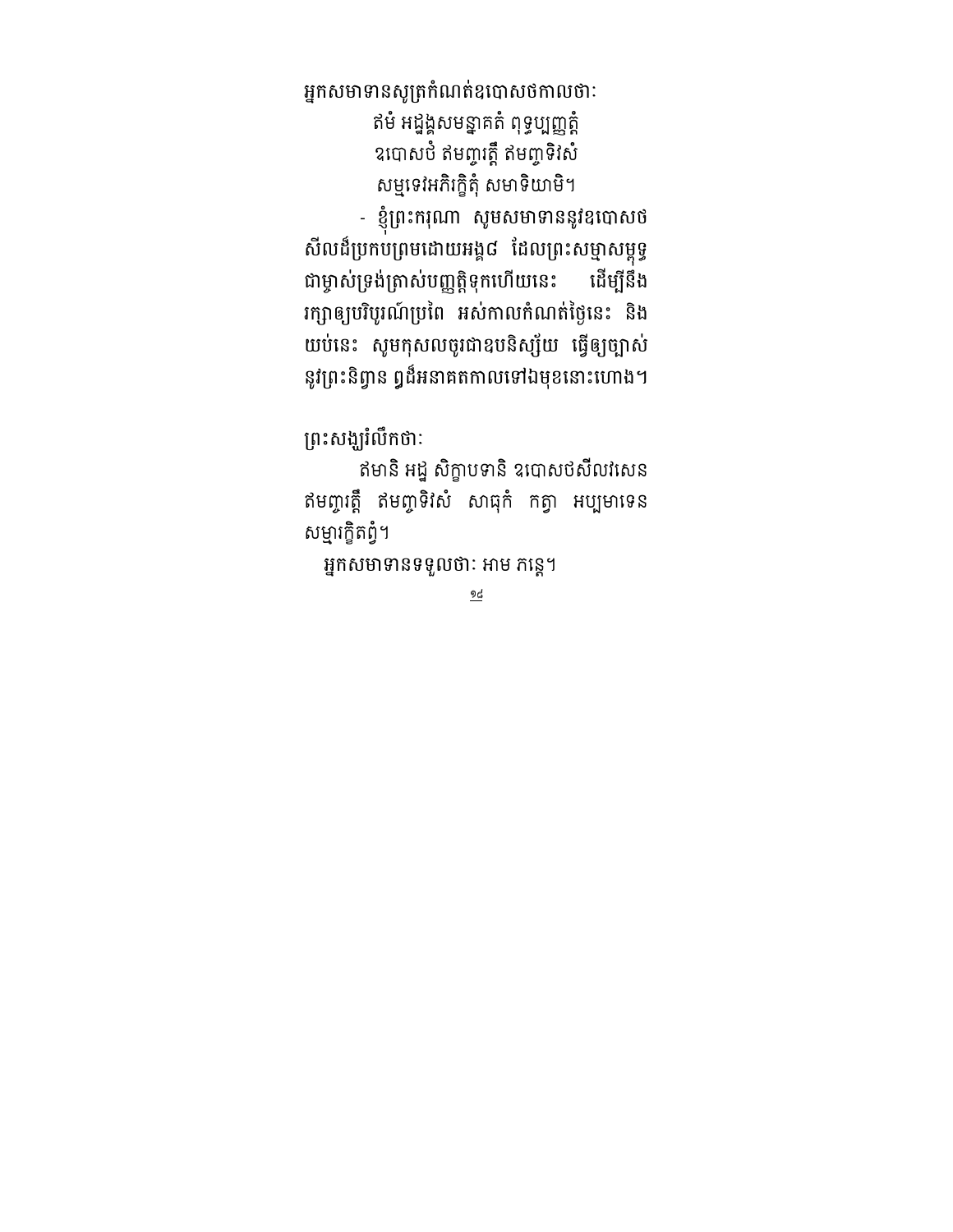ភិក្ខុអ្នកប្រទានសីលសំដែងអានិសង្សសីលថាៈ<br>សីលេន សុគតឹ យន្តិ សីលេន ភោគសម្បទា សីលេន និព្វុតឹ យន្តិ តស្មា សីលំ វិសោធយេ។

អ្នកសមាទានត្រូវទទួលថា សាធុ (៣ដង) ។ (ចប់ការសមាទានឧបោសថសីលតែប៉ុណ្ណោះ។)

cacacaca

 $\frac{965}{10}$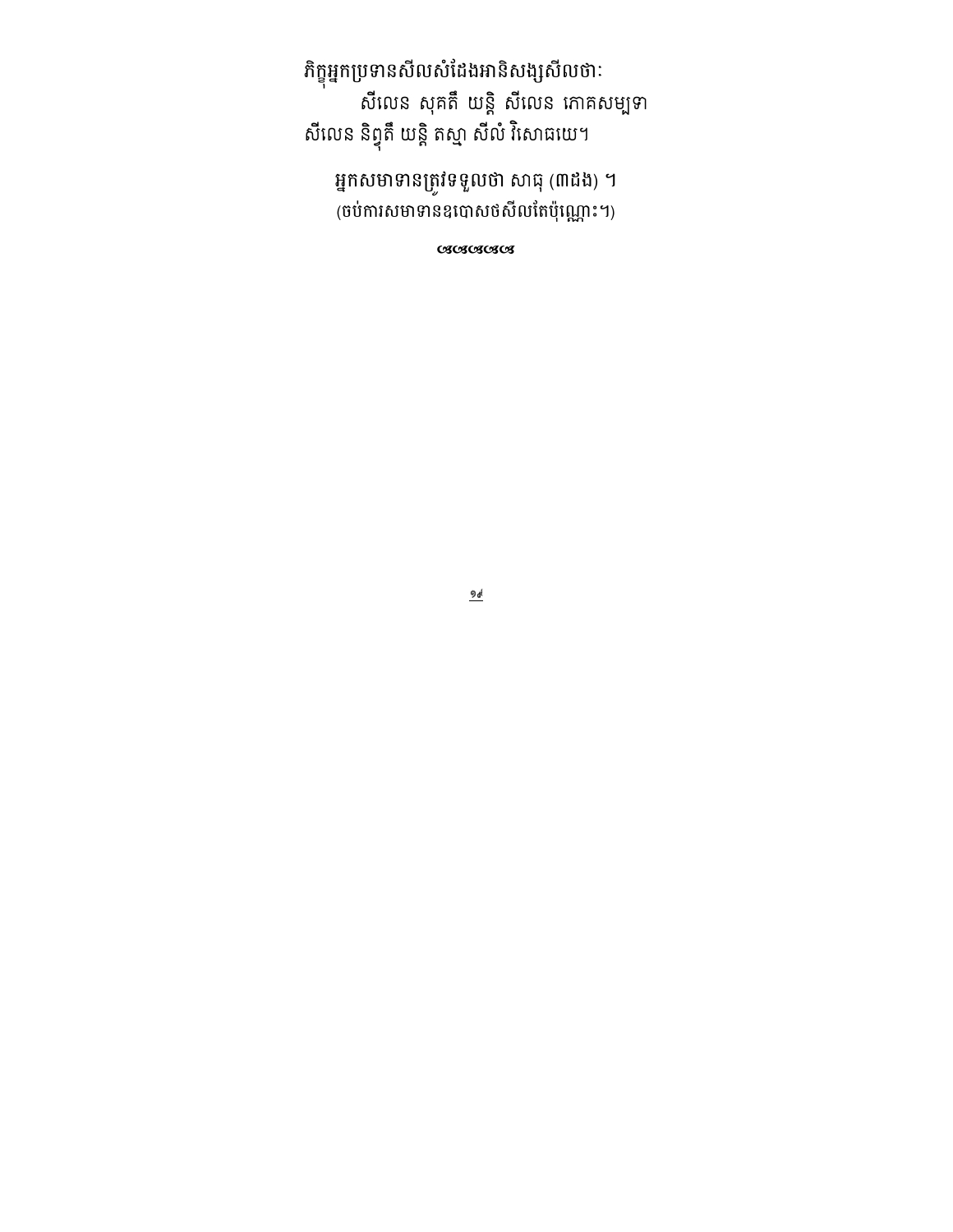### **ភារសុំខ**ទានោសព្រះរតនត្រ័យ

ឧត្តមង្គេន វន្ទេហ បាទបសុ វុត្ត្រម ពុទ្ធេ យោ ខលិតោ ទោសោ ពុទ្ធោ ខមតុ តំ មមំ។ ឧត្តមង្គេន វន្ទេហ ធម្មញ្ច ទុវធ វរ ធម្មេ យោ ខលិតោ ទោសោ ធម្មោ ខមតុ តំ មមំ។ ឧត្តមង្គេន វន្ទេហ សង្ឃញ្ចូ ទុវជោត្តម សង្ឃេ យោ ខលិតោ ទោសោ សង្ឃោ ខមតុ តំ មមំ។ (ក្រាបថ្វាយបង្គំម្តង។)

يونونونونو

#### ឍអង្គមុន១មានោស

អច្ចយោ នោ ភន្តេ អច្ចគមា យថាពាលេ យថាមុឡេ យថាអកុសលេ យេ មយ ភន្តេ កាយេន វា វាចាយ វា មនសា វា ពុទ្ធស្ស វា ធម្មស្ស វា សង្ឃស្ស វា អគារវ អករិម្ហា តេសំ នោ ភន្តេ ភគវា អច្ចយ់ អច្ចយតោ បដគណ្ហន្តុ អាយត សវរាយ។

 $\underline{\mathsf{po}}$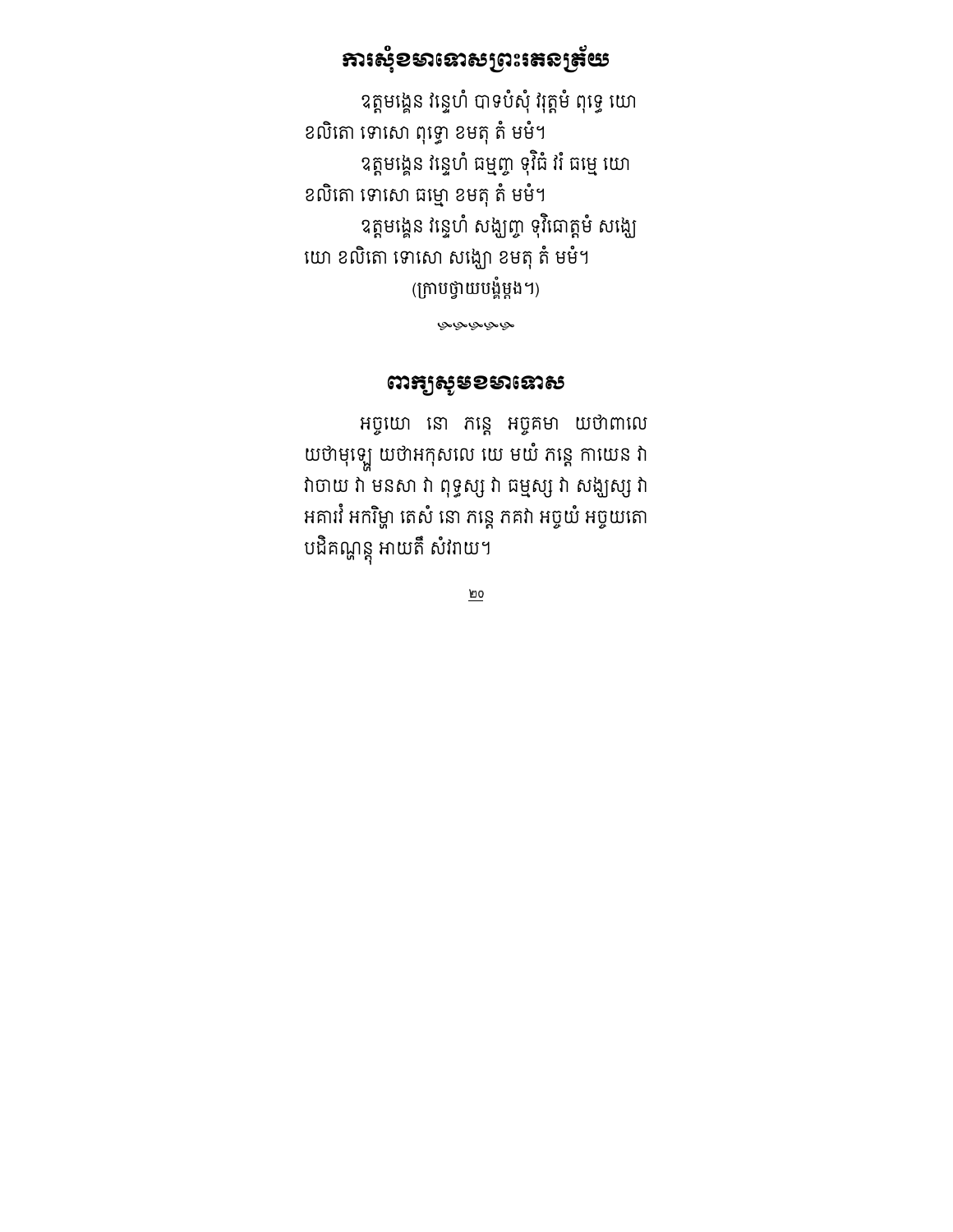បពត្រព្រះករុណាទាងឡាយដចរេន ទោស

កបុស្រដេលប្រព្រត្តកន្លងគ្របសង្កតហេយនូវខ្ញុំព្រះ ករុណាទាំងឡាយ តាមដោយខ្ញុំព្រះករុណាទាំង ឡាយ ជាមនុស្សល្ងងខ្លោ ជាមនុស្សរង្វេង ជាមនុស្ស មិនឈ្លាស បពិត្រព្រះករុណាទាំងឡាយដ៏ចំរើន ក្រេងខ្ញុំព្រះករុណាទាងឡាយបានធ្វេហេយ នូវសេច ក្កល្មេស មនគោរពដលព្រះពុទ្ធជាម្ចាសក្ក ដលព្រះ ធមក្ត ដលព្រះសង្ឃក្ត ដោយកាយក្ត ដោយរាចាក្ត ដោយចិត្តក្តី បពិត្រព្រះករុណាទាំងឡាយដ៏ចំរើន សូមព្រះករុណាទាងឡាយ អតទោស កហុសនោះ ដលខ្ញុព្រះករុណាទាងឡាយ ព្រោះអពេនេទោស នោះជាសេចក្តុខុសពត ដេម្បនងបានសម្រូម គចា នឹងប្រព្រឹត្តឲ្យល្អទៅខាងមុខនោះហោង។ XXXXXX

 $\underline{\underline{\mathsf{po}}}$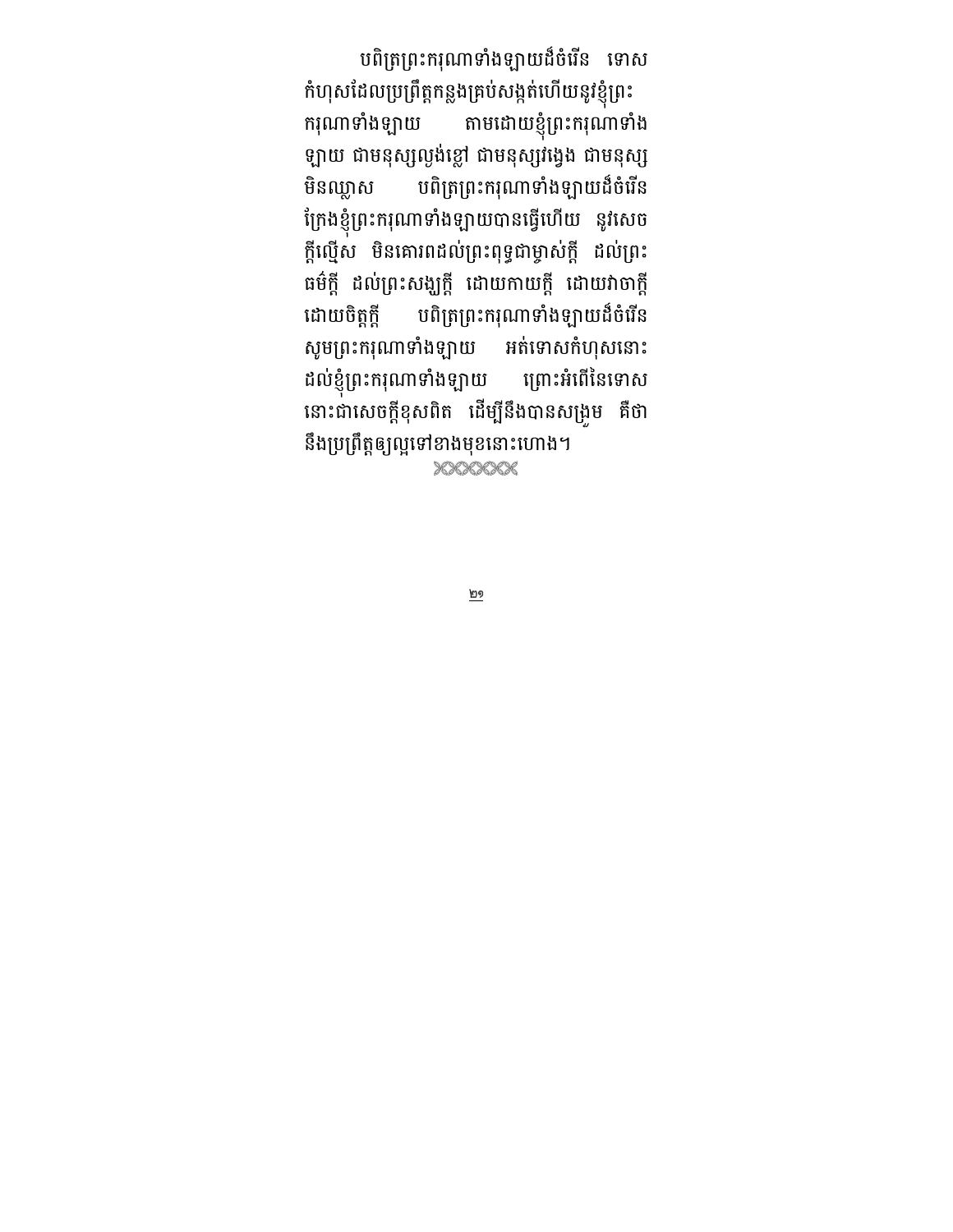### យង់និយ

មយ ភន្តេ សុចរបរនព្វុតម្ប ត ភតវន្ត សរណ គច្ឆាម ធម្មញ្ច ភិក្ខុសង្ឃញ្ច ឧបាសក ឧបាសិកាយោ នោ ភគវា ជាវេន្តុ អជ្ជតគ្គេ បាណុបេត បាណុបេតា សរណំ គតេ សរណំ គតា។

បពិត្រព្រះករុណាទាំងឡាយដ៏ចំរើន ខ្ញុំព្រះ ករុណាទាំងឡាយ សូមដល់នូវព្រះដ៏មានព្រះភាគ ដេលបរនព្វានទោអសកាលយូរអង្វេងហេយនោះផង នូវព្រះធមធង នូវព្រះភក្ខុសង្ឃផង ជាទពងទរឭក សូមព្រះករុណាទាងឡាយ ជ្រាបនូវខ្ញុព្រះករុណាទាង ឡាយថា ជាឧបាសកឧបាសកា បានដលហេយនូវ ព្រះរតនត្រយ ជាទពងទរឭក ស្មេដោយជរត តាងព ថ្ងៃនេះជាដើមរៀងទៅហោង។

 $\textcolor{red}{\textcircled{\LARGE\otimes}} \textcolor{red}{\textcircled{\LARGE\times}} \textcolor{red}{\textcircled{\LARGE\times}} \textcolor{red}{\textcircled{\LARGE\times}}$ 

<u>២២</u>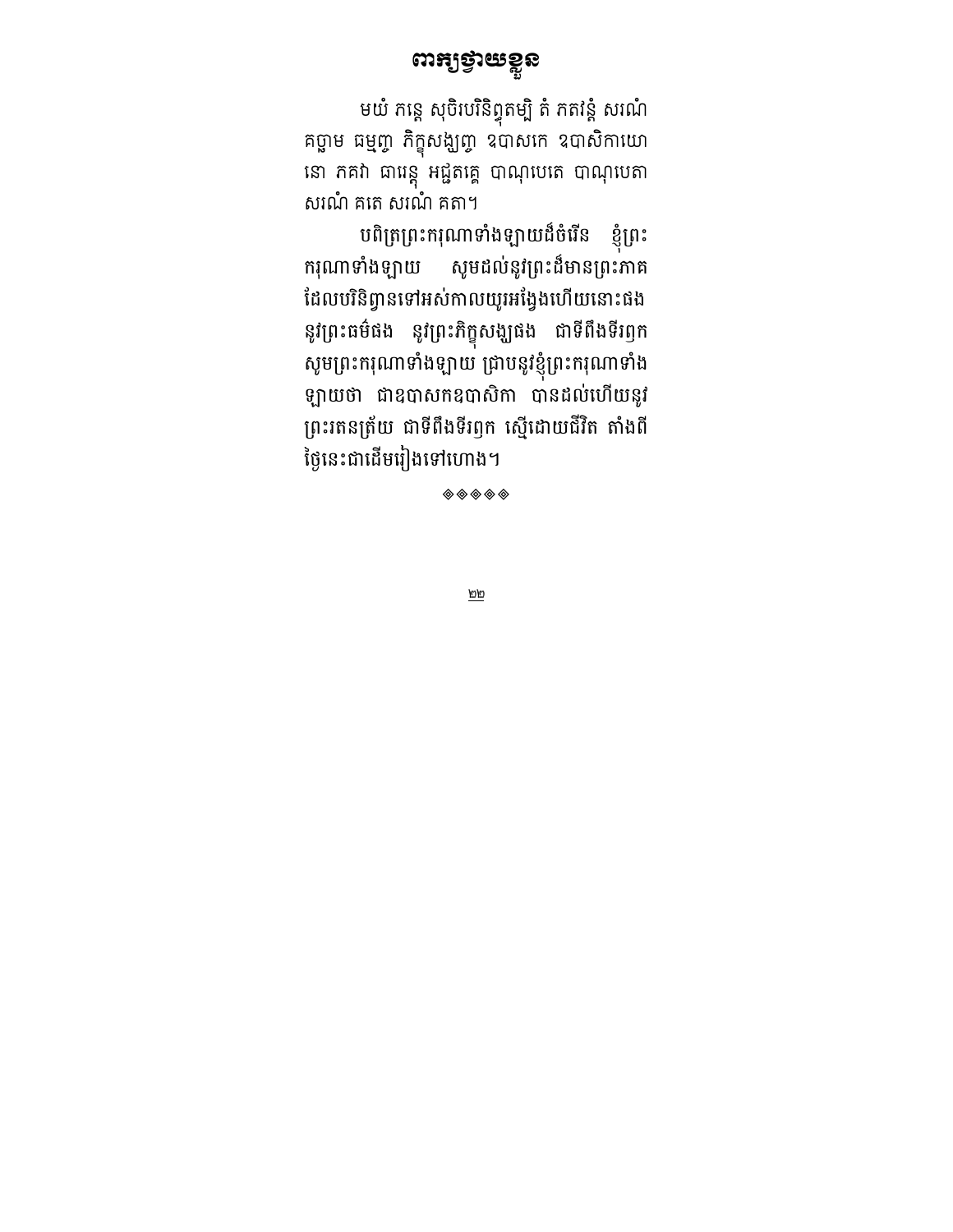## <u>ររោះធនាព្រះសទ្</u>បទំរើនព្រះមវិ<del>ន្</del>ត

| សព្វសម្បត្តិសិទ្ធិយា  |
|-----------------------|
| បរិត្តំ ព្រូថ មង្គលំ។ |
| សព្វសម្បត្តិសិទ្ធិយា  |
| បរិត្តំ ព្រូថ មង្គលំ។ |
| សព្វសម្បត្តិសិទ្ធិយា  |
| បរិត្តំ ព្រូថ មង្គលំ។ |
|                       |

ប្រេចាៈ សូមព្រះករុណាទាងឡាយចរេននូវ ព្រះបរត្តជាជយមង្គល ដេម្បការពារបញ្ចៀសនូវរបត្ត គសេចក្តអន្តរាយទាងពួង ដេម្បនងបានសម្រេចនូវ សម្បត្តគ្របយាង ដេម្បនងញុងមុក្ខ ភយ រោគទាង អសឲ្យរនាសបាតទោហោង។

\*\*\*\*\*

 $\underline{\mathsf{p}}$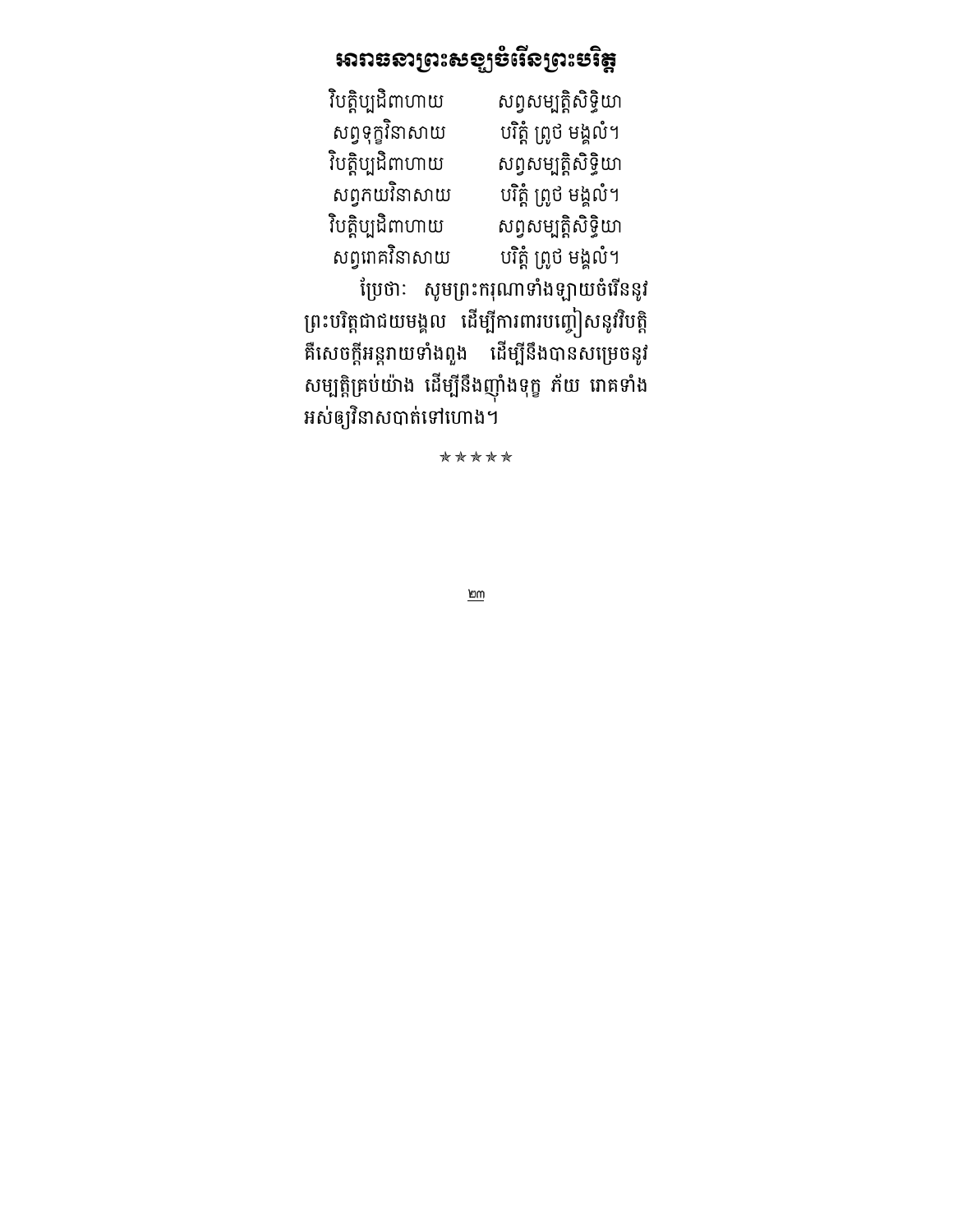### អារាននាព្រះ**ធ**ម៌នេសនា

ព្រហ្មា ច លោកាធិបតី សហម្បតិ៍ កតញ្ចូល អន្ធវវ អាយាចថ។ សន្តីធ សត្តាប្បូរជក្ខជាតិកា ទេសេតុ ធម្មំ អនុកម្បីមំ បជំ។ សទ្ធម្មកេរ នេយ៣្ច កាយ សុត្តព្វា ពន្ធំ អភិធម្ម ចម្មំ។ អាកោដយន្តោ ចតុសច្ចទណ្ឌំ បព្វោធនេយ្យេ បរិសាយ មជ្ឈេ។

សហម្បតិ៍ព្រហ្ម សម្ដេចព្រះភគវា ព្រះពុទ្ធទ្រង់អនុកូល ទើបក្រោកចាកទីនោះ

ឱនបង្ខំអារាធនា ដោយគាថាយ៉ាងនេះឯង។ ព្រមទទួលនឹងសំដែង ដោយតុណ្ហីភាពថ្លែង តាមភាវៈគុណករុណា។<br>ទើបក្រោកចាកទីនោះ ភក្ត្រាឆ្ពោះព្រៃមិគទា យាងចេញចរលីលា ពីទីនោះដោយព្រះបាទ។

 $\underline{\underline{\mathfrak{w}}_k}$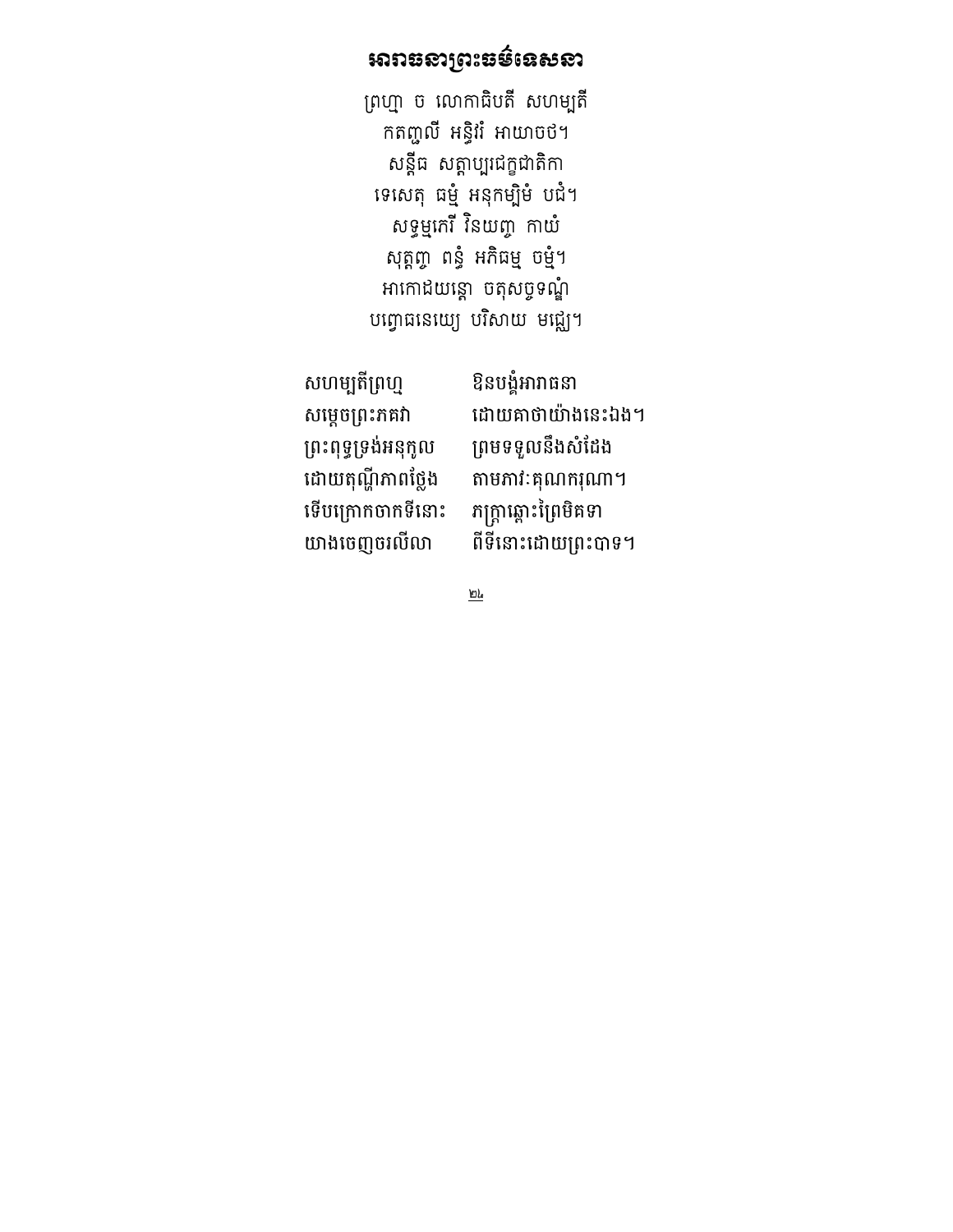| ញ៉ាំងសត្វចូលពុទ្ធចក្រ | មានបញ្ចវត្តីយ៍ជាអាទិ៍   |
|-----------------------|-------------------------|
| ឲ្យជឹកអម្រឹតជាតិ      | រសនិព្វានតាមធម្មតា។     |
| ចាប់ដើមពីនោះឯង        | ទ្រង់សំដែងធម៌ទេសនា      |
| ធ្វើពុទ្ធក្រឹត្យា     | អស់វស្សាសែសិបប្រាំ។     |
| ពុំថយពុំបន្ធូរ        | ប្រយោជន៍យូរអង្វែងឆ្នាំ  |
| សម្រេចបុញ្ញកម្ម       | ដល់សព្វសត្វទាំងភពត្រ័យ។ |
| ហេតុនោះឥឡូវនេះ        | យើងខ្ញុំនេះសាទរព្រៃ     |
| បពិត្រព្រះគុណថ្លៃ     | សូមនិមន្តព្រោសទេសនា។    |
| អនុគ្រោះពួកបរិស័ទ     | ដែលជាប់ខាត់ដោយមោហា      |
| ឲ្យកើតមានបញ្ញា        | ប្រាកដនាទីនេះហោង។       |

\*\*\*\*\*

 $\underline{\underline{\mathfrak{w}}\underline{\mathfrak{z}}}$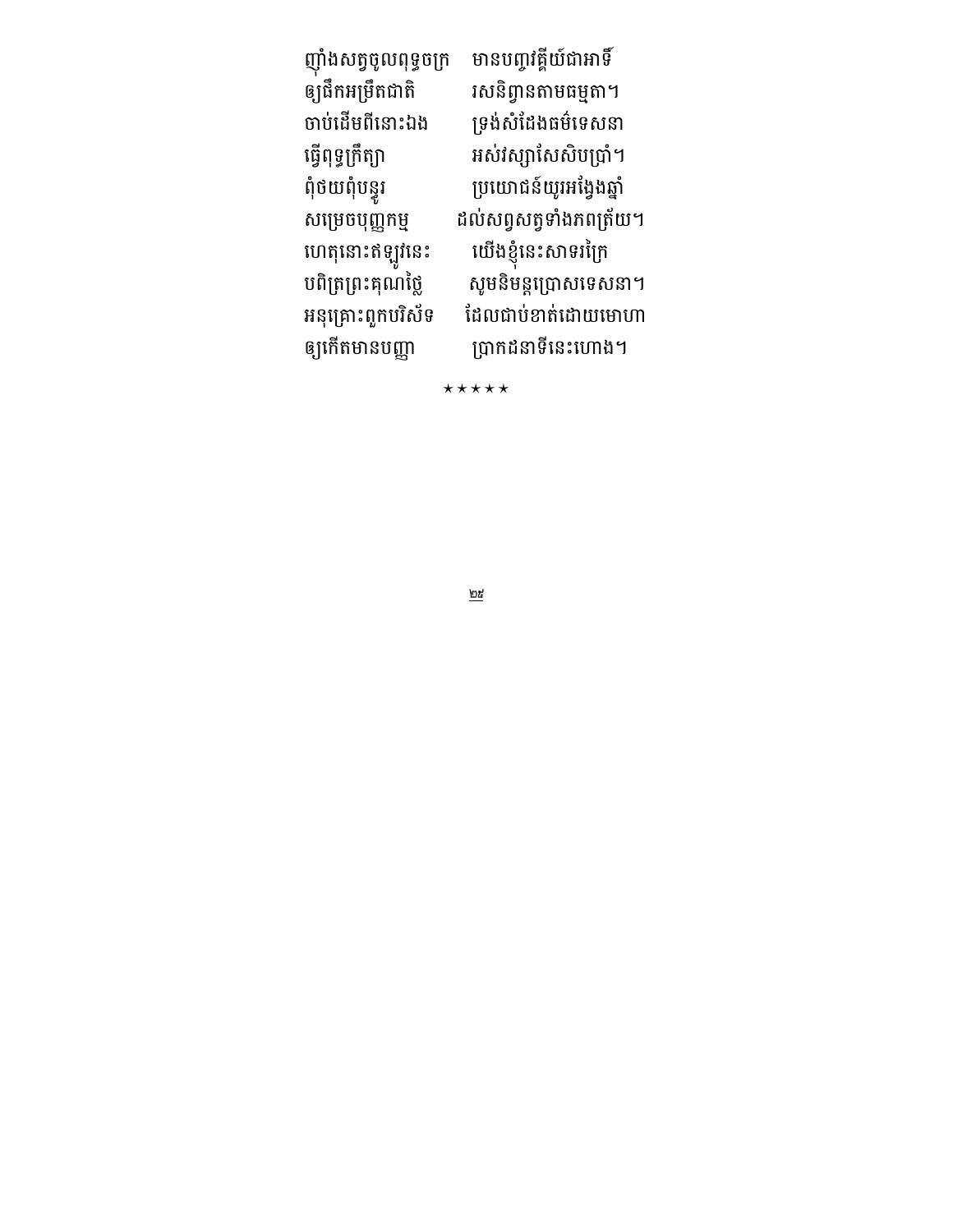# ពា<del>រ</del>ព្យអារាធនានេសនាមួយថែមទៀត

| អហំរីខ្ញុំម្ចាស់     | សូមឱកាសក្រាបប្រណិប័តន៍   |
|----------------------|--------------------------|
| ដល់អស់ពួកបរិស័ទ      | ដែលលះកាត់ក្តីកង្វល់។     |
| ហើយមកប្រជុំគ្នា      | ព្រោះប្រាថ្នាយកកុសល      |
| ហេតុនេះសូមដំកល់      | តាំងចិត្តស្តាប់ធម៌ទេសនា។ |
| ដើម្បីជាការបុណ្យ     | និងជាគុណច្រើនណាស់ណា      |
| អំណាចស្តាប់ទេសនា     | ដោយជ្រះថ្លាក្នុងសន្តាន។  |
| សូមតាំងចិត្តឲ្យស្អាត | ខ្ញុំអារាធនាថ្កាន        |
| និមន្តលោកនិទាន       | ទេសន៍ទូន្មានយើងរាល់គ្នា។ |
| ពេលនេះសូមបរិស័ទ      | ដែលប្រណិប័តន៍គាល់        |
|                      | ត្រៀបត្រា                |
| កុំពោលកុំចរចា        | និយាយគ្នាបែរមុខក្រោយ។    |
| សូមផ្ទង់នូវសញ្ញា     | ផ្ទៀងសោតាស្តាប់កុំធ្លោយ  |
| ទើបនឹងបានផលសោយ       | អានិសង្ស៥ប្រការ។         |

\*\*\*\*\*

 $\overline{\overline{\omega}}$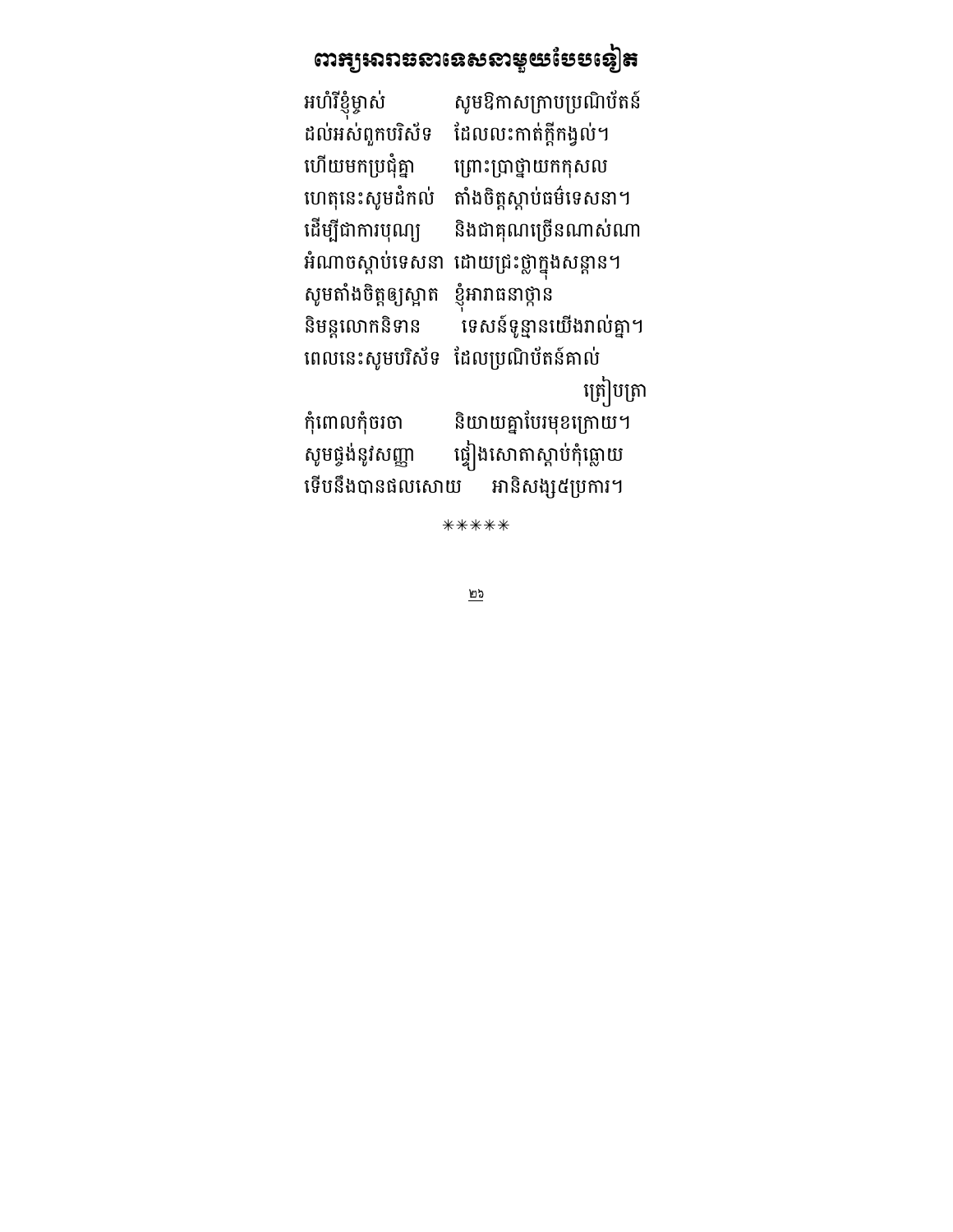# ខនទៅមរសំនួនខន់ខ្ញុំ

វន្ទាម ចេតយ សព្វ សព្វដ្ឋានេសុ បតដ្ឋត សាររកធាតុ មហាពោធ ពុទ្ធរូប សកល សទា។

| ខ្ញុំសូមថ្វាយបង្គំ | ឆ្ពោះព្រះបរមចេតីយ៍      |
|--------------------|-------------------------|
| ព្រមទាំងព្រះសារី-  | រិកធាតុនៃព្រះពុទ្ធ។     |
| និងមហាពោធិព្រឹក្ស  | ដែលគួរនឹកដោយលំអុត       |
| លំឱនចិត្តបរិសុទ្ធ  | លើកកំបង់អញ្ចូលី។        |
| និងព្រះពុទ្ធរូប    | តំណាងអង្គព្រះមុនី       |
| ដែលឋិតនៅគ្រប់ទី    | ឋាននានានោះទាំងអស់។      |
| ដោយតេជៈនៃគុណ       | ព្រះមានបុណ្យប្រសើរខ្ពស់ |
| ដែលតែងតែរំលស់      | រំដោះទុក្ខភ័យអន្តរាយ។   |
| សូមឲ្យខ្ញុំបានសុខ  | ឃ្លាតចាកទុក្ខផងទាំងឡាយ  |
| សត្រូវទោះជិតឆ្ងាយ  | សូមឲ្យក្លាយមកជាមិត្រ។   |
| សូមទាន់ព្រះអរិ-    | យមេត្រីថ្លៃវិសិដ្ន      |
| សូមបានឃើញធម៌ពិត    | សមដូចចិត្តប្រាថ្នាហោង។  |
|                    |                         |

 $*****$ 

 $\overline{\omega}$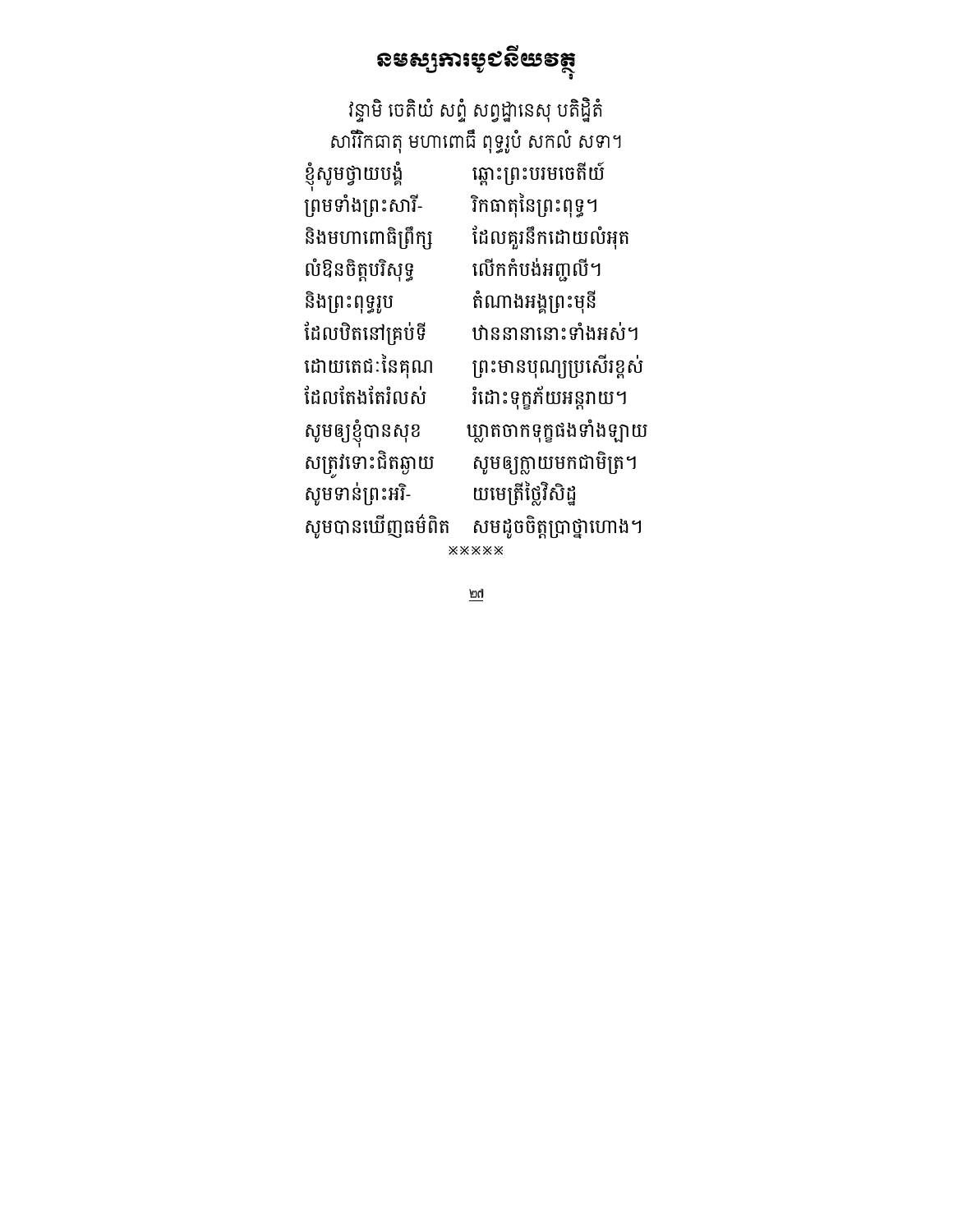### **អនុ**មោននារគ្នាយាចនគាថា

| ទេវា នាគា មហិទ្ធិកា   |
|-----------------------|
| បិរំ រក្ខន្ត សាសនំ។   |
| ទេវា នាគា មហិទ្ធិកា   |
| ចិរំ រក្ខន្តុ រាជានោ។ |
| ទេវា នាគា មហិទ្ធិកា   |
| ចិរំ រក្ខន្ត ញាតយោ។   |
| ទេវា នាគា មហិទ្ធិកា   |
| ចិរំ រក្ខន្តុ បាណិនោ។ |
| ទេវា នាគា មហិទ្ធិកា   |
| ចិរំ រក្ខន្ត នោ សទា។  |
|                       |

ೞೞೞೞ

 $\underline{\underline{\mathsf{p}}\underline{\mathsf{c}}}$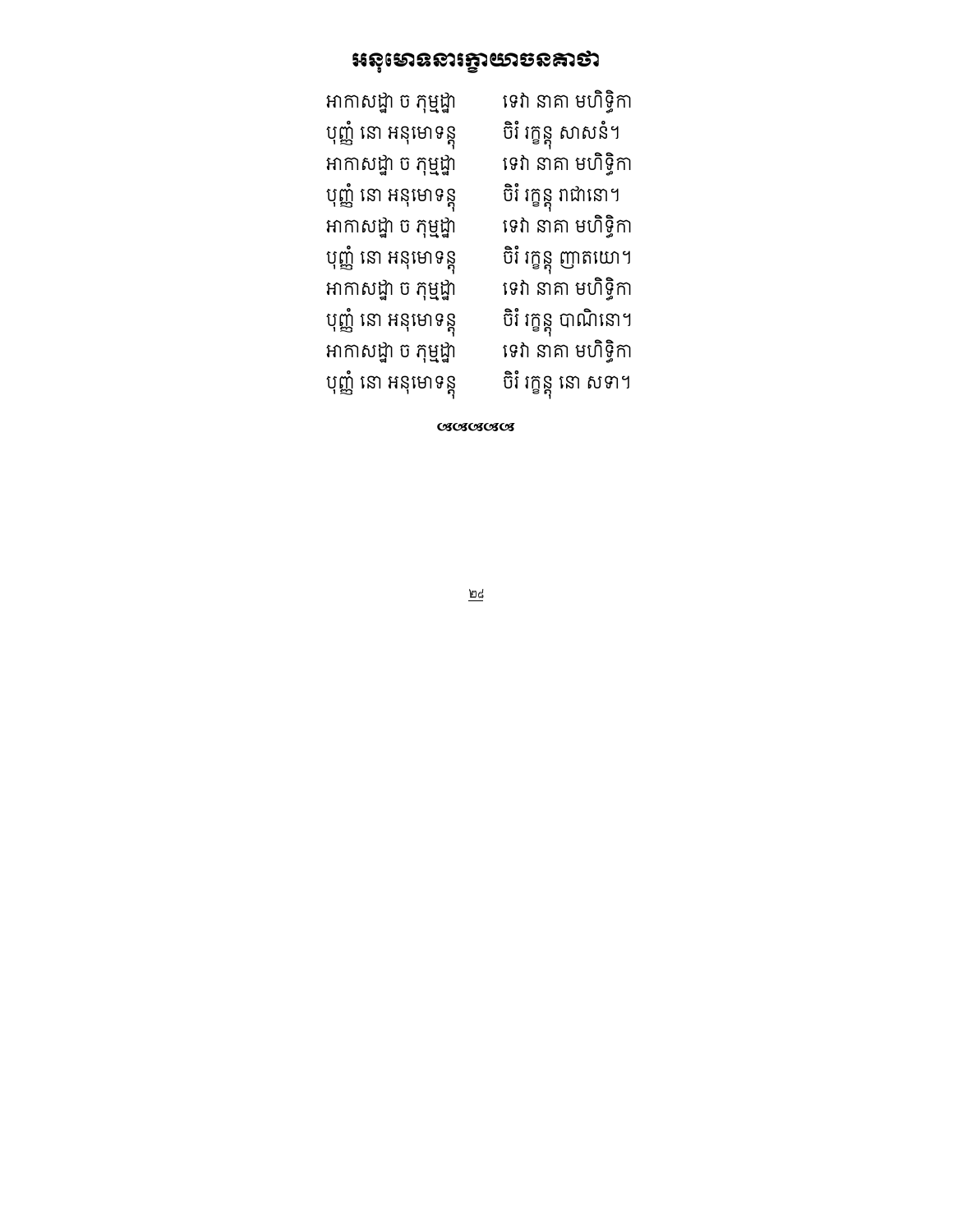### ពិនីទេ៖ឥត្តូទ្រេះេទ្យាះសទ្បុ

អយំ នោ ភន្តេ បិណ្ឌបាតោ ធម្មិកោ ធម្មលទ្ធោ ធម្មេនេវ ឧប្បាទតោ មាតាបតុអាទកេ គុណវន្តេ ឧទ្ទស ឥមំ សង្ឃកត្តំ សបរិក្ខារំ ពុទ្ធប្បមុខស្ស សង្ឃស្ស ទេម គេ គុណវន្តាទយោ ឥម សង្ឃភត្តុ អត្តនោ សន្តុក វយ មញ្ញមានា អនុមោទន្ត្ យថច្ឆតសម្បត្តហ សមជ្ឈន្តុ សព្វទុក្ខា បមុញ្ចន្តុ ឥមនា និស្សនេ្លន។

ទុតិយម្បិ…។ តតយម្បិ…។

បពត្រព្រះសង្ឃដចរេន រចង្ហានបណ្ឌបាតនេ យេងខ្ញុំទាងឡាយនេះ ប្រកបដោយធម បានមក ដោយធម កេតឡេងដោយធម យេងខ្ញុំទាងឡាយ សូមឧទ្ទសចពោះលោកអ្នកដមានគុណទាងឡាយ មានមាតានងបតាជាដេម បោយសូមរេរនូវសង្ឃុរកត្ត នេះ ព្រមទាងបរក្ខារប្រគេនដលព្រះសង្ឃ មានព្រះ ពុទ្ធរូបស្នងព្រះអង្គជាប្រធាន សូ សូមលោកអ្នកដ៏មាន

 $\underline{P}$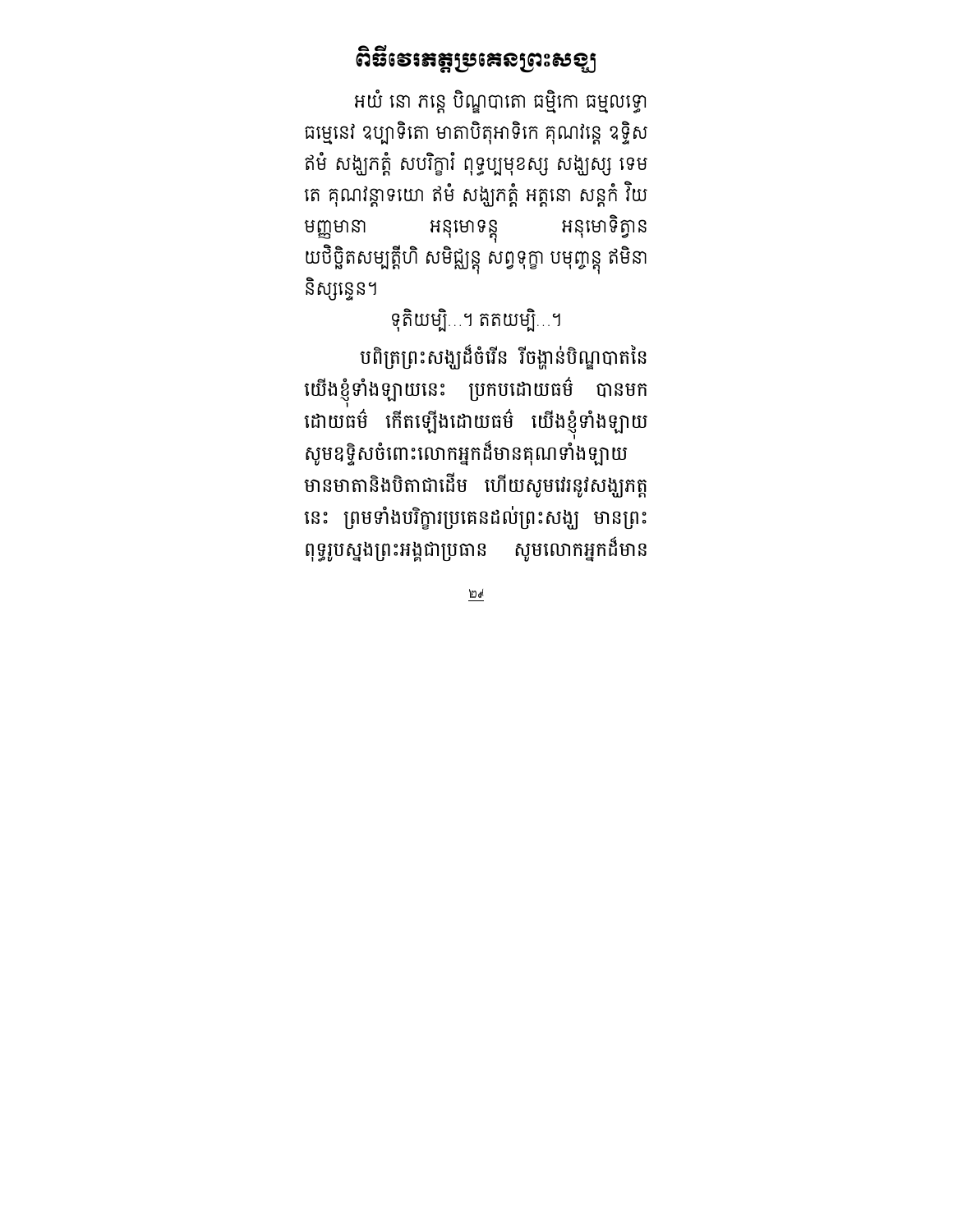គុណទាំងឡាយមានមាតានិងបិតាជាដើមនោះ សំ គាលនូរសង្ឃភត្តនេះ ចាដូចជារបសនេខ្លួន ហេយ សូមអនុមោទនាយកចុះ លុះអនុមោទនារួចហើយ សូមឲ្យរួចរដោះ ចាកទុក្ខទាងពួង ឲ្យបានសម្រេច ដោយសម្បត្តទាងឡាយ៣ប្រការ គសម្បត្តមនុស្ស១ សម្បត្តទេវតា១ សម្បត្តព្រះនព្វាន១ ដោយសមគួរ តាមសេចក្តព្រាថ្នា របស់លោកអ្នកដមានគុណទាង ឡាយនោះចុះ ដោយអណាចផល្លានសង្សដេលហូរ ជូនមកមិនដាច់នេះហោង។

អស់រារៈ២ដងផង។ អស់រារៈ៣ដងផង។

养养养养

 $\underline{\text{mo}}$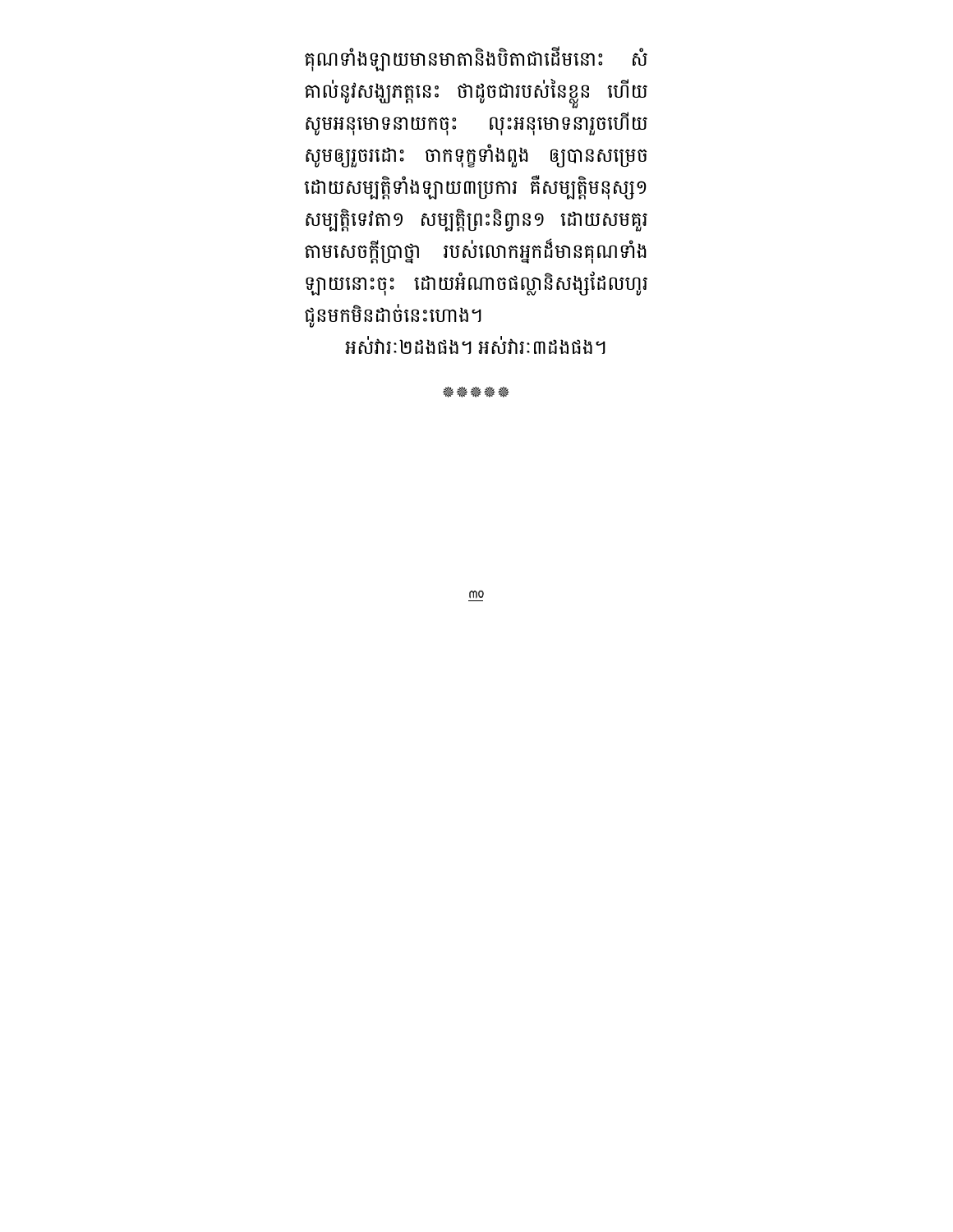### ពិនីទេទេ**ច្ឆ័យ៤**្រនោះសូរសេខ្យ

មយំ ភន្តេ ឥមេ ចត្តាពា បច្ចុយេ ឥធានេត្តា សង្ឃស្ស ទេម សាធុ កន្តេ សង្ឃោ ឥមេ ចត្តាពា បច្ចុយេ បដគ្គណ្ហតុ មាតាបតុអាទន គុណវន្តានព្វា អម្ហាកព្ចា ទីឃរត្តំ អត្ថាយ ហិតាយ សុខាយ។ ទុតិយម្បិ… តតិយម្បិ…។

បពតព្រះសង្ឃដចរេន យេងខ្ញុ យើងខ្ញុំទាំងឡាយ បាននាំនូវបច្ច័យទាំងឡាយ៤នេះ មកតម្កល់ទុកក្នុង ទនេះ ហេយវេរប្រគេន ដលព្រះសង្ឃ បពត្រព្រះ សង្ឃដចរេន សូ ន សូមព្រះសង្ឃទទួលយក នូរបច្ចយ ទាងឡាយ៤នេះ ដេម្បសេចក្តុចរេន ដេម្បជាប្រ-យោជន ដេម្បីសេចក្តសុខ ដល់លោកអ្នកដមានគុណ ទាំងឡាយ មានមាតានិងបិតាជាដើមផង ដល់យើង ខ្ញុំទាងឡាយផង អសកាលជាអង្វេងទោហោង។ អស់រារៈ២ដងផង។ អស់រារៈ៣ដងផង។

 $\underline{m}$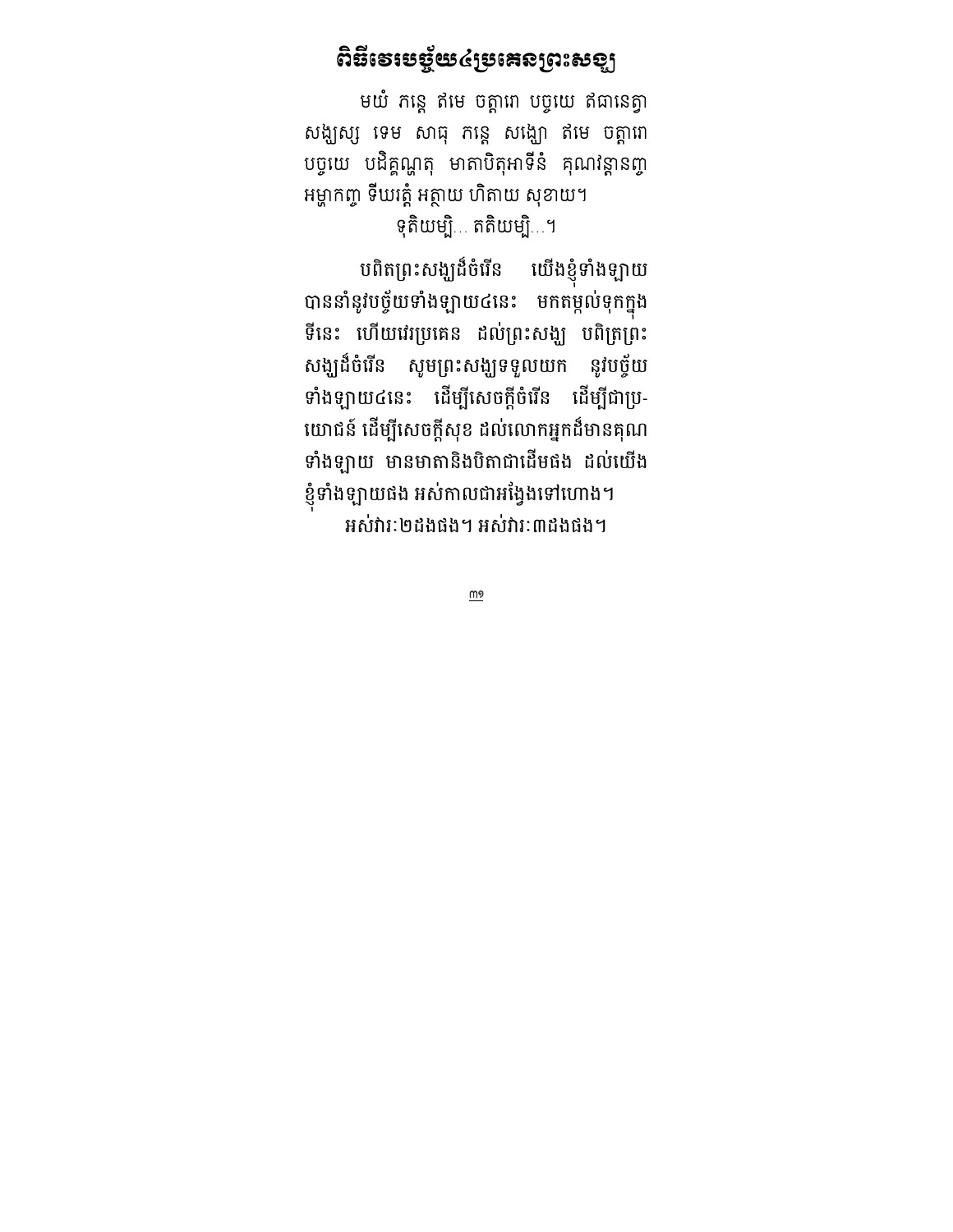## ទេវង្គាមាំញ្ញេទត្តុ

មយំ កន្តេ សទ្ធាបសន្នា ឥធ អារាមេ (សេនាសនករណត្ថាយ) ឥមានិ ហិរញ្ញបុប្ផានិ ឥធានេត្វា សង្ឃស្ស បវារេម។

សាធុ ភន្តេ សង្ឃោ នៃយានុរូប កប្បិយការកស្ស ហត្ថេ ឋបិតានិ ឥមានិ ហិរញ្ញបុប្ផានិ បដជានាតុ មាតាបតាទន គុណវន្តានព្វា អម្ហាកព្វា ទីយរត្តំ អត្ថាយ ហិតាយ សុខាយ។

ទុតិយម្បិ…។ តតិយម្បិ…។

បពត្រព្រះសង្ឃព្រះសង្ឃដចរេន យេងខ្ញុំទាង ឡាយមានសទ្ធាជ្រះថ្លា បាននាំមកនូវផ្កាហិរញ្ញវត្ថុ មាងម្បាយនេះ សូមបរារណាចពោះព្រះសង្ឃ (ដេម្ប កសាងសេនាសនៈ) ក្នុងវត្តនេះ។

 $\underline{\underline{\sf m}\underline{\sf m}}$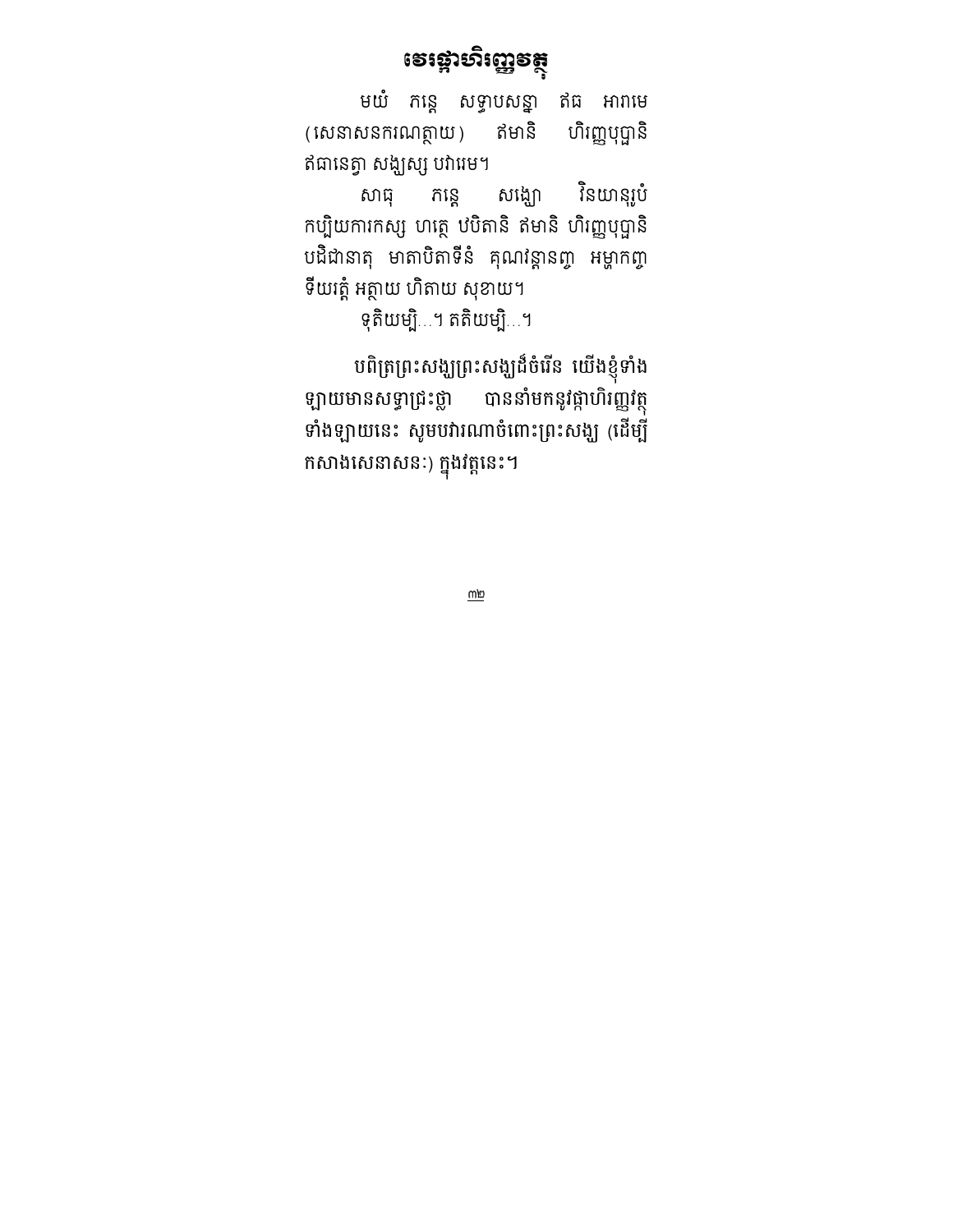បពត្រព្រះសង្ឃដចរេន សូមព្រះសង្ឃទទួល ដងនូវផ្កា បារញ្ញវត្ថុទាងឡាយនេះ ដេលយេងខ្ញុំទាង ឡាយ បានទុកដាក់ហើយ ក្នុងដៃនៃកប្បិយការកៈ ដសមគួរដល់វនយ ដេម្បីសេចក្តុចរេន ដេម្បីជាប្រ-យោជន ដេម្បីសេចក្តសុខ ដល់លោកអ្នកដមានគុណ ទាងឡាយ មានមាតាបតាជាដេមផង ដលយេងខ្ញុំ ទាងឡាយផង អស់កាលជាអង្វេងទោហោង។ អស់រារៈ២ដងផង។ អស់រារៈ៣ដងផង។

## ឧន្តិសនាន

ឥនំ វោ ទានំ ញាតីនំ ហោតុ សុខតា ហោន្តុ ញាតយោ។ ទាននេះ ចូរមានដល់ញាតទាងឡាយ សូមញាត ទាងឡាយដលនូរសេចក្តសុខ។

 $\underline{mm}$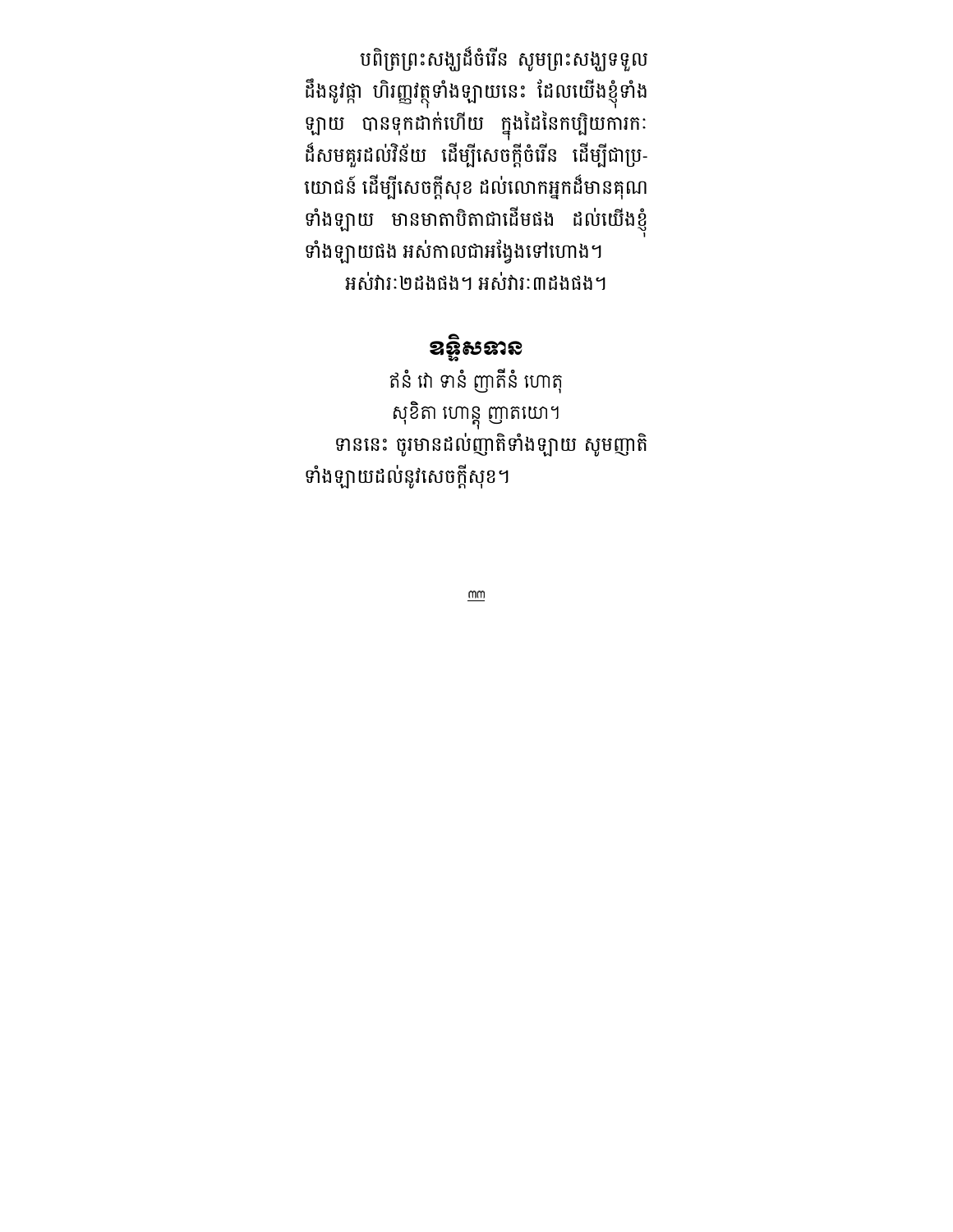### ទេអេមិននាន ៩ល់ព្រះសទ្បុ

ឥម ទុស្ស កឋនចវរ សង្ឃស្ស ទេម។ ទុតិយម្បិ…។ តតិយម្បិ…។ បពត្រព្រះសង្ឃដចរេន យេងខ្ញុំមាងម្បាយ សូមរេរនូវសពតនេះ ជាសពតដេម្បកបនចររ ប្រគេន ចពោះព្រះសង្ឃ។

> អស់រារៈ២ដងផង។ អស់រារៈ៣ដងផង។ ត្រង់ ទុស្ស អាចដាក់ថា វត្ថុ កបាន។

### ទេស្រឡើខមរិត្នាទោះមាំនារអមិន

យេនម្ហាក គហត កឋន កឋនានសសាន តស្សេវ ទេម។ ទុតិយម្បិ…។ តតិយម្បិ…។ បពតព្រះសង្ឃដចរេន រកបនទាននេយេងខ្ញុំ ទាងឡាយ គលោកម្ចាស់អង្គណាបានទទួលកាន យកហេយ យេងខ្ញុំទាងឡាយសូមរេរនូវគ្រឿងបរក្ខារ ជាបរិវារនៃកឋិនទាំងឡាយ ប្រគេនដល់លោកម្ចាស់ អង្គនោះ។ អសារៈ២ដងផង។ អសារៈ៣ដងផង។

 $m<sub>k</sub>$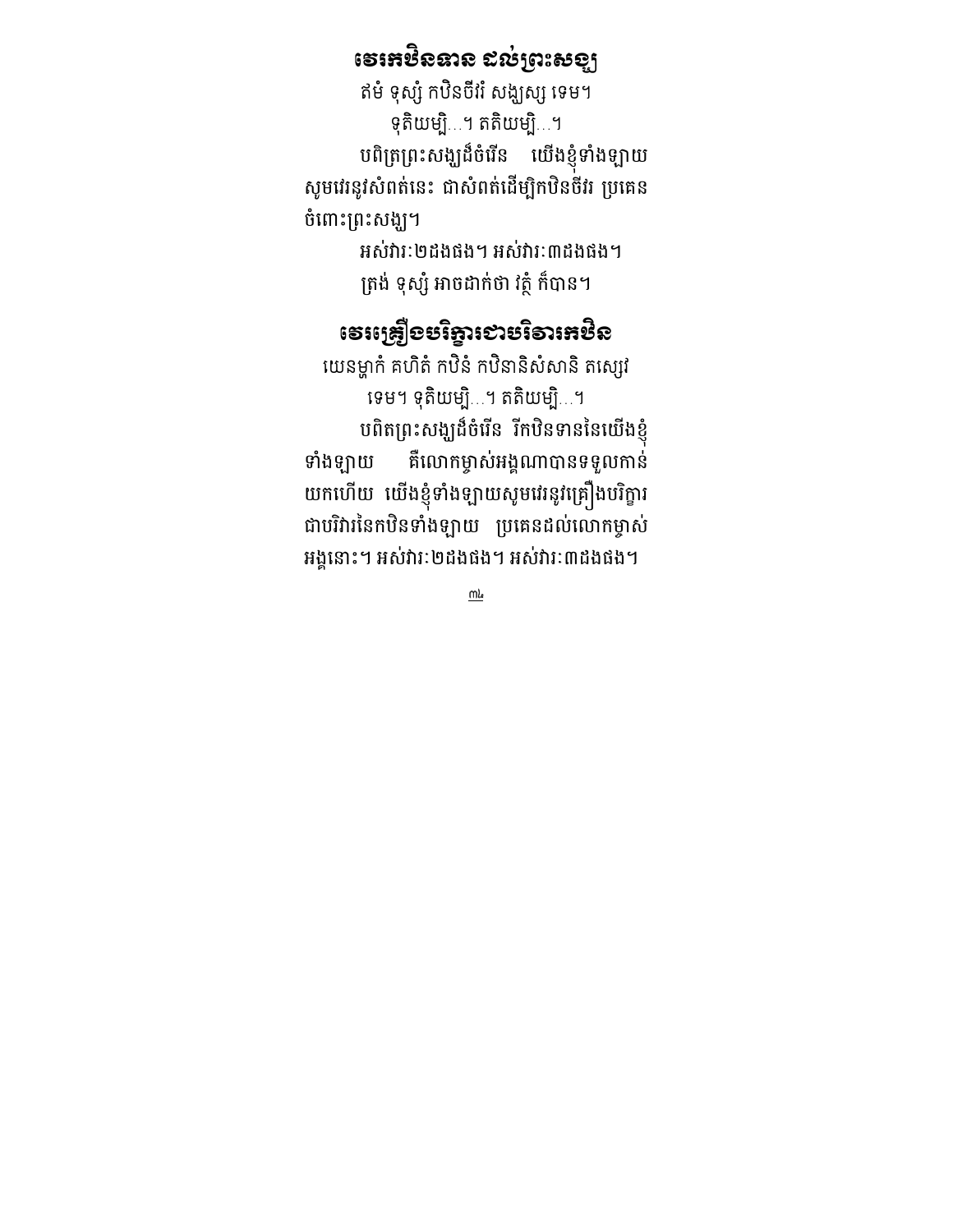### នោះស្ថិតនាងតំណែននេះ

ឥម ភន្តេ កឋនចវរ សានសង្ស សង្ឃស្ស ទេម សាធុ នោ ភន្តេ សង្ឃោ ឥម កឋនចវរ សានសង្ស បដិគ្គណ្ហតុ កឋិនំ អត្ថរិតុំ មាតាបិតុអាទីនព្វា គុណវន្តាន អម្ហាកព្ចា ទឃវត្ត អត្ថាយ ហតាយ សុខាយ។ ទុតិយម្បិ…។ តតិយម្បិ…។

បពត្រព្រះសង្ឃដចរេន យេងខ្ញុំទាងឡាយ សូមរេរប្រគេននូវកបនចររនេះ ព្រមទាងអានស ព្រមទាំងអានិសង្ស លាភដលព្រះសង្ឃ។ បពត្រព្រះសង្ឃដចរេន សូម ព្រះសង្ឃមេត្តាទទួលយក នូវកបនចររបសយេងខ្ញុំ ទាងឡាយនេះ ព្រមទាងអានសង្សលាភដេម្បក្រាល កបន ដេម្បីសេចក្តុចវេន, ដេម្បីជាប្រយោជន, ដេម្បី សេចក្តសុ ដល់អ្នកដ៏មានគុណទាំងឡាយមាន មាតាបិតាជាដើមផង, ដល់យើងខ្ញុំទាំងឡាយផង អសកាលជាយូរអង្វេងទោហោង។

អស់រារៈ២ដងផង។ អស់រារៈ៣ដងផង។

 $m$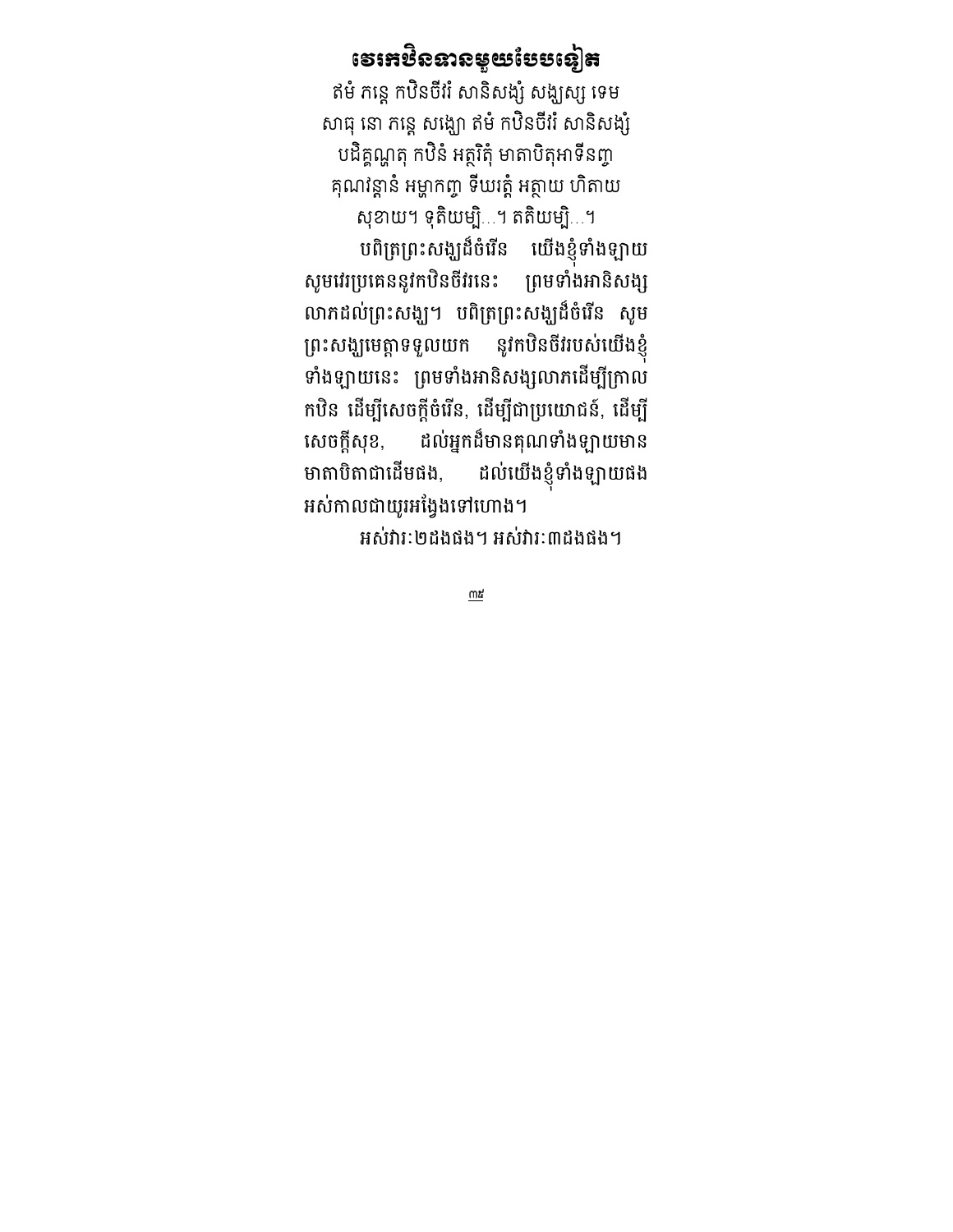នេះ:ទំឡូខាទ

| តេជៈខ្ញុំសាង       | សំអិតសំអាង       | ឱនកាយវាចា          |
|--------------------|------------------|--------------------|
| សូមសុខសុភាព        | រួចពីទុក្ខា      | ឆ្លងដល់ត្រើយមហា    |
|                    | ពោលគឺនិព្វាន។    |                    |
| គ្រប់ជាន់គ្រប់ជាតិ | កុំឲ្យខ្ញុំឃ្លាត | ពីសីលនិងទាន        |
| គំនិតយល់ត្រវ       | តាមផ្លូវនិព្វាន  | មគ្គផលជាស្ពាន      |
|                    | ដល់ឋានថ្លៃថ្លា។  |                    |
| សូមជូនមគ្គផល       | ចំពោះទៅដល់       | មាតាបិតា           |
| គុណឧបជ្ឈាយ៍        | គុណគ្រូអាចារ្យ   | គុណញាតិកា          |
|                    | ប្រាំពីរសន្តាន។  |                    |
| ជីដូនជីតា          | រស់នៅក្តីណា      | លោកម្ចាស់ចែកឋាន    |
| សូមជូនមគ្គផល       | កុសលថ្កើងថ្កាន   | សូមសុខក្សេមក្សាន្ត |
|                    | ដល់ឋានផុតទុក្ខ។  |                    |
| ខ្ញុំសូមប្រាថ្នា   | សច្ចវាចា         | តទៅខាងមុខ          |
| សូមមានប្រាជ្ញា     | ភ្លឺថ្លាមុះមុត   | សូមឆ្លងផុតទុក្ខ    |
|                    | ដល់និព្វានហោង។   |                    |

\*\*\*\*\*

 $\overline{w}$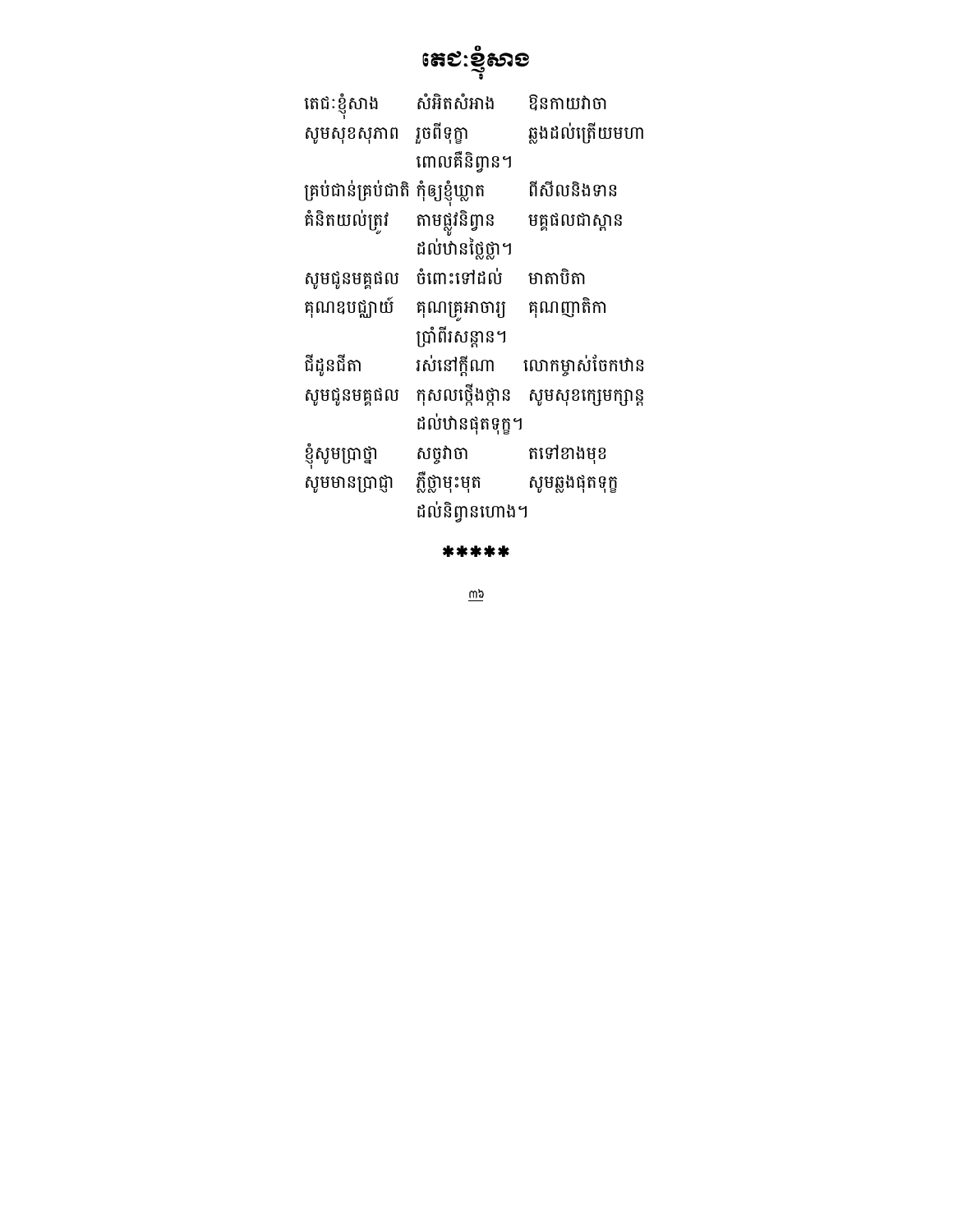### ប&ទនគថ

យំ កិញ្ចិ កុសលកម្មំ កត្តព្វំ កិរិយំ មម កាយេន វាចា មនសា តិទសេ សុគតំ កតំ យេ សត្តា សញ្ញិនោ អត្ថិ យេ ច សត្តា អសញ្ញិនោ កត បុញ្ញផល មយ្ហ សព្វេ ភាគ ភវន្តុ តេ យេ ត កត សុវទត ទន្ន បុញ្ញផល មយា យ ច ថ ន ជនន' ទ គន' 5 ន ទយ សព្វេ លោកម្ហ យេ សត្តា ជវន្តាហារហេតុកា មនុញ្ញ កោជន សព្វេ លកន្តុ មម ចេតសាត។

**๛๛๛**฿๛๛

 $\underline{\mathsf{m}}$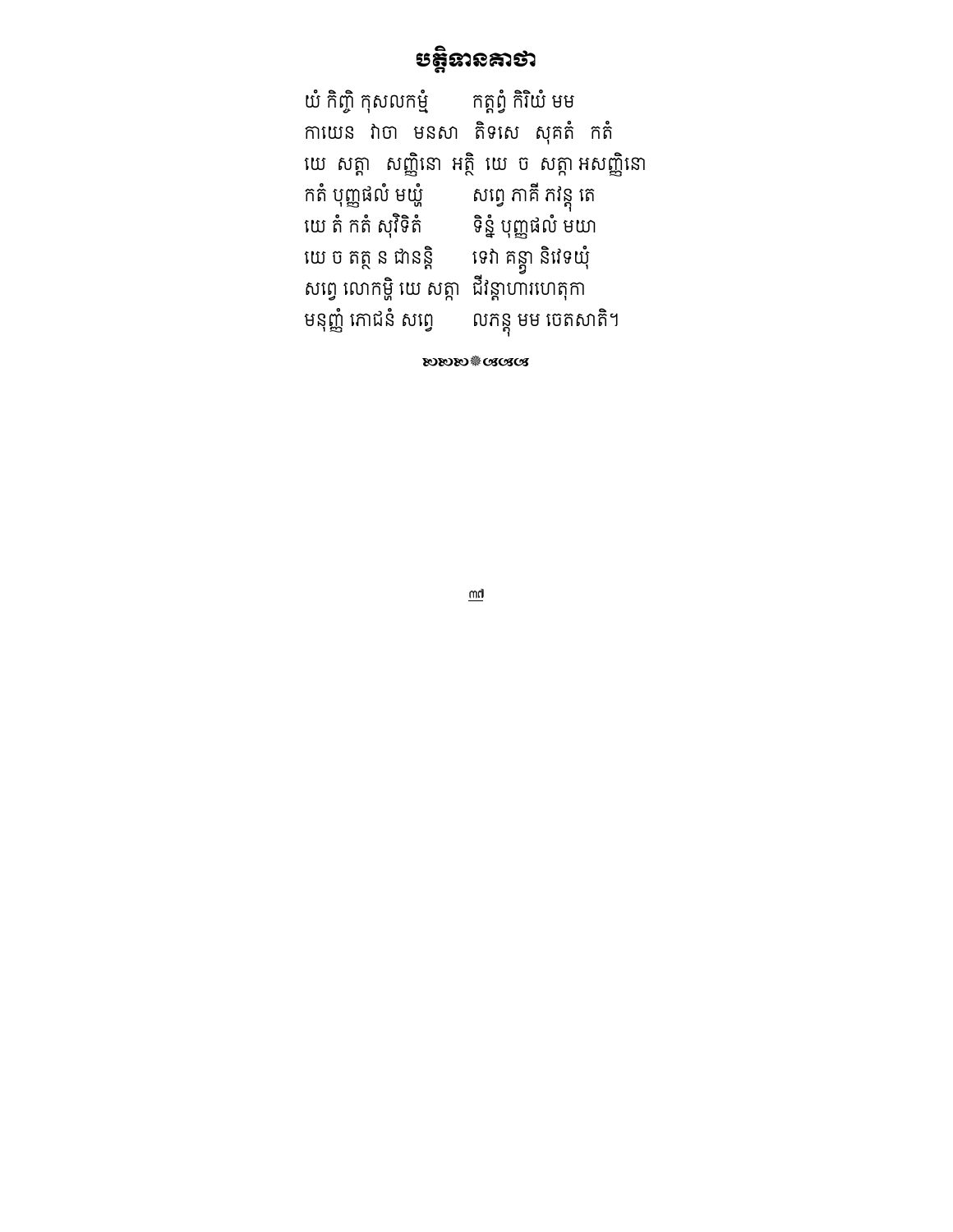

 $\underline{\underline{\mathsf{md}}}$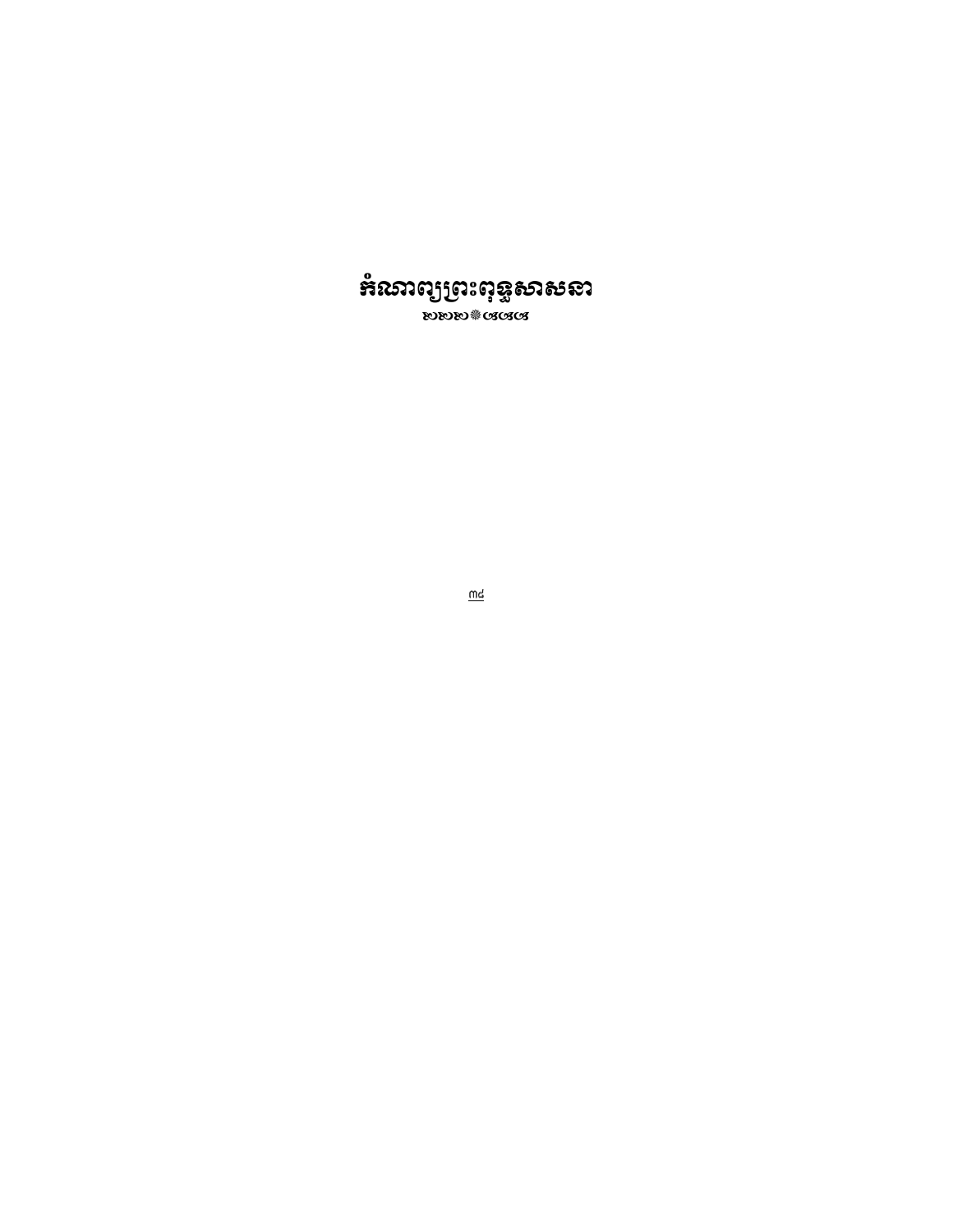#### អត្ថបទទី១ ឧមស្សឆារព្រះរតនត្រ័យ បទពាក្យ៧ ធ្វើតាមលំនាំបទសរក័ញ្ញ

យេងខ្ញុំព្រះអង្គ សូមថ្វាយបង្គ ឆ្ពោះព្រះបរម ព្រះសម្ពុទ្ធ ទ្រង់ត្រាស់ដឹងធម៌ ជ្រៅបំផុត ព្រះទ័យបរិសុទ្ធ គុណករុណា។ បង្គំព្រះធម៌ ផ្លូវប្រតិបត្តិ<br>សម្រេចនិព្វាន បានសុខា បង្គំព្រះសង្ឃ តំណាងព្រះពុទ្ធ មានសីលបរិសុទ្ធ កាន់វិន័យ<br>ទេសនាទូន្មាន ជនប្រុសស្រី ឲ្យយល់អត្ថន័យ ព្រះធម្មា។ ទេសនាទូន្មាន ជនប្រុសស្រី ឲ្យយល់អត្ថន័យ ព្រះធម្មា។<br>ដោយអានុភាព គុណកែវបី សូមសុខសួស្តី ដល់ខេមរា ដោយអានុភាព គុណកែវបី សូមមានជ័យជោគ រួចទុក្ខា

សំរាប់កំចាត់ កិលេសតណ្ហា ឆ្លងវដ្តសង្សារ គ្មានទុក្ខភ័យ។<br>មានសីលបរិសុទ្ធ កាន់វិន័យ សូមកម្ពុជា បានសុខសាន្ត។

 $\overline{\mathfrak{g}}$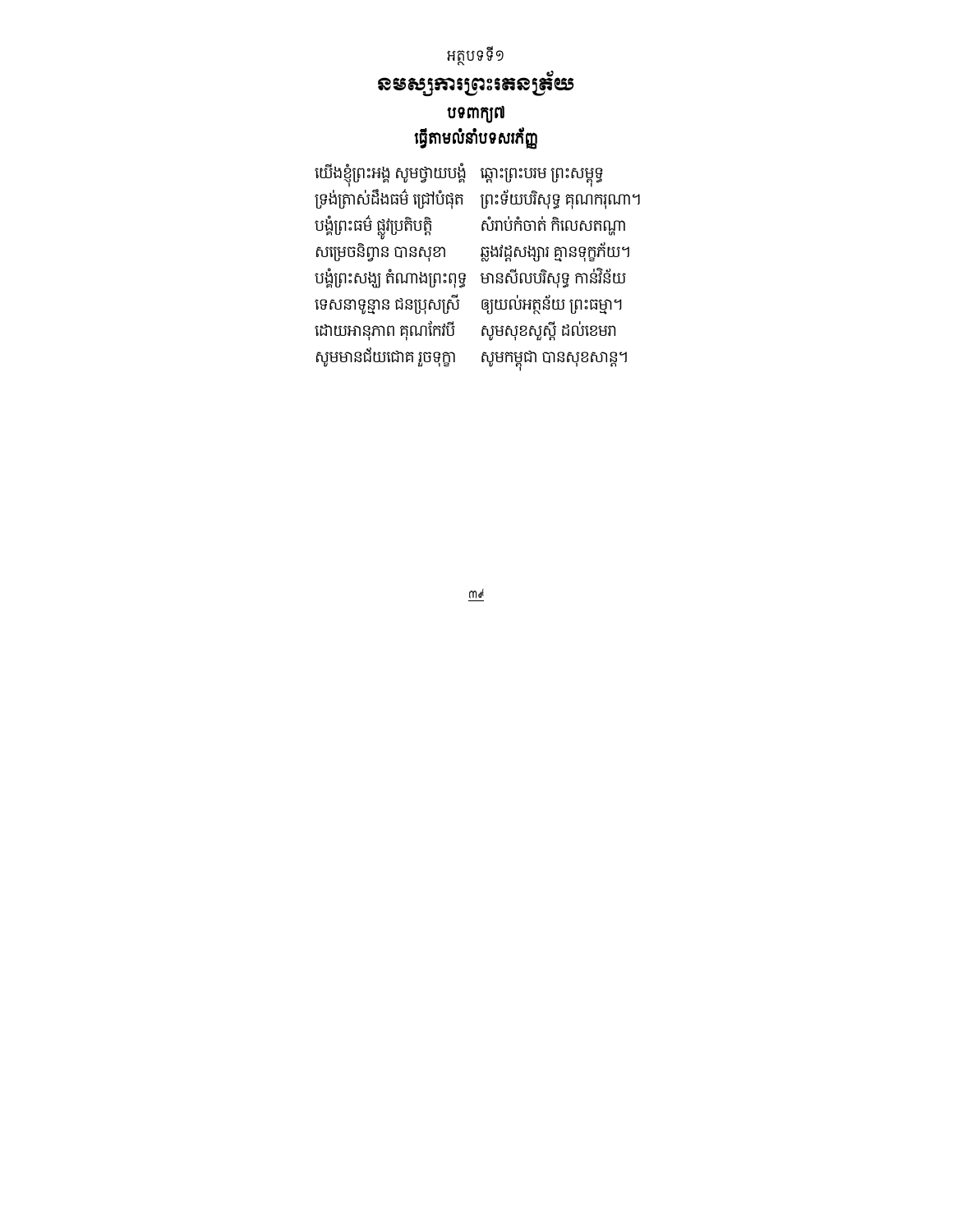### អត្ថបទទី២ បទសូរ្យូតយើតនខ់ប្រះពុទ្ធសាសនា បទពាក្យជ

យើងខ្ញុំព្រះអង្គ សូមថ្វាយបង្គំ ព្រះពុទ្ធឧត្តម ខ្ពង់ខ្ពស់មានជោគ ព្រះអង្គជាម្លប់ សត្វក្នុងត្រៃលោក បំបាត់ទុក្ខសោក ដោយព្រះបារមី។<br> ទង់ជ័យសាសនា តំណាងព្រះអង្គ ពន្លឺផ្សផង់ ឆព្វណ្ណរង្សី ទង់ជ័យសាសនា តំណាងព្រះអង្គ កូនចៅគ្រប់ប្រាណ លើកជ្រោងទង់ជ័យ ប្រតិបត្តិឃ្មាតខ្មី តាមព្រះធម្មា។ សូមព្រះសម្ពុទ្ធ ប្រោសប្រទានពរ ដោគជ័យបវរ ដល់ជនខេមរា

ព្រមទាំងមនុស្សសត្វ នៅក្នុងលោកា ឲ្យបានសុខា តរៀងទៅហោង។

#### អត្ថបទទី៣ <u>បនសូត្រដាអ់ឧ</u>ទំព្រះពុន្ទសាសនា

#### បទពាក្យព

សូមជ្រកក្រោមទង់ ព្រះបារមី ព្រះពុទ្ធជិនស្រី ឈ្នះលោកា ព្រះអង្គជាគ្រូ មនុស្សទេព្តា សូមរក្សាទុក ទង់សាសនា គឺព្រះធម្មា ចិត្តស្មោះត្រង់ ប្រតិបត្តិតាមធម៌ ស្អាតផូរផង់ មាគ៌ាដ៏ត្រង់ និព្វានសុខា។ ព្រះពុទ្ធសាសនា គឺព្រលឹងខ្មែរ មានមកហូរហែ ពីដូនតា ស្ថិតក្នុងដួងចិត្ត ខ្មែរគ្រប់គ្នា

យើងខ្ញុំគ្រប់គ្នា ដើរតាមព្រះអង្គ។ ដឹកនាំកម្ពុជា បានសុខសាន្ត។

 $\underline{\underline{\mathbf{k}}\,\underline{\mathbf{0}}}$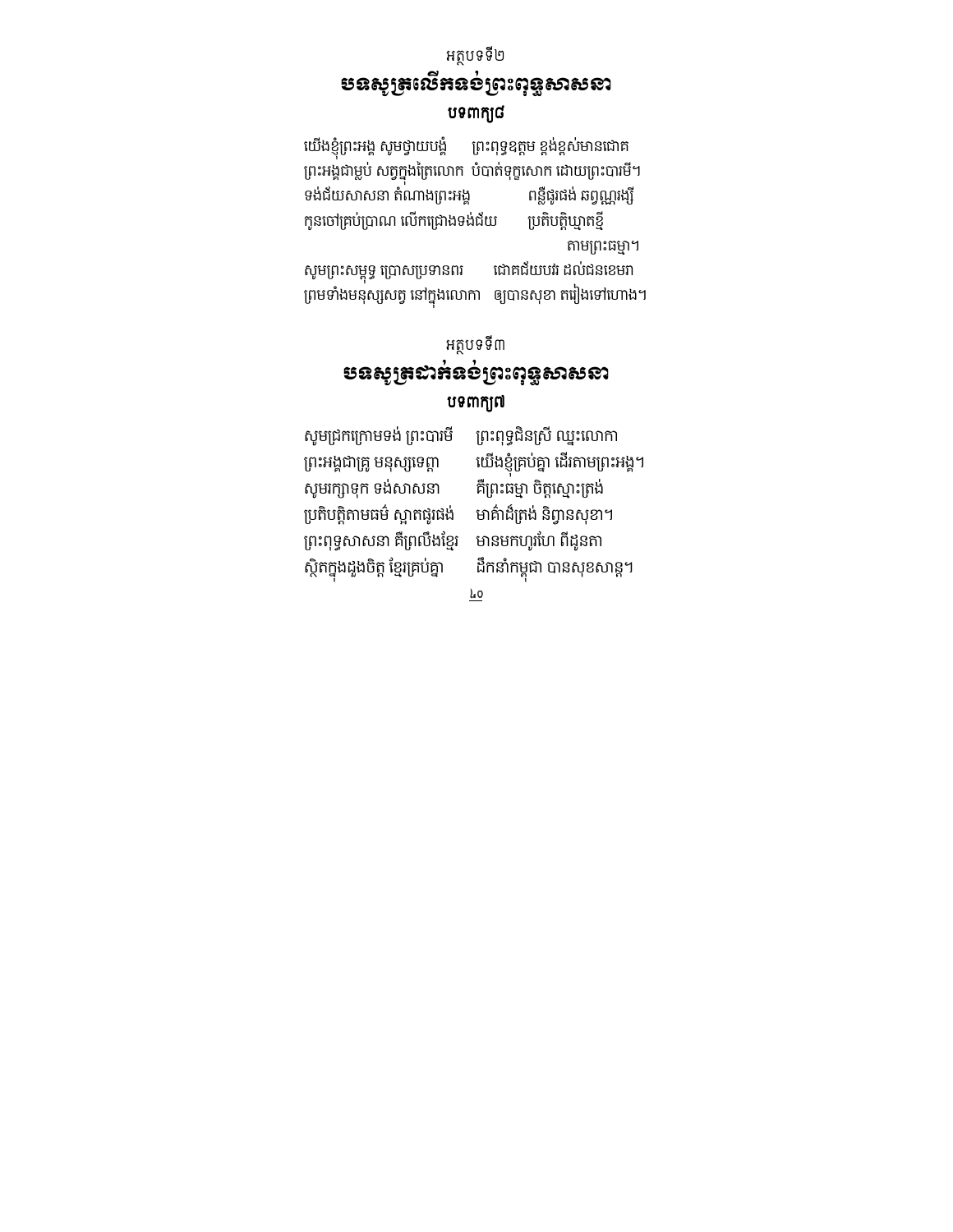## <del>និ</del>រតានូង ឋទពាក្យ៤

យើងខ្ញុំព្រះអង្គ បង្គំវន្ទា ព្រះពុទ្ធឈ្នះមារ គ្រូមនុស្សទេព្ដា។ ព្រះអង្គជាម្លប់ បង្ហាញធម្មា ដាក់ដល់និព្វាន។ ឲ្យរួចទុក្ខា ពួកសត្វអស់ទុក្ខ បានសុខក្សេមក្សាន្ត .<br>យើងខ្ញុំគ្រប់ប្រាណ យកជាទីពឹង។

 $\underline{l}$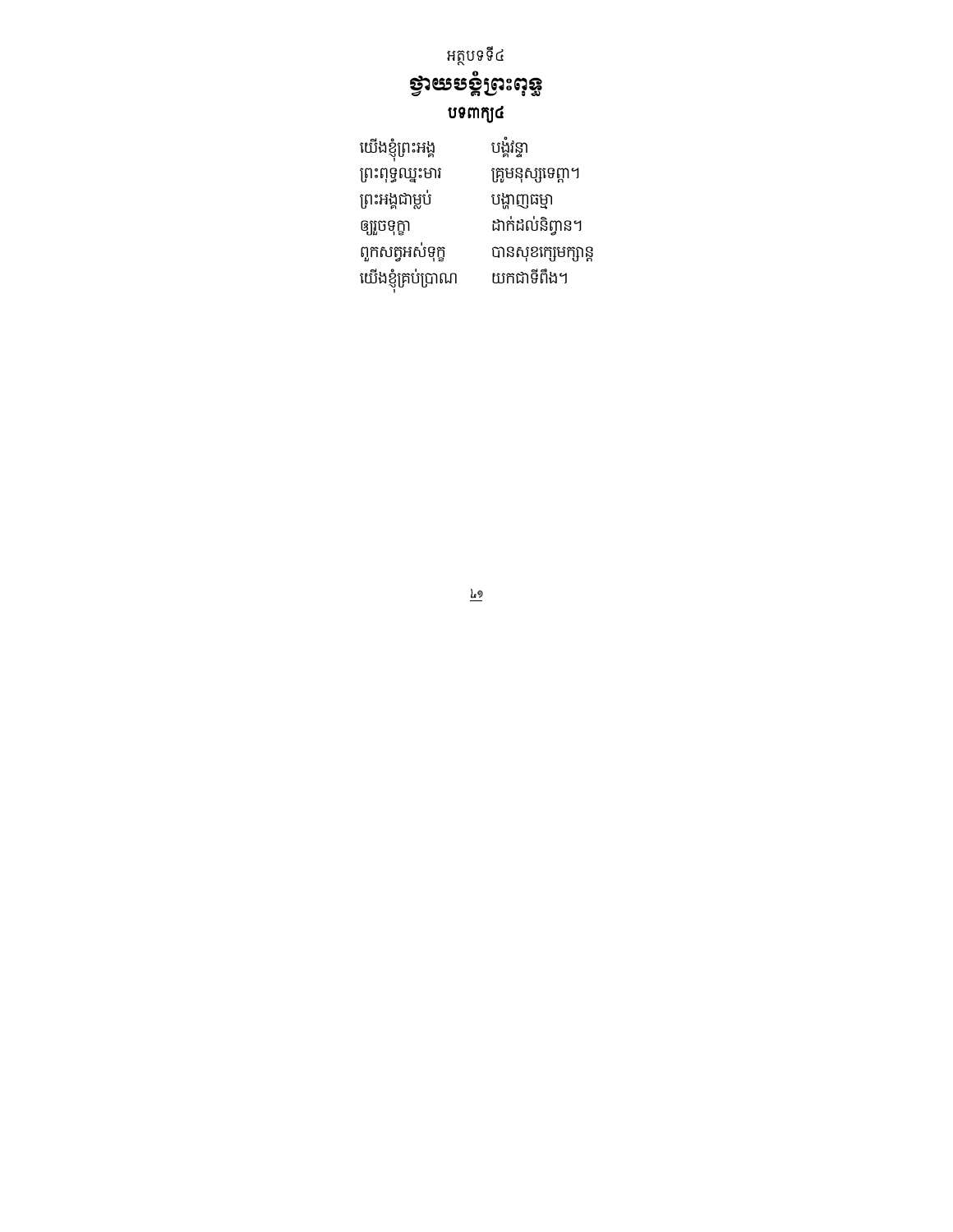### អត្ថបទទី៥ ទ្វើតាមបណ្តឹរំអួកមានគុណ បទពាក្យ៨

ព្រះមេទាំងពីរ មានគុណដ៏ធ្ងន់ កូនសូមបន្ទន់ កាយាគោរព<br> មាតាបិតា ទាំងពីរជាម្លប់ សូមម្ដាយឪពុក សុខភាពរឹង សូមម្ដាយឪពុក សុខភាពរឹងមាំ។ ម៉ៃចិញ្ចឹមកូន ដោយចិត្តករុណា លំបាកយ៉ាងណា ក៏ម៉ែស៊ូទ្រាំ លាងម៉ូត្រលាមក បីពថែទាំ មានគុណដ៏ធ្ងន់ ធ្ងន់ខ្លាំងអស្ចារ្យ។<br> ភ្នំព្រះសុមេរុំ សែនធ្ងន់បំផុត ជម្រៅសមុទ្រ មិនអាចឧបមា ជម្រៅសមុទ្រ មិនអាចឧបមា គុណលោកទាំងពីរ ដែលមានព្រហ្មវិហារ មេត្តាករុណា ដល់កូនស្រីប្រុស។ យើងខ្ញុំជាកូន ធ្វើតាមបណ្តាំ ពាក្យលោកបានផ្តាំ មិនធ្វើឲ្យខុស ខំប្រតិបត្តិតាម រក្សាកេរ្តិ៍ឈ្មោះ ពូជពង្សដ៏ខ្ពស់ នៃជនខេមរា។

 $\underline{\underline{\mathbf{k}}\underline{\mathbf{r}}}$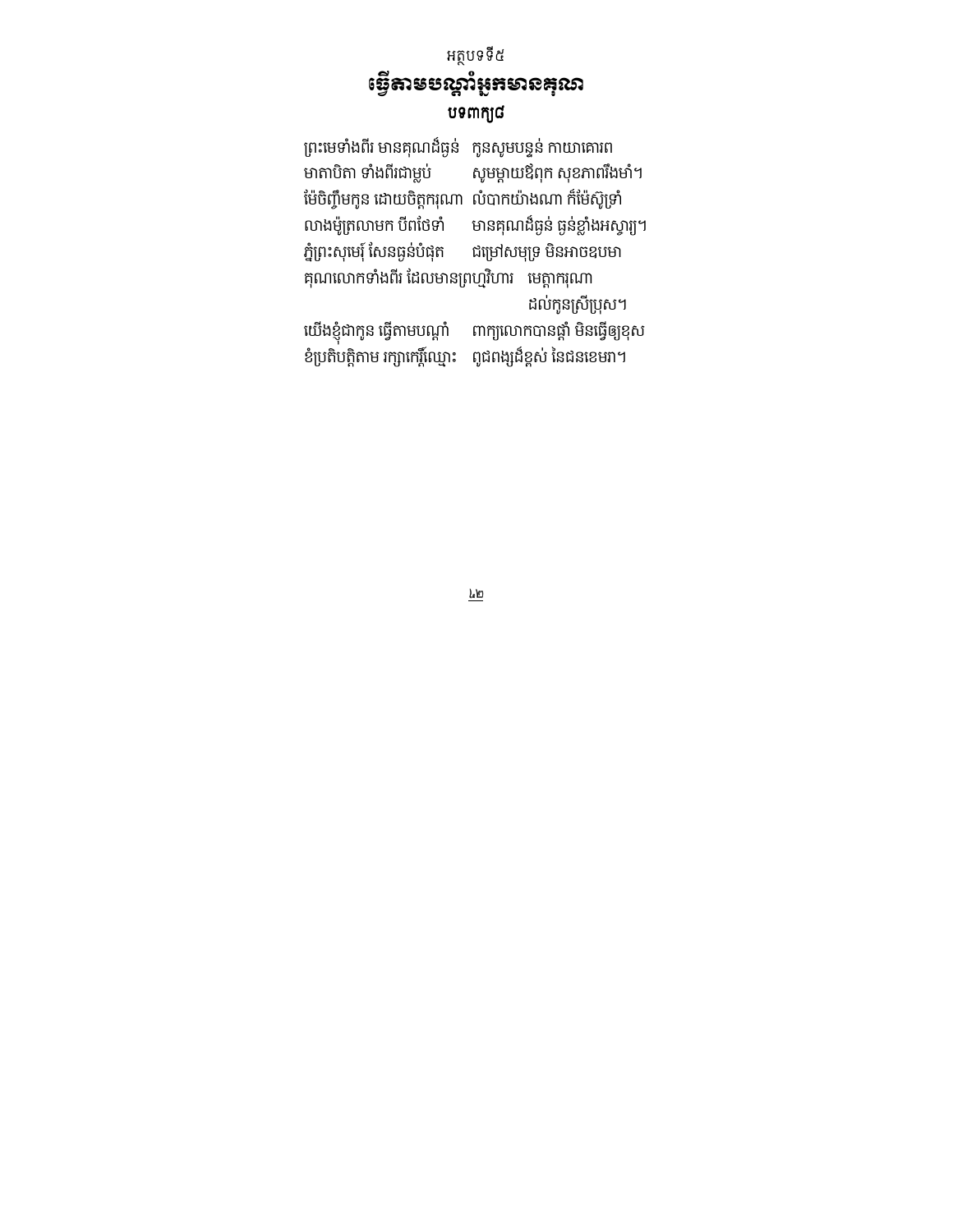### <sub>សា</sub>ទ័តារខ្មែរ បទកាកគតិ

| ពង្សសាវតារខ្មែរ   | ចារមកហូរហែ          | កម្ពុជាបូរី    |
|-------------------|---------------------|----------------|
| មានអារ្យធម៌       | ខ្ពង់ខ្ពស់ប្រពៃ     | សុសសាយឮល្បី    |
|                   | សម័យអង្គរ។          |                |
| ដីខ្មែរធំធេង      | លាតសន្ធឹងវែង        | សម្រស់បវរ      |
| សម្បត្តិធម្មជាតិ  | មានទៀតមិនក្រ        | ខេមរាត្រេកអរ   |
|                   | បេត្តិកភណ្ឌជាតិ។    |                |
| សូមខ្មែរប្រុសស្រី | សាមគ្គីជាថ្មី       | កុំបីរវាត      |
| នាំគ្នាគិតគូរ     | ក្នុងប្រយោជន៍ជាតិ   | តាមព្រះឱវាទ    |
|                   | ព្រះពុទ្ធជិនស្រី។   |                |
| បងប្អូនខេមរា      | រស់នៅទីណា           | សូមសុខសួស្តី   |
| ជួបជុំគ្រួសារ     | ញាតិកាប្រុសស្រី     | សាងកម្ពុជាថ្មី |
|                   | បានសុខក្សេមក្សាន្ត។ |                |
|                   |                     |                |

 $\underline{\underline{\mathbf{L}}\underline{\mathbf{m}}}$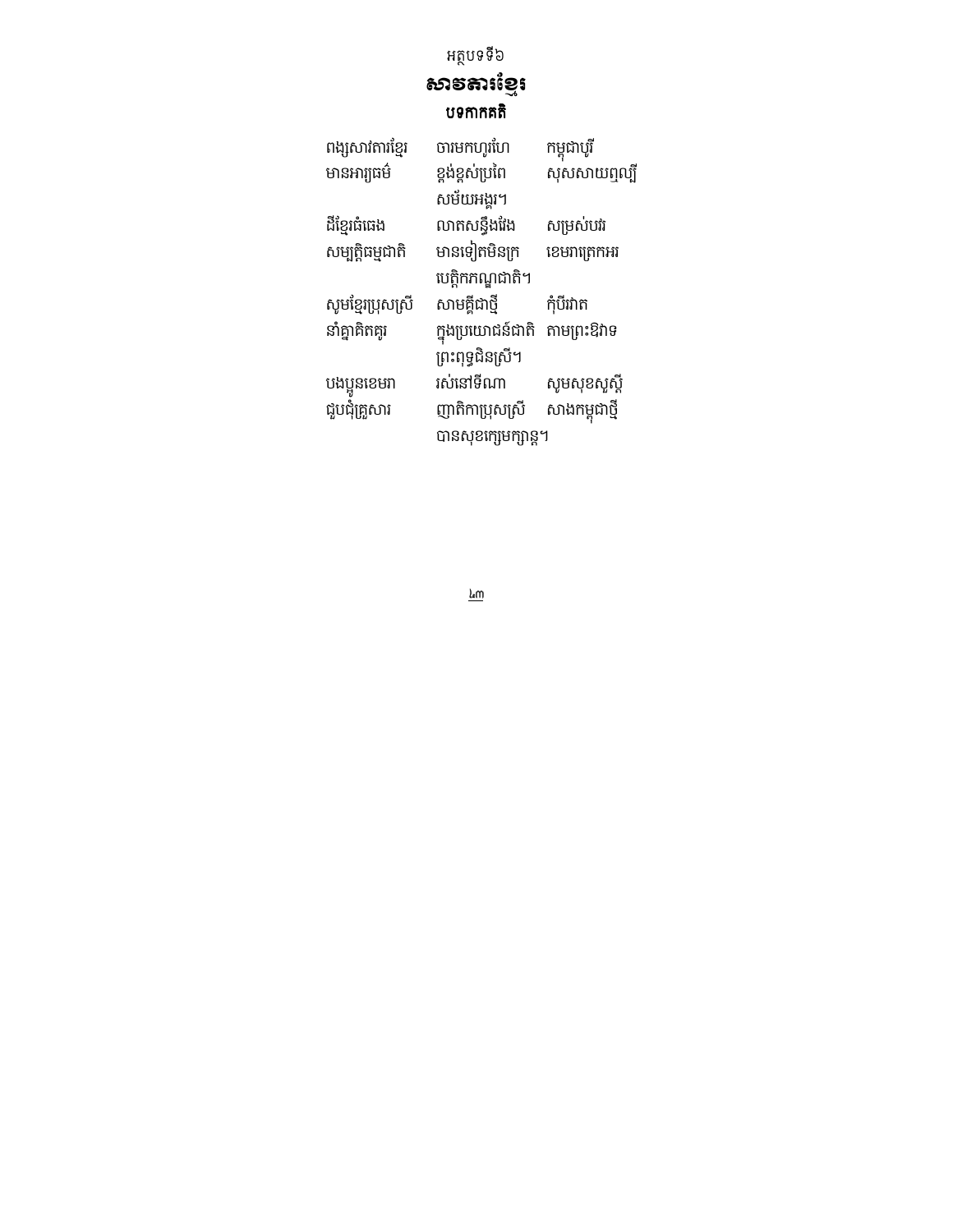# ឧមស្សឆារព្រះតេនត្រ័យ

បទកកគ

| សូមថ្វាយបង្គំ    | ឆ្ពោះព្រះបរម     | អង្គព្រះសម្ពុទ្ធ |
|------------------|------------------|------------------|
| មានបញ្ញាញាណ      | ភ្លឺថ្លាមុះមុត   | ព្រះទ័យបរិសុទ្ធ  |
|                  | អាណិតសព្វសត្វ។   |                  |
| បង្គំព្រះធម៌     | ឧត្តមបវរ         | ជ្រាលជ្រៅបរមត្ថ  |
| អង្គមគ្គ៨        | សំរាប់ប្រតិបត្តិ | ដើម្បីកាត់ផ្តាច់ |
|                  | ពីវដ្តសង្សារ។    |                  |
| បង្គំព្រះសង្ឃ    | ប្រសើរសីលទ្រង់   | បរិសុទ្ធថ្លៃថ្លា |
| ទុកជាតំណាង       | ព្រះបរមសាស្តា    | បន្តសាសនា        |
|                  | នៃព្រះជិនស្រី។   |                  |
| ដោយអានុភាព       | នៃការក្រួញក្រាប  | ព្រះរតនត្រ័យ     |
| ដោយចិត្តជ្រះថ្លា | គុណកែវទាំងបី     | សូមផុតទុក្ខភ័យ   |
|                  | ដល់និព្វានហោង។   |                  |

 $\underline{\underline{\mathbf{k}}}\underline{\underline{\mathbf{k}}}$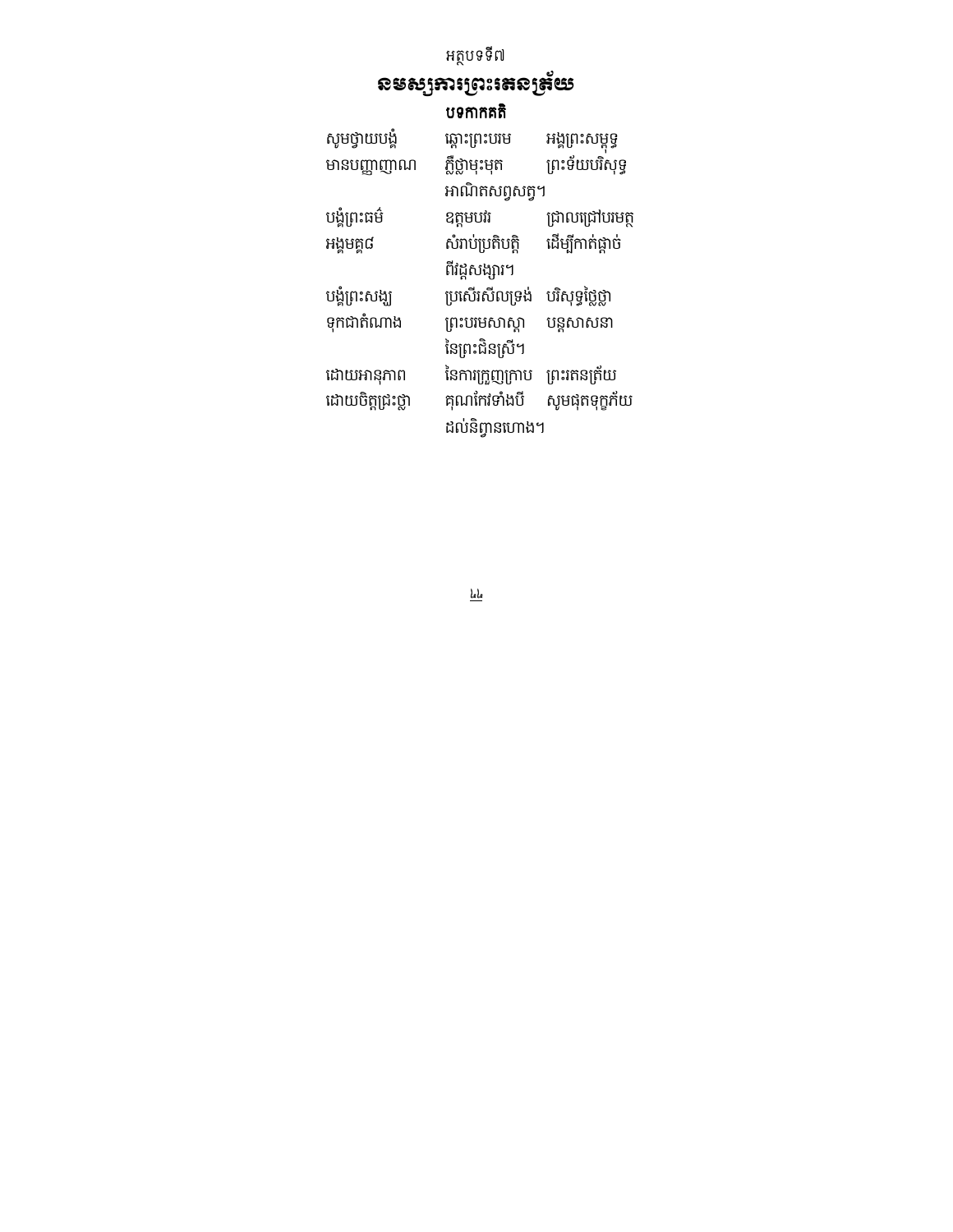### មាគ៌ាព្រះពុទ្ធសាសនា បទពាក្យ៨

ព្រះធម៌ជាច្បាប់ ដែលព្រះពុទ្ធជាម្ចាស់ បានត្រាស់ដងច្បាស់ ជាផ្លូវបរិសុទ្ធ ដឹកនាំមនុស្សសត្វ ឲ្យចេញចាកទុក្ខ ប្រសើរបំផុត លើសអស់មាគ៌ា។ ធមអហង្សា ការស្ងបផ្លូវចត្ត មិនមានគំនិត ធ្វើបាបនានា នេះជាឱវាទ ព្រះពុទ្ធឈ្នះមារ សត្វបានសុខា ដោយចិត្តស្អាតល្អ។ ខ្មែរជ្រកម្លប់ពោធិ៍ គឺពុទ្ធសាសនា បានរួចទុក្ខា ដោយម្លប់ព្រះធម៌ ពាក្យថាធម្មិក ប្រែថាមនុស្សល្អ ជាអ្នកមានធម៌ ស្ថិតនៅក្នុងខ្លួន។

 $\underline{\underline{h}}$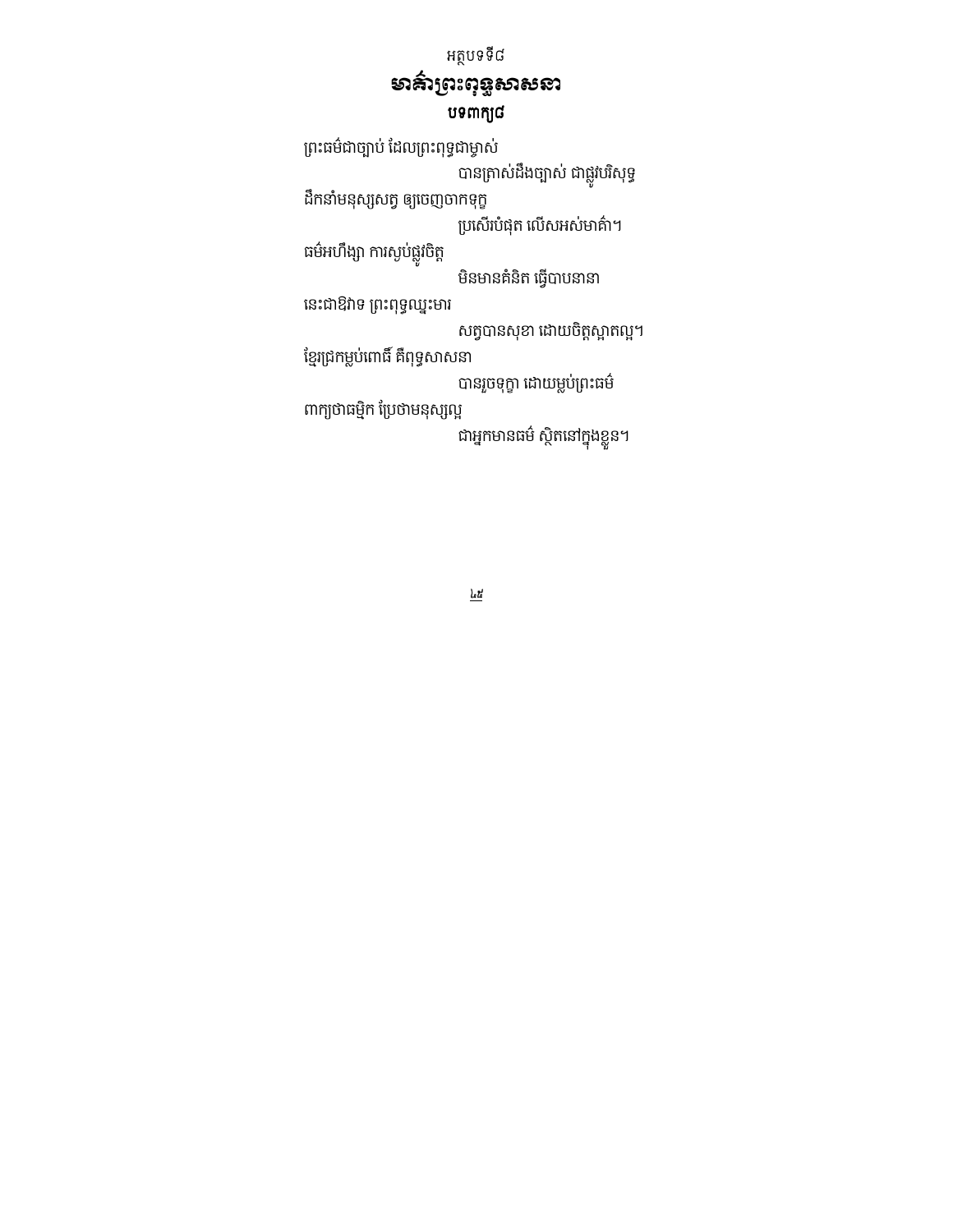#### អត្ថបទទី៩ ខណ្ឌុំម្ដាយ បទពាក្យ៧

ឱកូនពន្លក បុត្រមាសម្តាយ ចូរកូនមកអាយ ម្តាយផ្តាំបា ពMងZខម
យង គ^ពទធ2ន មនមកយយកនងឈម
ខម/# ចូរកូនមាសថ្លៃ ត្រូវរក្សា ប្រតិបត្តិតាម ជាមាគ៌ា របស់កម្ពុជា អនុវត្តគ្រប់ប្រាណ។ ពុទ្ធសាសនិកខ្មែរ កាន់ធម្មា គ្មានកម្លាំងណា បំបែកបាន ស្ថិតក្នុងដួងចិត្ត ខ្មែរគ្រប់ប្រាណ បានសុខក្សេមក្សាន្ត ចូរកូនចងចាំ។

### អត្ថបទទី១០ អរិយនន៍ខ្មែរ បទពាក្យព

ជាតិខ្មែរមានឈាម ជ័រថ្លៃថ្នូរ<br>មានអារ្យធម៌ ខ្ពស់អស្វារ្យ នេះដោយដើរតាម ធម៌ព្រះពុទ្ធ មាគ៌ាបរិសុទ្ធ ថ្លៃបវរ គឺជាមូលដ្ឋាន នៃវប្បធម៌ សង្គមធម៌ខ្មែរ ក៏រុងរឿង សូមខ្មែរគ្រប់រូប សាងកម្ពុជា

រ តពូជអម្បូរ ពីដូនតា នៅចុងបូ៣៌ សម័យអង្គរ។ សម្បត្តិដ៏ល្អ នៃកម្ពុជា។ ជីវភាពថ្កុំថ្កើង តាមសាវតារ ឲ្យមានវឌ្ឍនា ដូចដើមវិញ។

 $\overline{79}$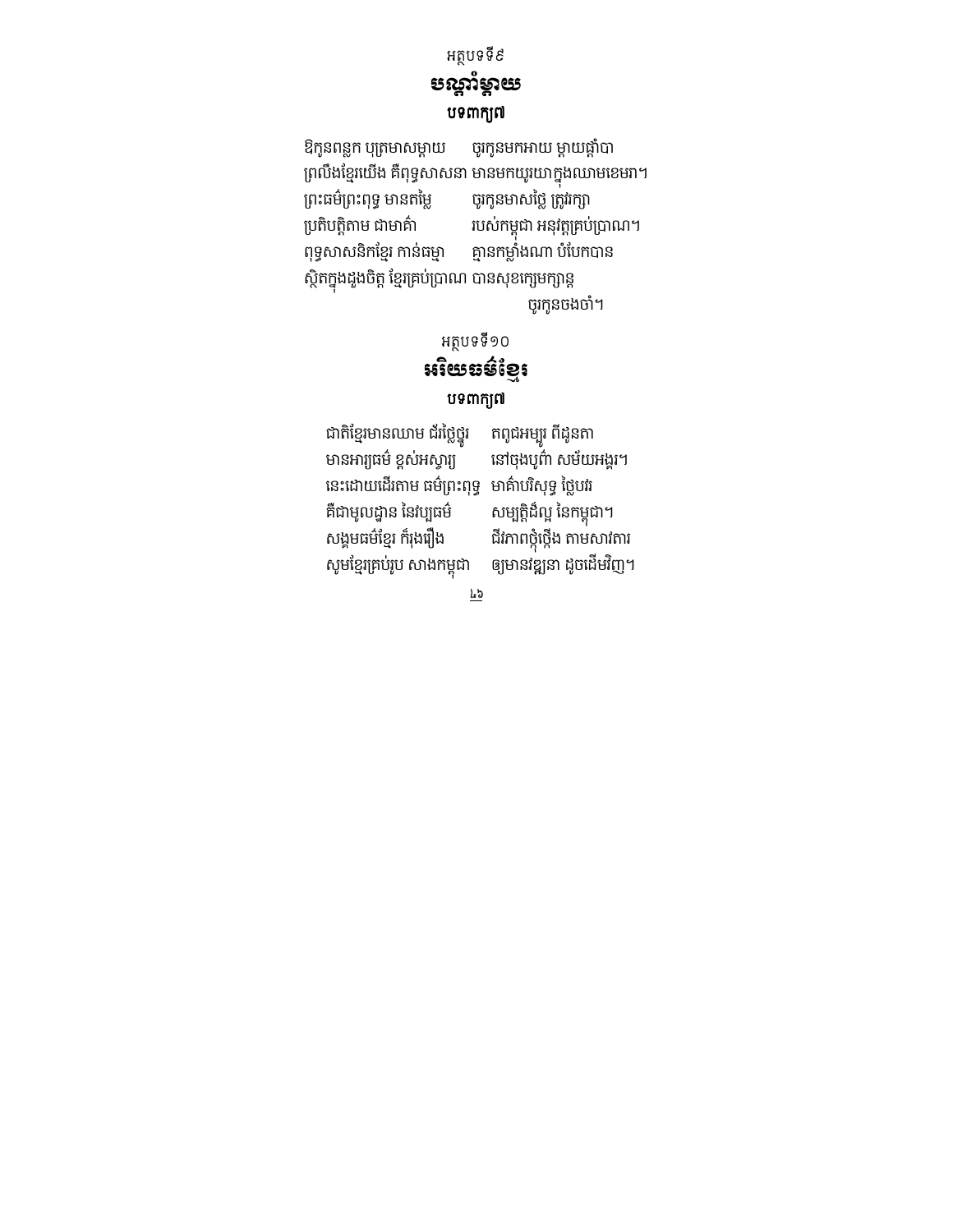### សាទតារខ្មែរ

ខ្មែរអើយចូរចងចាំថា តាមសាវតារ ជាតិខេមរា ពូជពណ្ណរាយ ជាមហាអំណាច អង់អាចល្បីល្បាញ កាលពីព្រេងនាយ មានទឹកដីធំទូលាយ ល្បីឈ្មោះសុសសាយ ទិសទាំងឡាយទ្វីបអាស៊ី។

ក្នុងសម័យមហានគរ ថ្កុថ្កេងបវរ ដេរតាមព្រះធម៌ ព្រហ្មវិហារ មេត្តាករុណា ព្រះធម៌់ព្រះពុទ្ធ ខ្មែររាប់អានគ្នា មានសាមគ្គីសាមគ្គា ធម៌ព្រហ្មវិហារ ទឹកបន្សារួបរួមខ្មែរ។ ខ្មែរអើយចូរចាំសាវតារ ដែលបានចែងចារ

បញ្ជាក់ប្រាប់ថា ពូជខ្មែរថ្កើង នាំគ្នាប្រឹងប្រែង រក្សាអារ្យធម៌ ឲ្យរីកវិញឡើង និងលើកតម្កើង សីលធម៌ជាតិយើង ឲ្យថ្កូថ្កេងតាមសារតារ។

 $\overline{\overline{\mathfrak{r}}\mathfrak{q}}$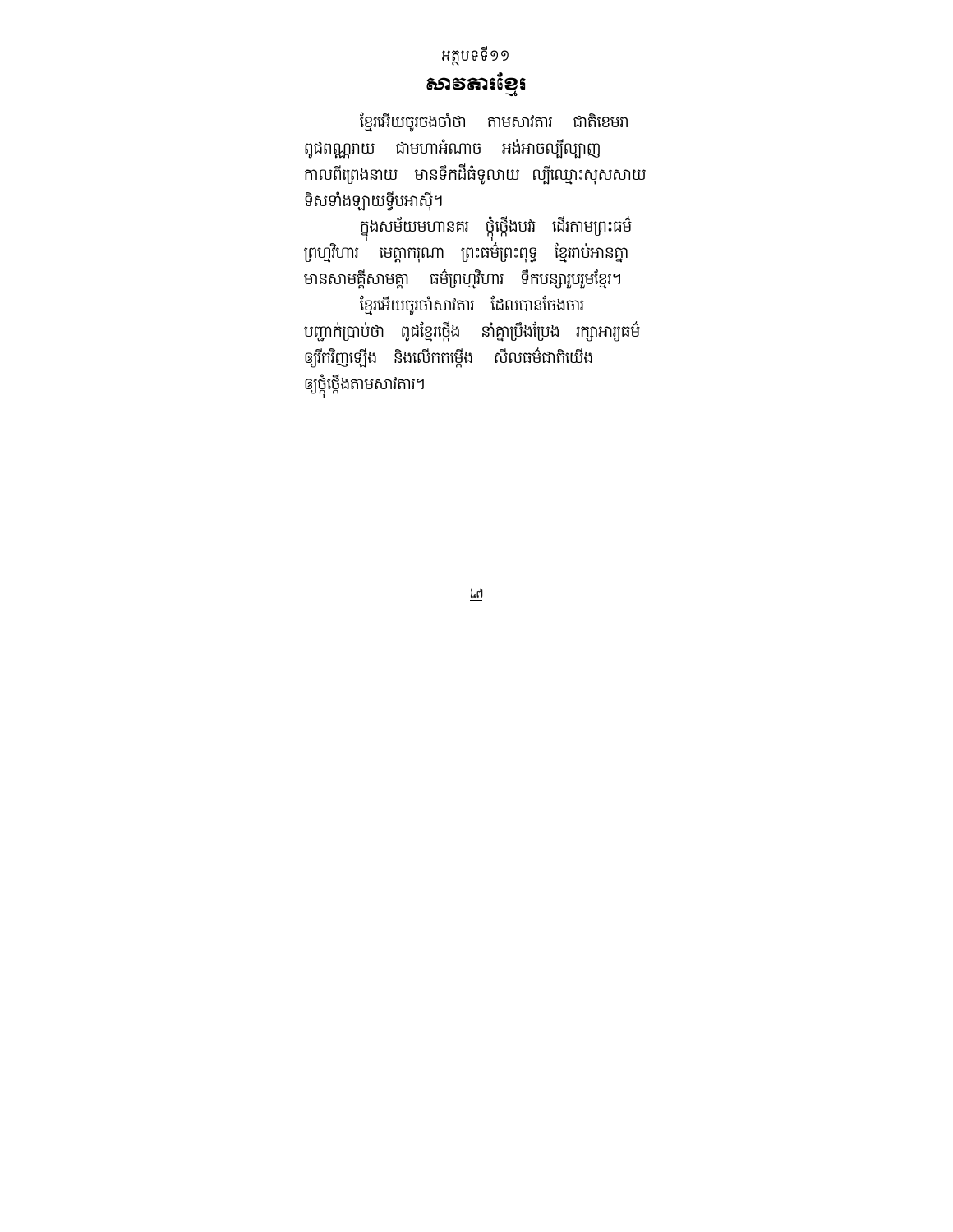# <u>ខ្</u>លួនពន្លឹងឈើន

#### បទពាក្យព

កនងថងក
! ប6នក ជ[បជម!<ភQក< ន ទធ
ម !#

សូមជូនពុទ្ធពរ ៤ប្រការ ដោយរាប់អានគ្នា ដ៏ស្មោះស្ម័គ្រ សូមមានដល់អ្នក រួចទុក្ខភ័យ ជួបជុំគ្រួសារ ញាតិប្រុសស្រី បានសុខសូស្តី តទៅអើយ។

> អត្ថបទទី១៣ <u>យ</u>ុខ៩សនិទយុខអីខ្មែរ បទពាក្យ៨

យើងជាយុវជន និងយុវតី ក្រុនខ្មែរប្រុសស្រី អ្នកពុទ្ធសាសនា ដើរតាមព្រះពុទ្ធ ធ្វើតាមធម្មា បានក្លាយទៅជា កូនចៅខ្មែរល្អ។ គោរពមាតា និងព្រះបិតា ចាស់ព្រឹទ្ធាចារ្យ អ្នកមានសីលធម៌ លះបង់អបាយមុខ តែងតែធ្វើល្អ ធ្វើតាមព្រះធម៌ ៣ក្យពុទ្ធដីកា។<br>ចរិយាសម្បត្តិ ជាផ្នែកគុណធម៌ វិជ្ជាបវរ ជាផ្នែកបញ្ញា ចរិយាសម្បត្តិ ជាផ្នែកគុណធម៌ រួមផ្នែកទាំងពីរ ទើបពេញលក្ខណា ជាមនុស្សថ្លៃថ្លា នៅក្នុងសង្គម។

 $\underline{\underline{\mathbf{k}}\underline{\mathbf{d}}}$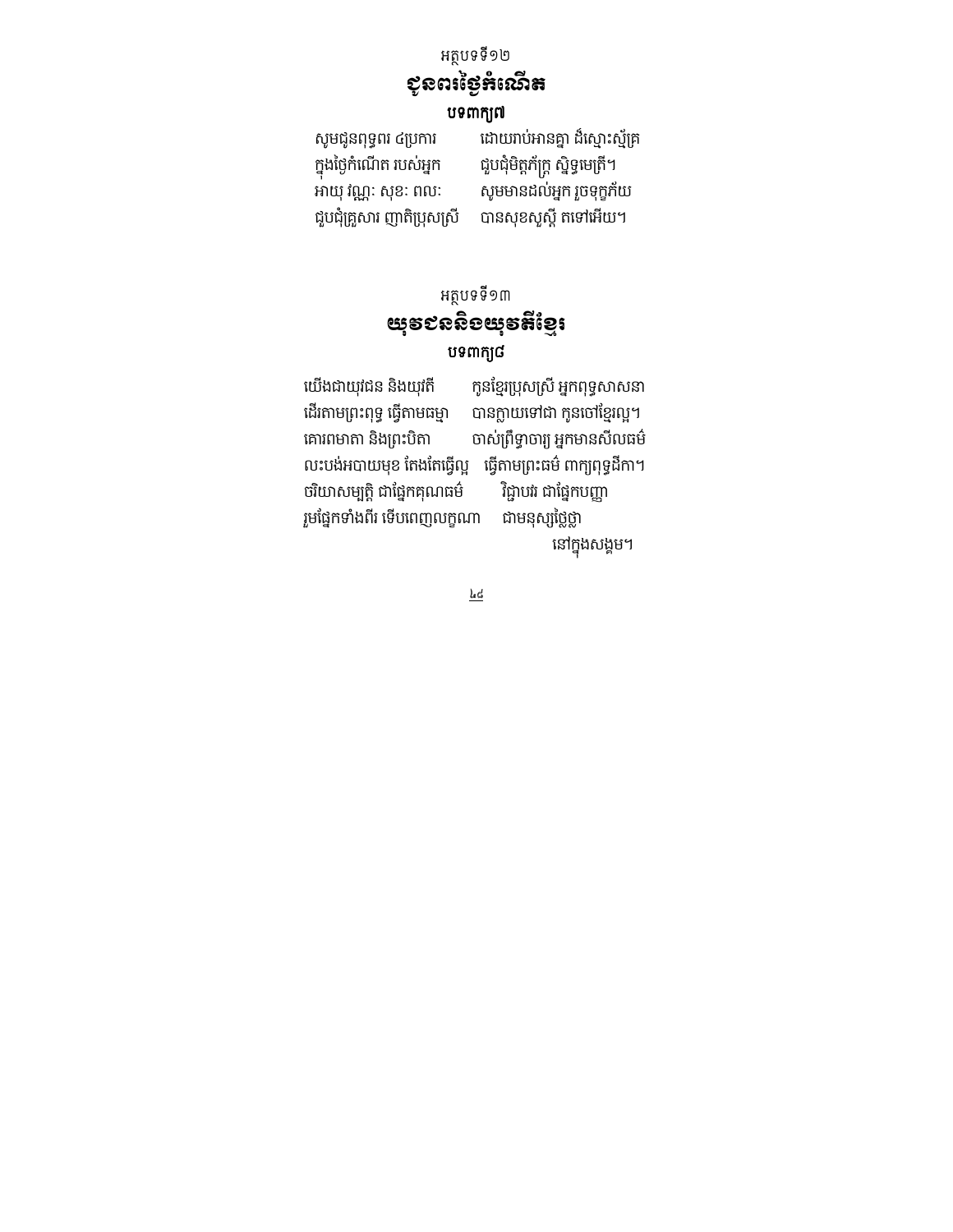### **ຂ**ອຣ<sub>ົ</sub>ງກາງຕະເສຂງສັບ បទពាក្យ៨

យើងខ្ញុំព្រះអង្គ សូមថ្វាយបង្គំ ឆ្ពោះព្រះបរម អង្គព្រះសម្ពុទ្ធ ទ្រង់ត្រាស់ដឹងធម៌ ជ្រាលជ្រៅបំផុត ដឹកនាំសព្វសត្វ ឆ្លងកាត់ទុក្ខា។ បង្ខំព្រះធម៌ ជាឱសថទិព្វ សត្វណាបានផឹក រួចវដ្តសង្សារ ជាទឹកអម្រឹត គឺធម៌ពិតថ្លា ផ្លូវមជ្ឈិមា សំរាប់ប្រតិបត្តិ។ បង្គំព្រះសង្ឃ តំណាងព្រះពុទ្ធ .<br>មានសីលបរិសុទ្ធ ឥតមានវិបត្តិ ទុកជាស្រែបុណ្យ នៃពុទ្ធបរិស័ទ សំរាប់កម្ចាត់ កិលេសតណ្ហា។ ដោយអានុភាព គុណកែវទាំងបី សូមសុខសួស្តី ដល់ជនខេមរា សូមមានជ័យជោគ រួចពីទុក្ខា សូមពុទ្ធសាសនា ខ្មែរបានរុងរឿង។

 $\underline{\underline{b}\cdot \underline{c}}$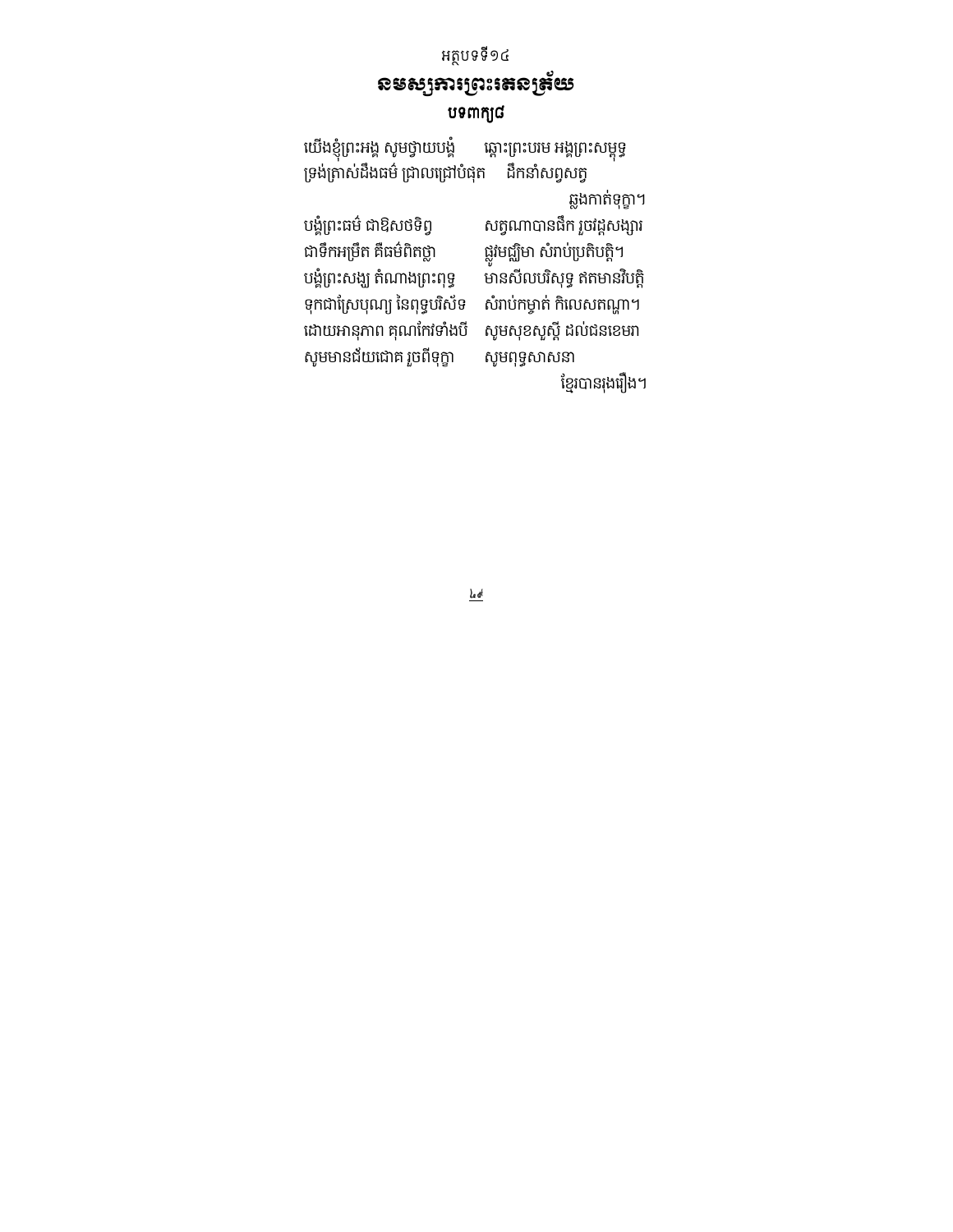### អត្ថបទទី១៥ អាងោះចិត្តនៅពេលធ្វើនាន បទពាក្យព

ទាននៃយើងខ្ញុំ ទាំងអស់គ្នា ដែលបានបូជា បរិសុទ្ធល្អ ដោយចិត្តជ្រះថ្លា ត្រង់ស្មោះសរ រីករាយត្រេកអរ ឥតថ្នាំងថ្នាក់។<br>ដោយតេជៈផល អានិសង្ស មកជួយស្រោចស្រង់ កុំបីអាក់ ដោយតេជៈផល អានសង្ស មកជួយស្រោចស្រង់ កុបអាក ន
ចញ%យ6 នR@R ជ
 គងជពក កនងន< ន# យើងខ្ញុំឧទ្ទិស កុសលបុណ្យ ដល់អ្នកមានគុណ ដែលចែកស្ថាន ពមទងញ!ម!< ទងបlនម ន មទទ[បន ផបយ
នG#

 $\underline{\mathbf{k}}\mathbf{0}$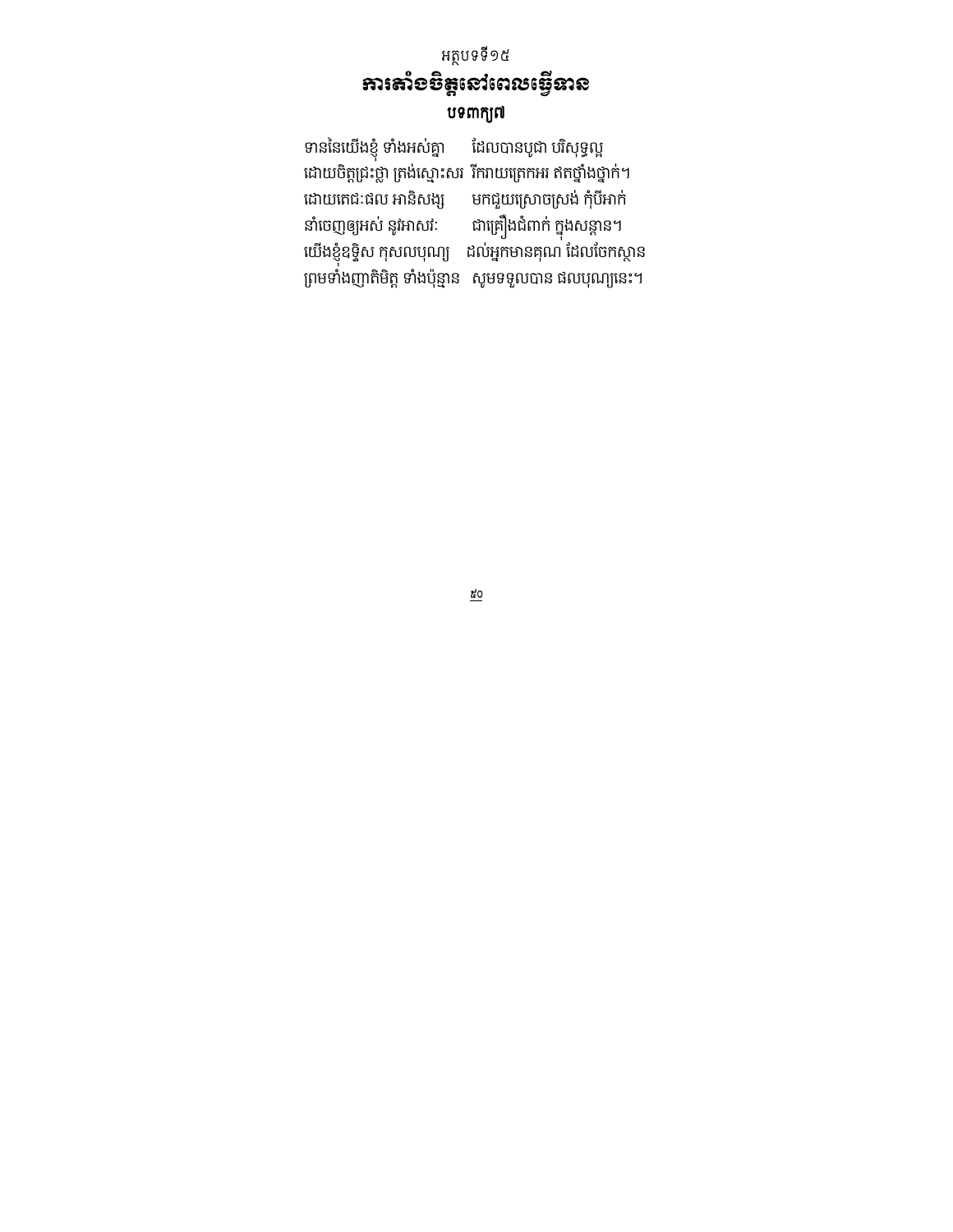#### ព្រះនាមព្រះពុន្ធ «ពុន្<u>ធ</u>ោ» បទពាក្យ៨

ពាក្យថាពុទ្ធោ ព្រះនាមព្រះពុទ្ធ បញ្ញាមុះមុត ការត្រាស់ដឹងធម៌ គឺអរិយសច្ច៤ ប្រសើរបវរ មើបមាននាមធម៌ ព្រះពុទ្ធឈ្នះមារ។ សច្ចៈទី១ គិសេចក្តីទុក្ខ សត្វមិនបានសុខ ក្នុងវដ្តសង្សារ ព្រោះមានខន្ធ៥ ជាតួទុក្ខា គប្បពចារណា ធ្វេទុកក្នុងចត្ត។ សច្ចៈទី២ ហេតុនាំឲ្យទុក្ខ តណ្ហាដឹកមុខ នាំឲ្យភ័យភិត<br>វិលកើតវិលស្លាប់ ក្នុងសង្សារពិត ធម៌នេះកំរិត ឲ្យលះប្រហារ។ R
ក !R2? ប កន ងងFព! ធមN
នGក! %យG បJ# តណ្ហាលះផ្តាច់ និព្វានសុខា ដើរតាមមគ្គ៨ ត្រូវបួនប្រការ របស់អរិយា ផ្លូវរំដោះទុក្ខ។

 $\underline{t^9}$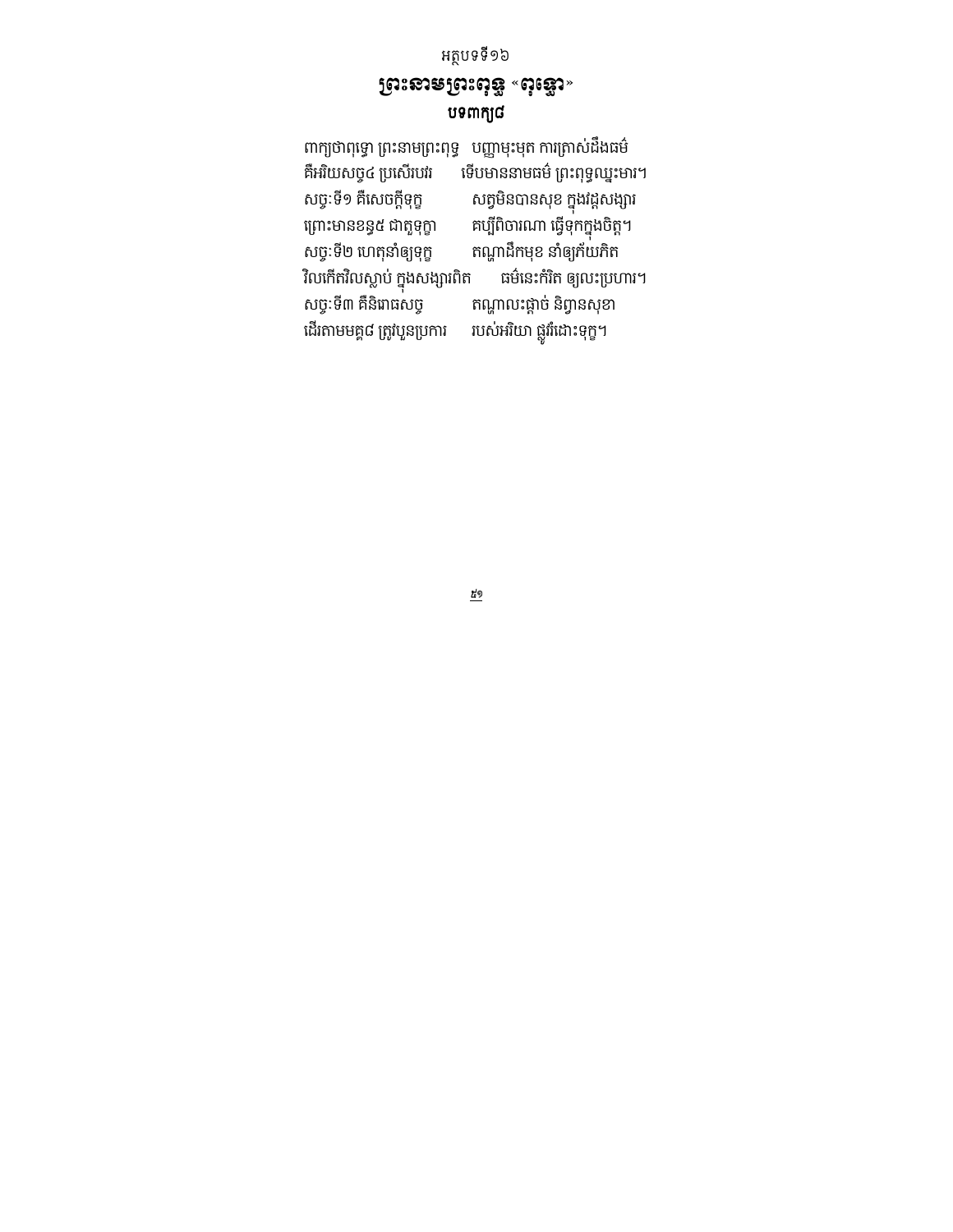សូមផ្គងអញ្ជលី ឆ្ពោះព្រះមុនីសាស្តាចារ្យ ជ គeមន 
ទព< ទង ពJម កនងភពប# ប្រោសសត្វក្នុងលោកីយ៍<br>បង្ហាញនូវធម្មា ទក'ចជនx ន< 'នព7 ន# ព្រះសង្ឃអង្គពិសេស ស្ងប់កិលេសក្នុងសន្តាន<br>សាវកព្រះទ្រង់ញាណ គង់ធរមាន តសាសនា។ ដោយគុណរតនត្រៃ កែវទាំងបីថ្វាយវិន្ទា

ស្អាតបរិសុទ្ធក្នុងព្រះទ័យ<br>ឆ្លងភពបីដោយទេសនា។ សីលសមាធិបញ្ញា គង់ធរមាន តសាសនា។ សូមសម្រេចផល្លា រួចទុក្ខា និព្វានហោង។

 $\underline{t}$ 

#### អត្ថបទទី១៧ ឧមស្សឆារព្រះរតនត្រ័យ បទព្រហ្មគីតិ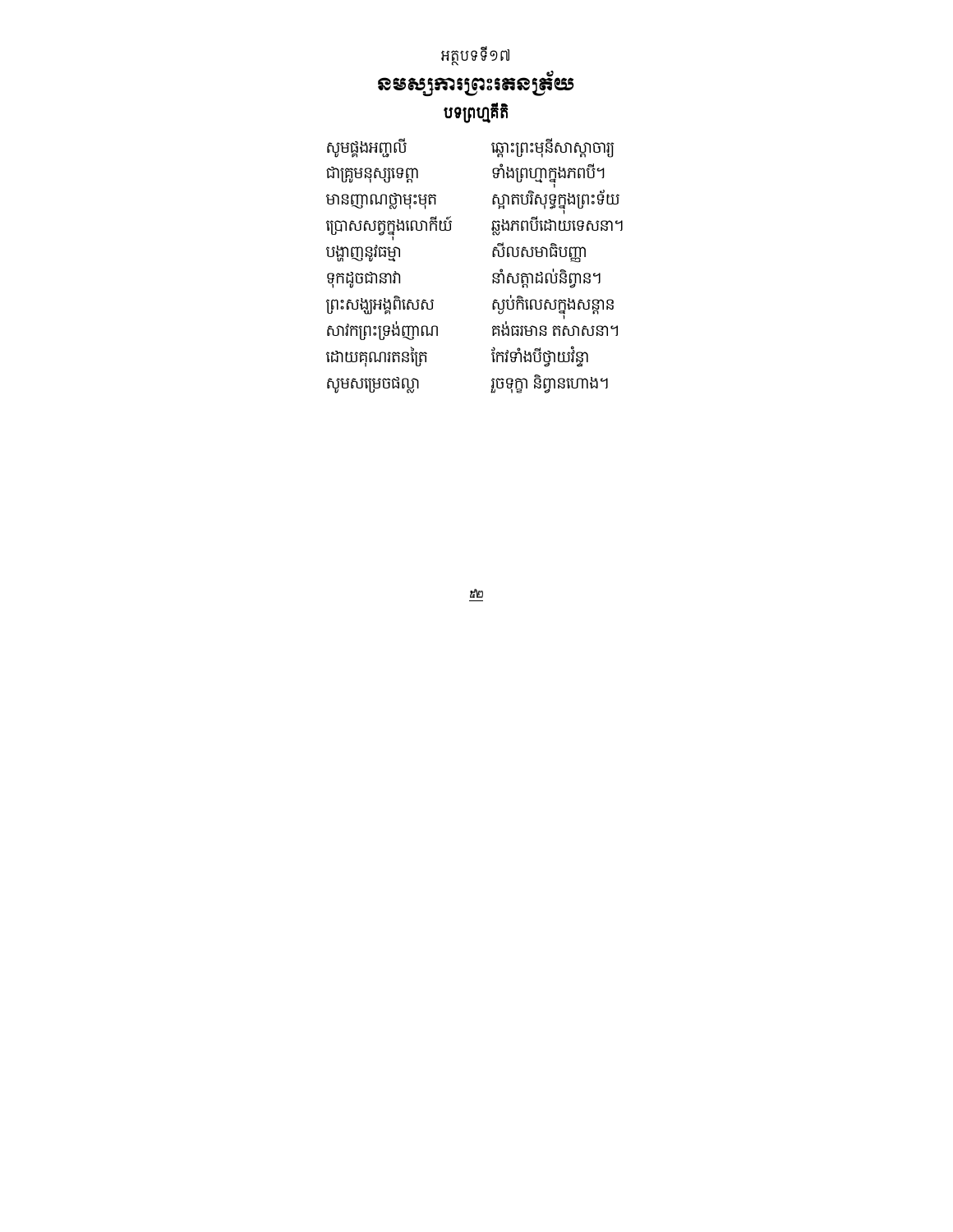ឍអូខទានោស បទពាក្យ៤

បពិត្រព្រះសង្ឃ ទោសកំហុសណា ដែលខ្ញុំព្រះករុណា ធ្វើកន្លងទៅ។ ដោយខ្ញុំព្រះករុណា ជាមនុស្សល្ងង់ខ្លៅ មិនគោរពឆ្ពោះទៅ ព្រះត្រៃរតនា។<br>បពិត្រព្រះសង្ឃ សូមអត់ទោសា បពិត្រព្រះសង្ឃ ដល់ខ្ញុំព្រះករុណា នឹងសង្រួមតទៅ។

អត្ថបទទី១៩

### យដនៃអូនាន់ម៉ បទពាក្យ៤

| ខ្ញុំព្រះករុណា  | សូមយកព្រះពុទ្ធ |
|-----------------|----------------|
| ដែលនិព្វានផុត   | ទីពឹងអាស្រ័យ។  |
| ព្រះធម៌ព្រះសង្ឃ | ជាប់ជានិស្ស័យ  |
| បានជាបច្ច័យ     | និព្វានសុខា។   |
| ជាឧបាសក         | ឧបាសិកា        |
| ឆ្ពោះត្រៃរតនា   | ស្ទើដោយជីវិត។  |
|                 |                |

 $\underline{\mathcal{E}}\underline{\mathsf{m}}$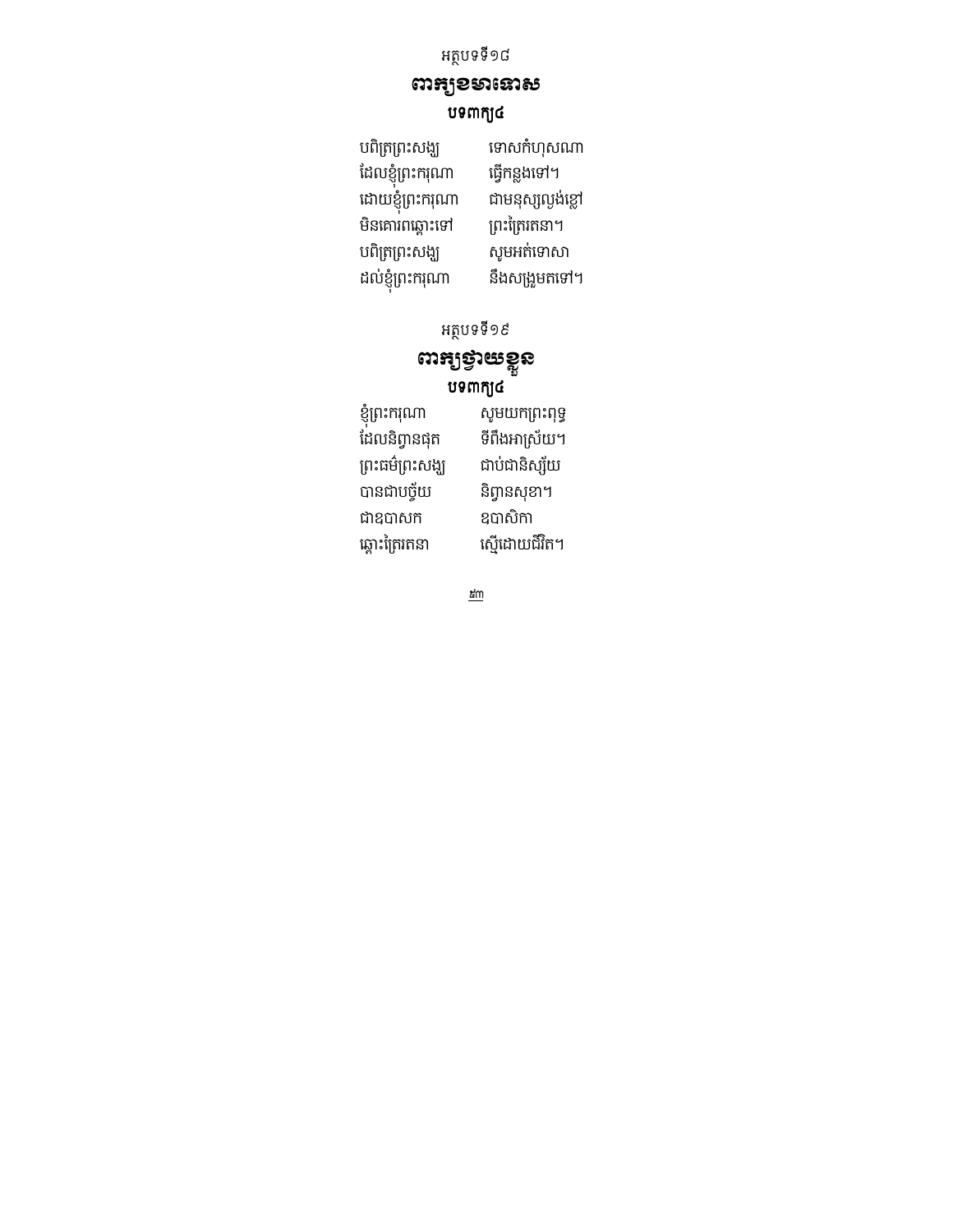#### អាងមេនីលេចខ្លែងទល

#### បទពាក្យ៤

| បុណ្យខ្ញុំធ្វើហើយ | សូមឲ្យអស់ទៅ       |
|-------------------|-------------------|
| កុំឲ្យសល់នៅ       | អាសវៈតណ្ហា។       |
| ដើម្បីនិព្វាន     | រួចពីទុក្ខា       |
| ឆ្លងវដ្តសង្សារ    | ជាបរមសុខពិត។      |
| កុសលគ្រប់យ៉ាង     | ដុសខាត់ផ្លូវចិត្ត |
| ឲ្យស្អាតប្រណីត    | ទើបរួចទុក្ខា។     |

### អត្ថបទទី២១

### អនុមោទនាន់រចៀ បទពាក្យ៤

| យើងខ្ញុំប្រុសស្រី | សូមអនុមោទនា         |
|-------------------|---------------------|
| កុសលផល្លា         | ដោយចិត្តស្មោះសរ។    |
| សាធុសាធុ          | ទទួលគ្រេកអរ         |
| ដោយក្តីអំណរ       | ជ្រះថ្លាក្នុងចិត្ត។ |
| បុណ្យឆ្លងពីទុក្ខ  | បានក្តីសុខពិត       |
| ពីភពងងឹត          | ដល់និព្វានហោង។      |
|                   |                     |

 $\frac{\mathcal{L}l_{s}}{s}$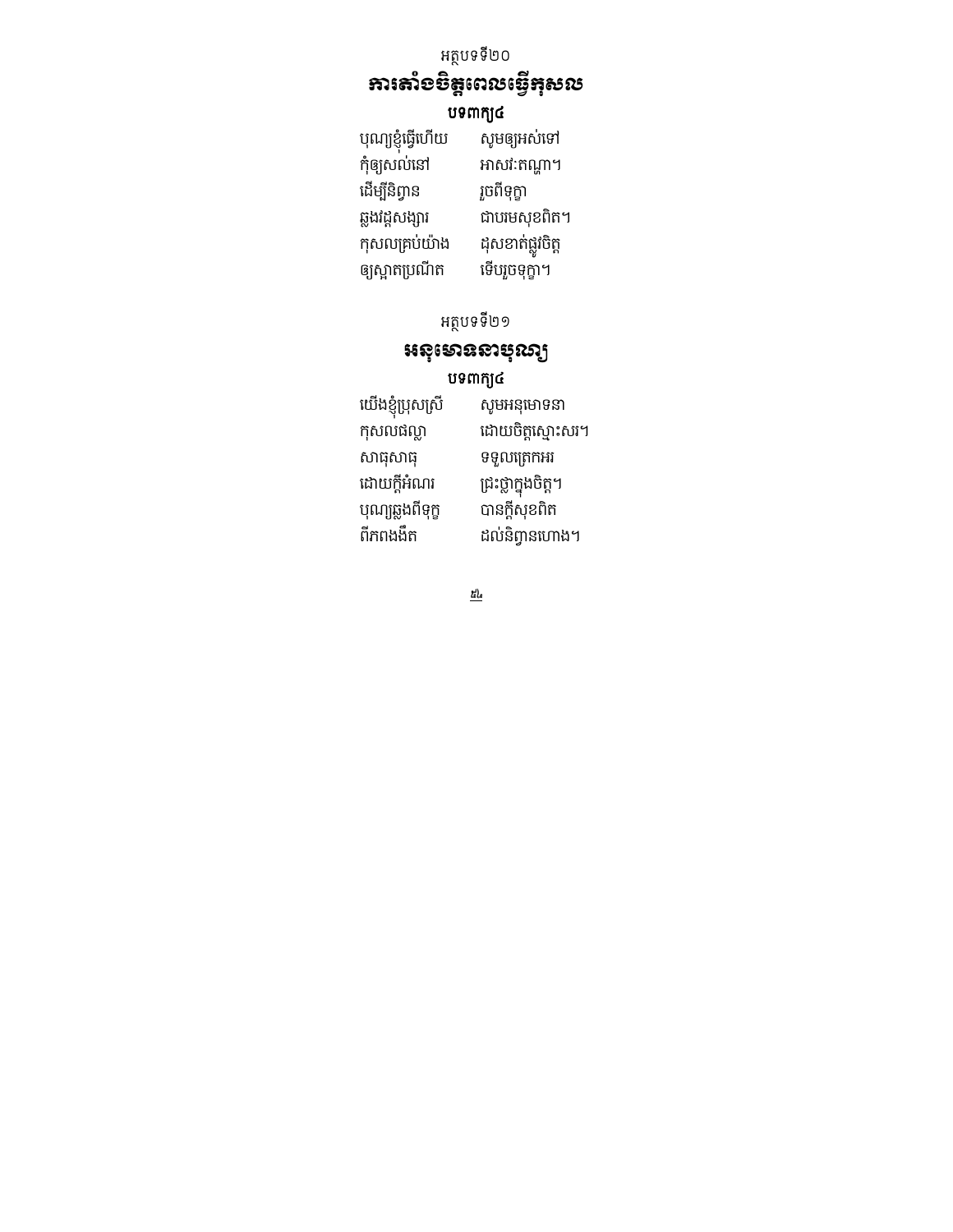អត្ថបទទី២២ **ពារក្សា**ទីសំគូនពោល យោះស្ថិតខ្លួនខ្លួមខេ បទពាក្យ៤

 បព !ពកZមl 6នកមនគធងន សូមអ្នកមានគុណ អនុគ្រោះប្រណី<br>អត់នូវទោសពៃរ៍ នូវកំហុសកូន។ អត់នូវទោសពៃរ៍ បុណ្យកុសលនេះ កូនសូមលើកជូន ផលបុណ្យជាក្បួន ជR!បចច បបនន ម
"កបនខ ព្រះជន្មទៅមុខ

លើកូនប្រុសស្រី។<br>អនុគ្រោះប្រណី ជូនលោកផុតទុក្ខ។

 $\underline{\underline{\kappa}}\underline{\underline{\kappa}}$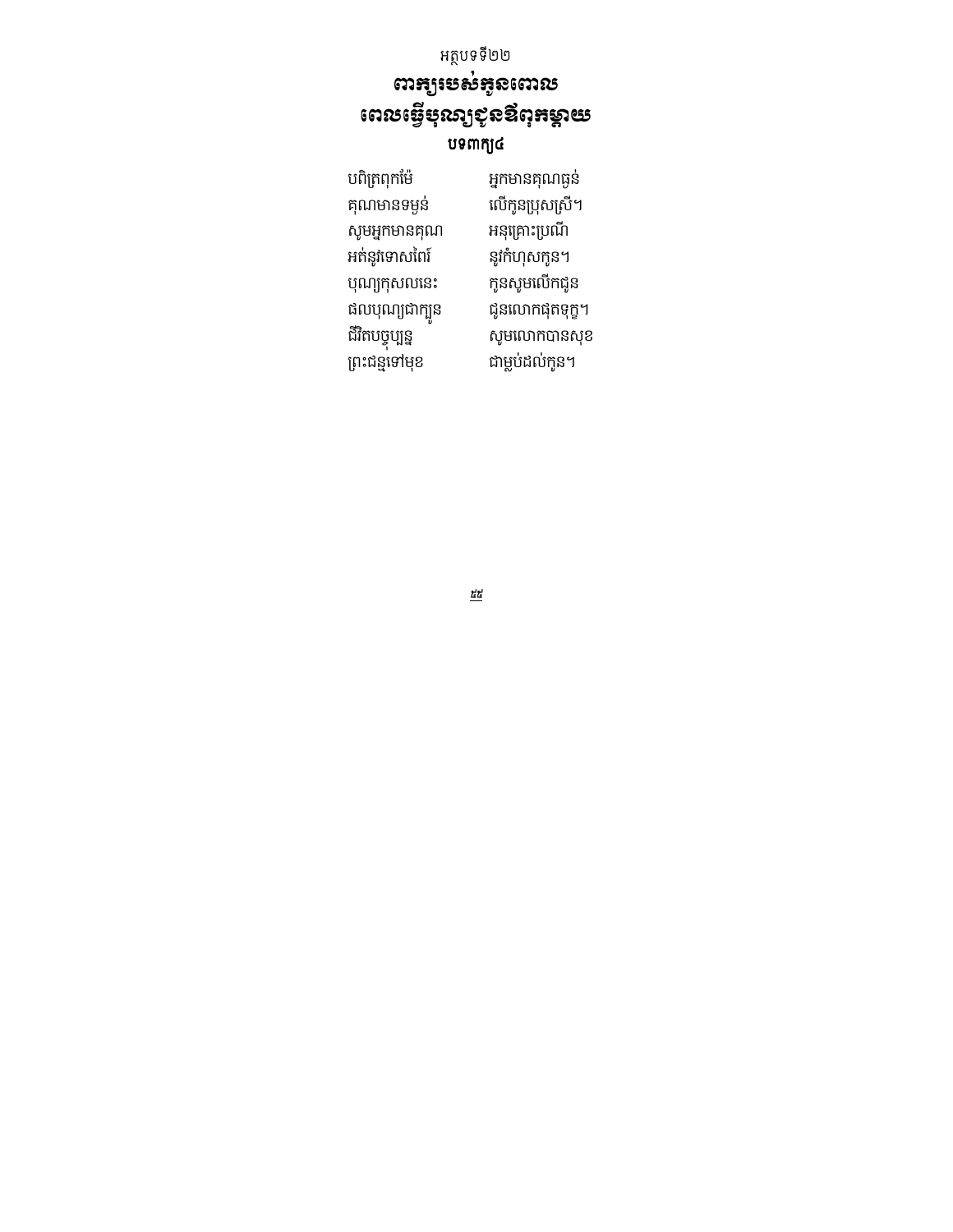# យាងថ្លៃងៃនឹង **ពោលតបនៅ**អ៊ូនទិញ

#### បទពាក្យ៤

| ឱកូនពិសី        | ពុកម៉ែអត់ទោស      |
|-----------------|-------------------|
| ដោយក្តីអនុគ្រោះ | អោយកូនគ្រប់គ្នា'  |
| ពុកម៉ែទទួលបុណ្យ | កតញ្ញុតា          |
| ដែលកូនជ្រះថ្លា  | លើកជូនពេលនេះ      |
| ការងារដោយធម៌    | ស្វែងរកចំណេះ      |
| រៀនអោយបានចេះ    | ផ្លូវលោកផ្លូវធម៌។ |
| នេះជាបណ្តាំ     | ដល់កូនបវរ         |
| គប្បីព្រេកអរ    | យកទៅអនុវត្ត។      |
|                 |                   |

.<br>អោយកូនគ្រប់គ្នា។ កតញ្ញូតា លើកជូនពេលនេះ។ ស្វែងរកចំណេះ ន័ល់កូនបរំរ

 $\underline{t^3}$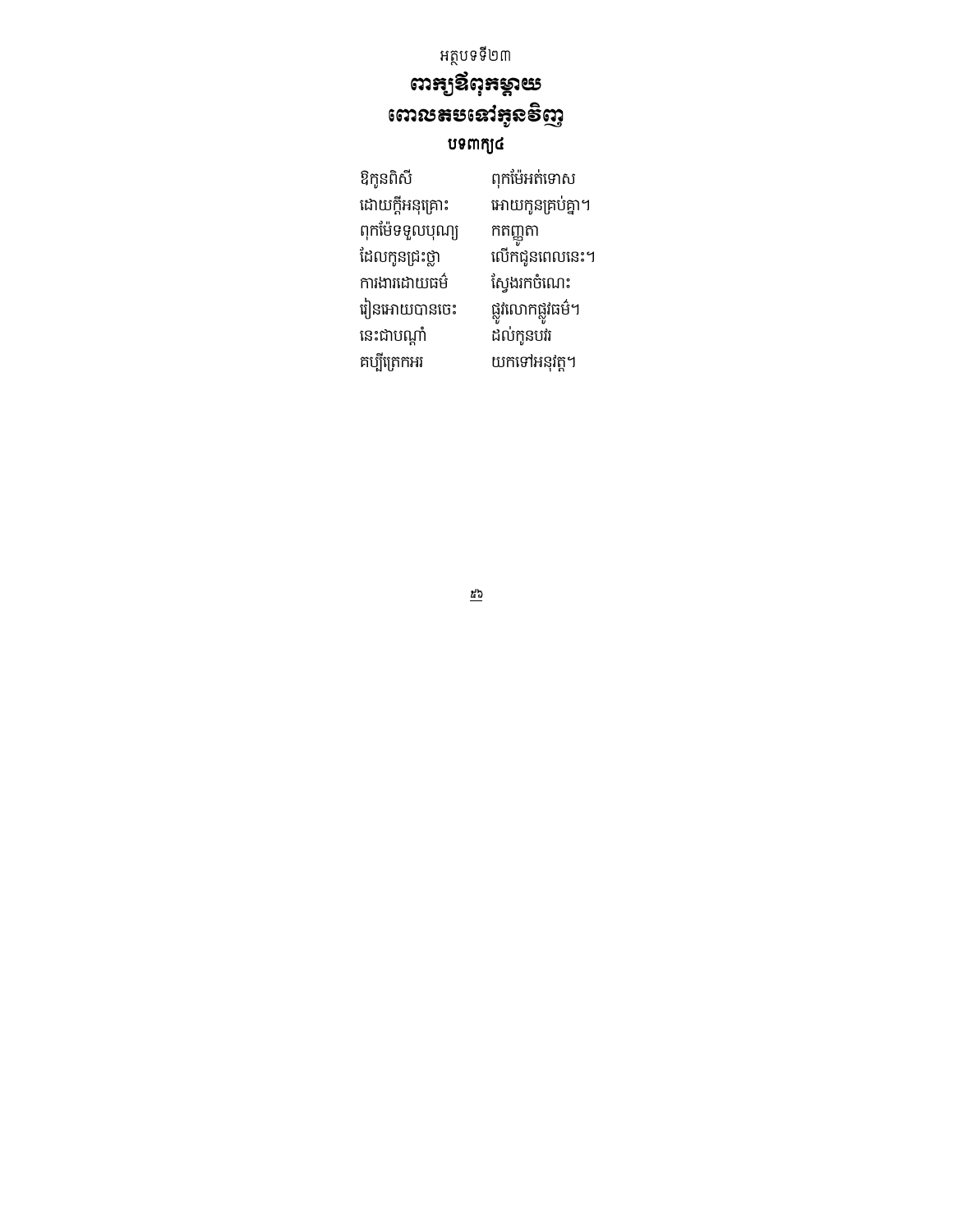# ព្រះថ្នុខខែ្មរ

#### បទពាក្យ៧

កម្ពុជាជាដួង ព្រលិងខ្ញុំ បងប្អូនជាតិខ្មែរ នៅទីណា<br>នាំគ្នាប្រឹងប្រែង រក្សាថៃ នាំគ្នាប្រឹងប្រែង រក្សាថៃ ព្រលឹងជាតិខ្មែរ ពីដូនតា។<br>កាន់ធម៌សាមគ្គី រួបរួមគ្នា ស្របតាមមាគ៌ា ពុទ្ធសាស៖ កាន់ធម៌សាមគ្គី រួបរួមគ្នា ស្របតាមមាគ៌ា ពុទ្ធសាសនា<br>សុខពីការស្ងប់ ក្នុងចិន្តា វប្បធម៌ខេមរា ព្រលឹងជាតិយើរ

ធ្លាប់មានមនោរម្យ ពីបូរាណ ជាទីសុខសាន្ត មកហូរហែ។<br>គប្បីគិតថា យើងជាខ្មែរ វប្បធម៌ខេមរា ព្រលឹងជាតិយើង។

 $\frac{\mathcal{H}}{\mathcal{S}}$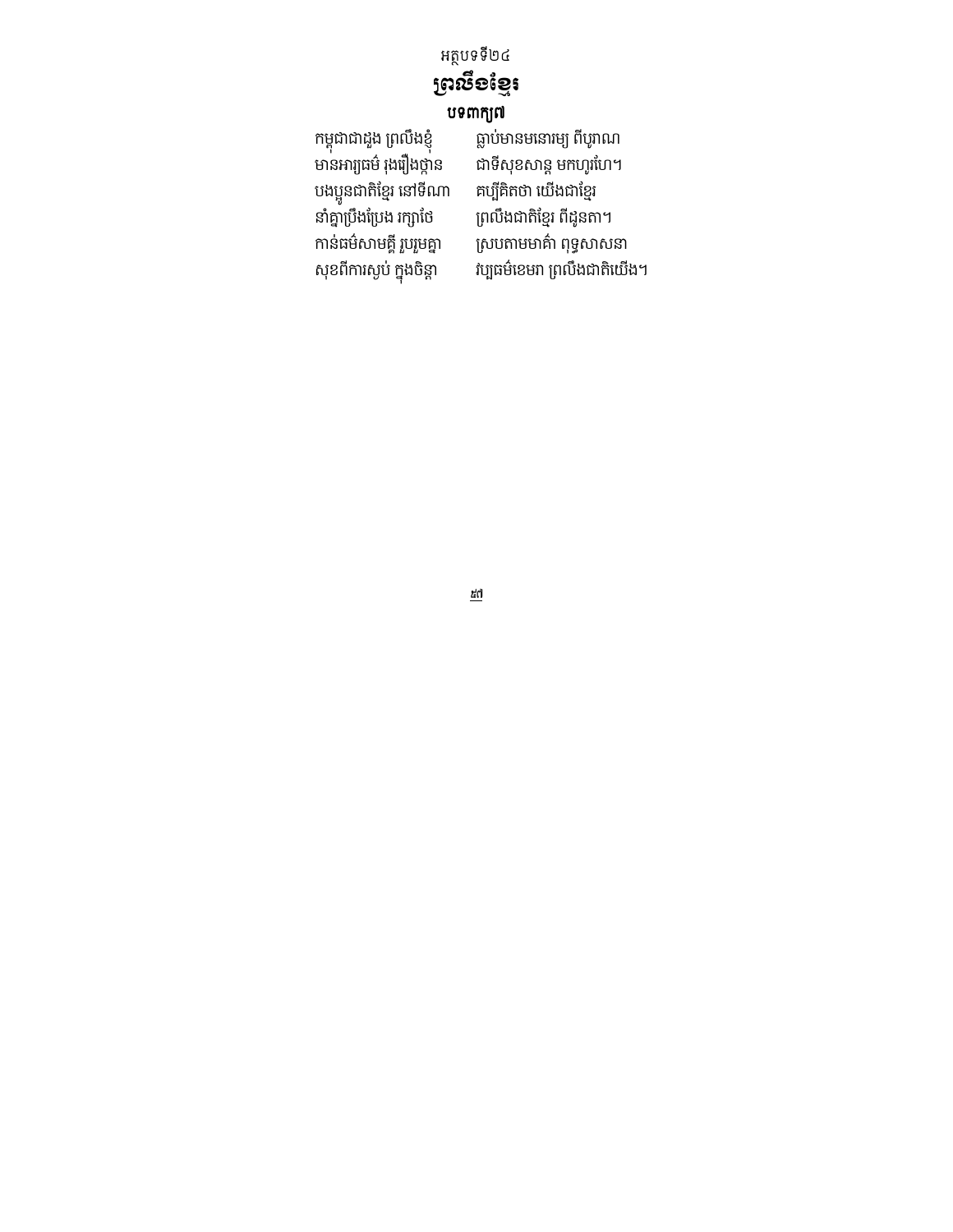### នានអំមេរ្មព័ន្ធមេសេរីប៉ង

**ENDING** CALCALLY

- ១. ឧបាសកា **ជូ ណេហុម** ព្រមទាងកូនចោ \$២៥០
- ២. ខបាសក **ឡូ បុនឡេង** នង

ឧបសិ ក េអៀប ៃឆគមិ \$២៥០

៣. លោក **ឡូ មេងយូ** នងអ្នកស្រ **លម សុលាភ** ្រពមទងកំ ូន \$២៥០

៤. ឧបាសិកា **គមលាង កាង** ព្រមទាងកុន \$២៥០

- ៥. ឧបាសកា **ឃម សារាត** ព្រមទាងកូនចោ \$១២៥
- ៦. - ភក្ខុ **អាង ខុង** នង ឧបាសកា **តាន គមចាន**
- ឧបាសកា **អាង លាងហុ** ព្រមទាងកូនចោ
- ឧបាសកា **គម រក្ន**

 - ឧបសក េមៀល ឆយ យុវជន លី ǔ ពុធឬទី្ឌ យុវជន **លឡា ប្បល** 

- លោក **តាំង ឡាយថែម** អ្នកស្រី **ទា ប៉បួយ** ព្រមទាំងកូនចៅ

vii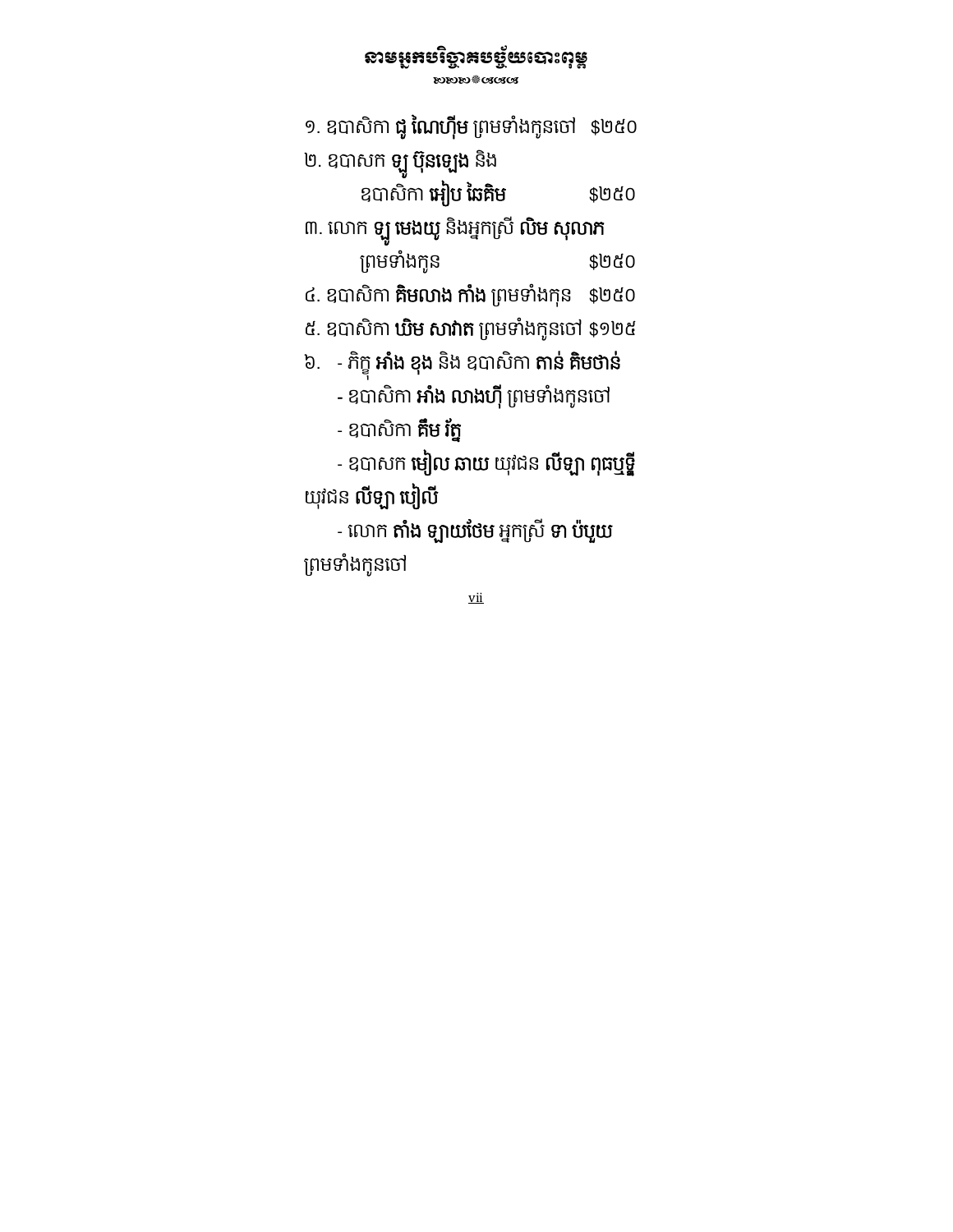- ឧបាសក **នេត ហេង** និង ឧបាសកា

<mark>ឱម សង្វាន</mark> ព្រមទាំងកូនចៅ

- លោកស្រ **នេត សុវណ្ណា** នងកូន អ្នកស្រ

### នេត សុមាលា

| - ឧបាសក <b>មុត ឈុត</b> និងឧបាសិកា <b>កន ធុល</b> |       |  |
|-------------------------------------------------|-------|--|
| ព្រមទាំងកូន                                     | \$២៥០ |  |
| ៧. ព្រះភិក្ខុ <b>មហាយិន នឿន</b>                 | \$000 |  |
| ៨. ឧបាសិកា <b>ព្រះឈៀង</b> ហៅ <b>ញាណ សុភា</b>    |       |  |
| ព្រមទាំងកូនចៅ                                   | \$9២៥ |  |

៩. ឧបាសិកា **អៀង គមហួយ** ព្រមទាងកូនថោ \$១២៥

| ១០. ឧបាសិកា <b>អ៊ឹង លន់ហាក់</b>    | \$9២៥ |
|------------------------------------|-------|
| ១១. ឧបាសិកា <b>នួន ទន</b> និងកូនចៅ | \$00  |
| ១២. ឧបាសិកា <b>នួន ធា</b>          | \$00  |
| ១៣. ឧបាសិកា <b>ស៊ន លាង</b>         | \$00  |
| ១៤. លោក <b>ប៊ុន សាន់</b> និងភរិយា  | \$00  |

viii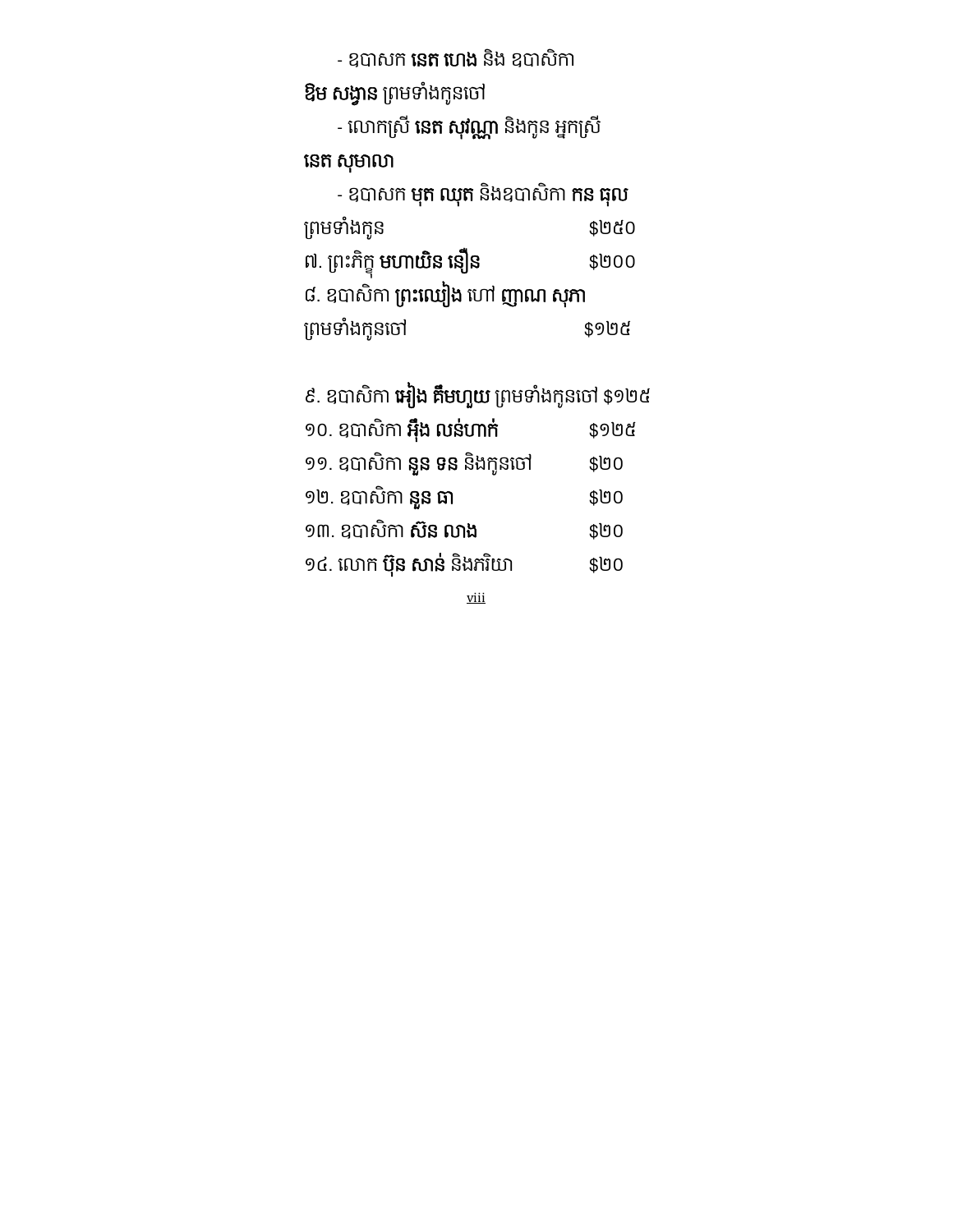| ១៥. វត្ត សន្សំកុសល                            | \$9 G |
|-----------------------------------------------|-------|
| ១៦. សូខុន សុត                                 | \$90  |
| ១៧. ឧបាសក <b>ប៉ិល គ្រឹត</b> ឧបាសិកា <b>ជា</b> | \$90  |
| ១៨. ឧបាសិកា <b>អែល ស៊ន</b>                    | \$90  |

សៀវភៅនេះចែកជាធម្មទាន ទូរស័ព្ធទំនាក់ទំនងៈ ក. ព្រះភក្ខុ **ទីឪុរិន** ០១១ ២២៥ ៥៤៧ នង ០១២ ៣១២ ៩០៨ ខ. ឧបាសកា **សារៈម្យួន** ០១២ ២២១ ៥០៥

ix